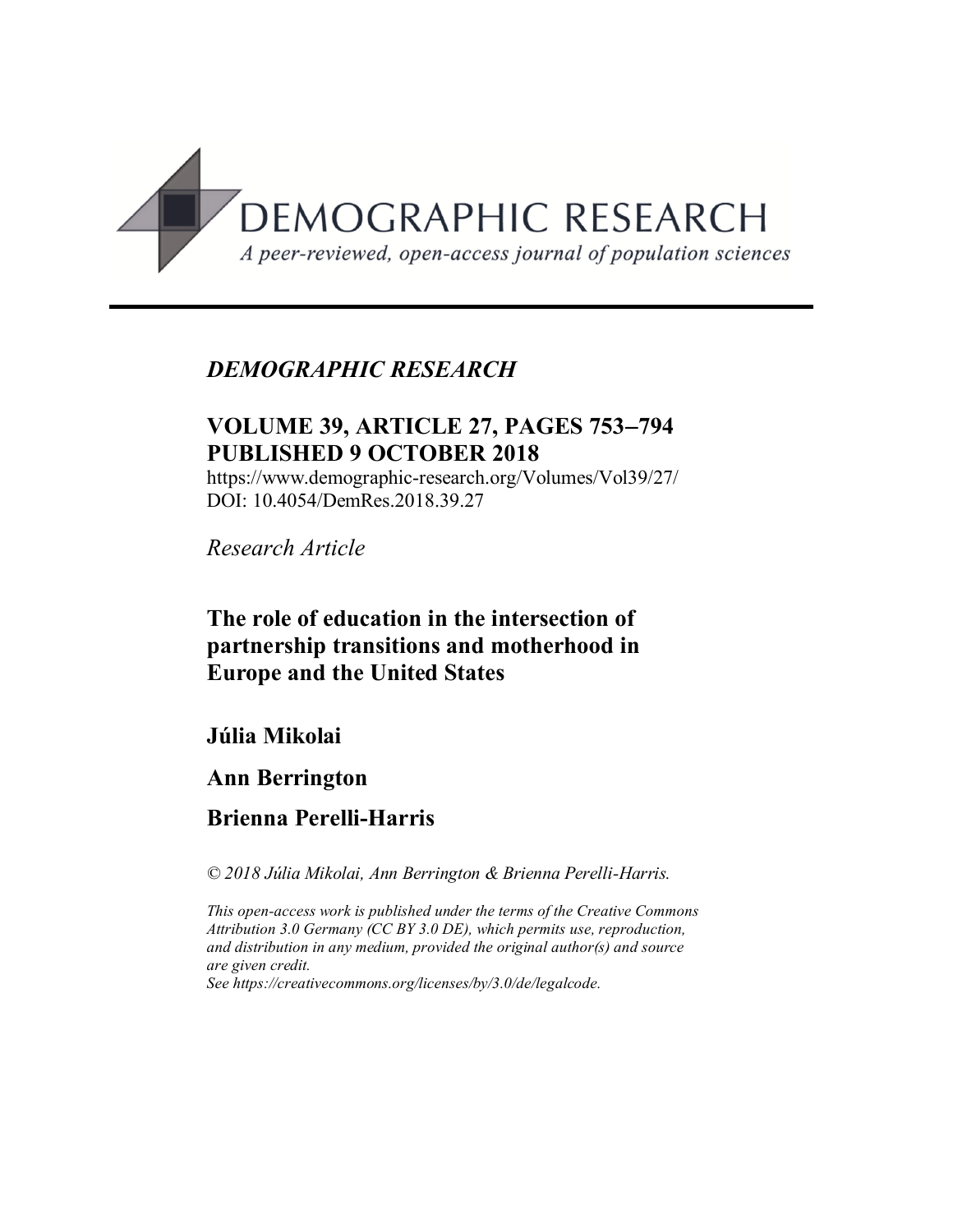# **Contents**

| $\mathbf{1}$ | Introduction                                                                                                             | 754 |
|--------------|--------------------------------------------------------------------------------------------------------------------------|-----|
| 2            | Background and theory                                                                                                    | 756 |
| 3            | Cross-national differences                                                                                               | 759 |
| 4            | Data and methods                                                                                                         | 760 |
| 5            | Variables                                                                                                                | 762 |
| 6            | Descriptive results                                                                                                      | 763 |
| 7            | Multivariate results                                                                                                     | 768 |
| 7.1          | Education and the transition to cohabitation or marriage ( $S \rightarrow C$ or<br>$S \rightarrow M$ )                   | 775 |
| 7.2          | Education and the transition from cohabitation to marriage or first<br>birth (C $\rightarrow$ CM) or (C $\rightarrow$ B) | 775 |
| 7.3          | Education and having a marital first birth conditional on being<br>married ( $M \rightarrow B$ and $CM \rightarrow B$ )  | 776 |
| 7.4          | Educational gradients across the life course                                                                             | 776 |
| 8            | Discussion                                                                                                               | 779 |
| 9            | Acknowledgements                                                                                                         | 783 |
|              | References                                                                                                               | 784 |
|              | Appendix                                                                                                                 | 792 |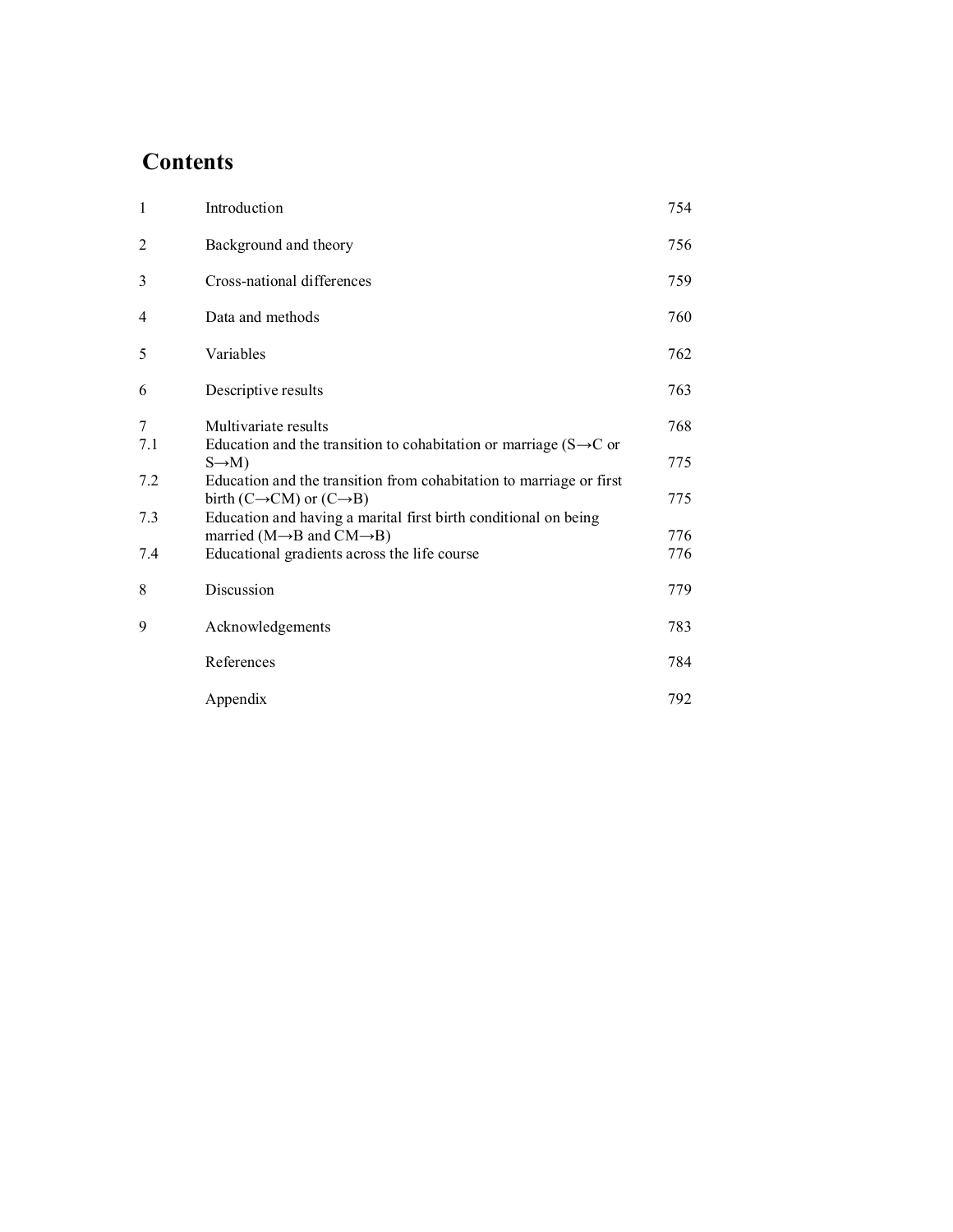# **The role of education in the intersection of partnership transitions and motherhood in Europe and the United States**

**Júlia Mikolai[1](#page-2-0)**

**Ann Berrington[2](#page-2-1)**

#### **Brienna Perelli-Harris<sup>2</sup>**

# **Abstract**

#### **BACKGROUND**

Previous research has shown that partnership status at first birth is associated with education across Europe and the United States. Most research has indicated that first births within cohabitation have a negative educational gradient. However, the pathway to a first birth in different partnership types can be complex and may vary across countries.

#### **OBJECTIVE**

We study whether any educational differences observed at the time of a first birth are produced upon entrance into cohabitation, during the transition from cohabitation to marriage, or during the transition to first birth.

#### **METHODS**

Using data from the Harmonized Histories we estimate multi-state event history models to examine how educational differences in patterns of early family formation emerge among women born between 1950 and 1969 in 16 European countries and the United States.

#### **RESULTS**

The results highlight three main findings. First, the educational gradient of entry into cohabitation is inconsistent across countries. Second, regardless of the educational gradient of entry into cohabitation, the transition to a first birth among cohabiting women has a consistent negative educational gradient across countries. Last, the transition from cohabitation to marriage has a consistent positive educational gradient across countries.

<span id="page-2-0"></span><sup>&</sup>lt;sup>1</sup> University of St Andrews, UK. Email: julia.mikolai@st-andrews.ac.uk.

<span id="page-2-1"></span><sup>&</sup>lt;sup>2</sup> University of Southampton, UK.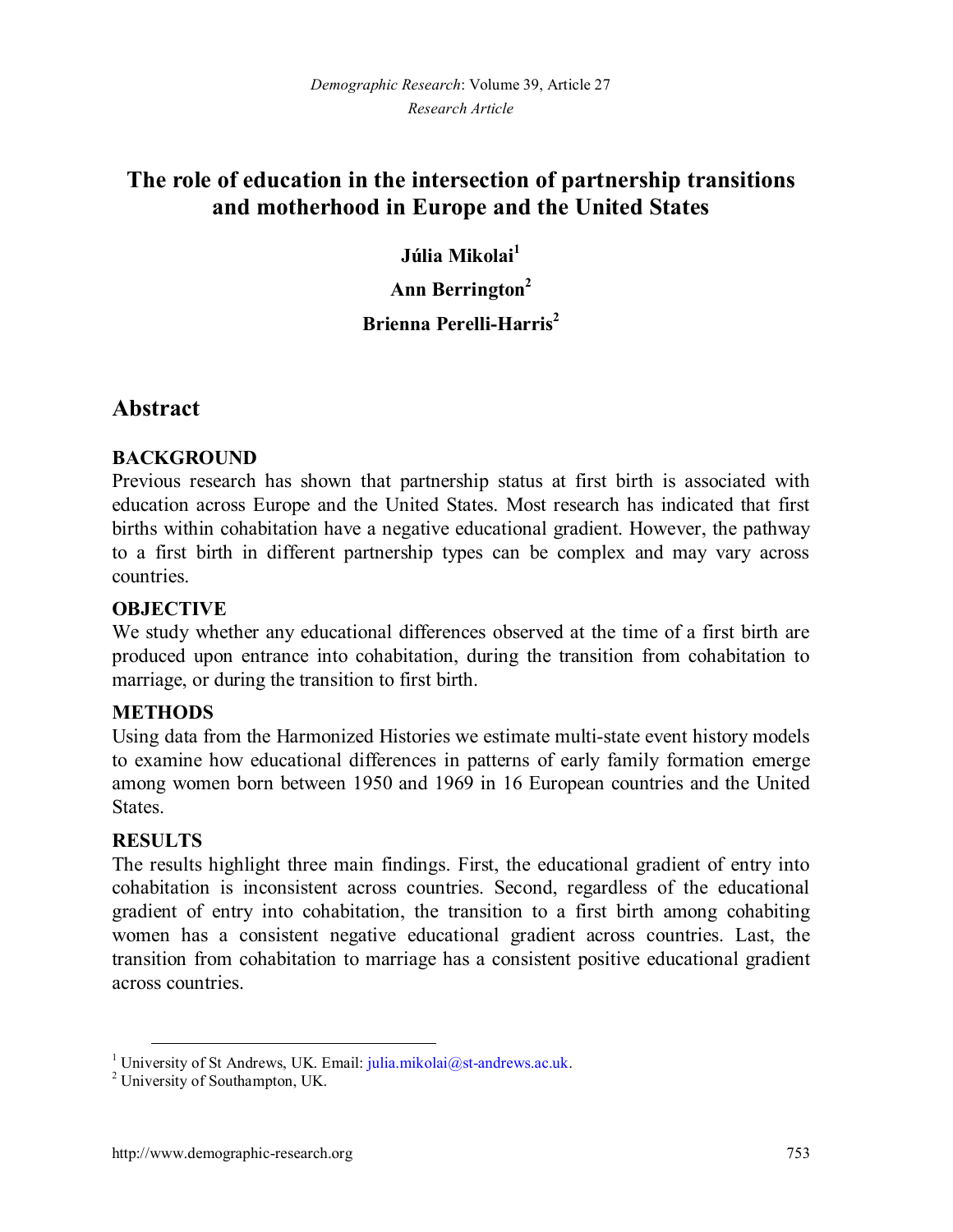#### **CONTRIBUTION**

Across Europe and the United States, educational differences matter the most during the transition from cohabitation to marriage and the transition to first birth once women are in a cohabiting union. Entrance into cohabitation is common, but key educational distinctions emerge upon childbearing. Disadvantaged women are less likely to marry before having a baby, while highly educated women marry before childbearing.

# **1. Introduction**

Prior research has found that in many countries throughout Europe and the United States the partnership context of first childbearing varies by level of education. The less educated are more likely to experience a first birth within cohabitation, while those who are more educated are more likely to have a first child within marriage (Kennedy and Bumpass 2008; Lichter, Sassler, and Turner 2014; Mikolai 2012; Musick 2007; Perelli-Harris et al. 2010). Given the increase in nonmarital childbearing, this educational divide may have important implications for the reproduction of social inequalities (McLanahan and Percheski 2008). However, the pathways to a birth in different partnership types can be complex: Individuals may transition into and out of cohabiting and marital partnerships before giving birth, and this may differ by educational level. In this paper we ask whether educational differences in the partnership context of first births are produced upon entrance into cohabitation, during the transition from cohabitation to marriage, or during the transition to first birth. Answering this question can provide important insights into the meaning of cohabitation and marriage.

To disentangle where in the early family life course educational differences in behaviour emerge, we follow the life course approach (Elder 1975) and focus on the role of education across several partnership trajectories leading to a first birth. The timing and sequencing of family events has become increasingly de-standardized across Europe (Elzinga and Liefbroer 2007; Perelli-Harris and Lyons-Amos 2015), raising questions about whether the relationship between education and family formation has also become more variable. At the beginning of a relationship, educational differences in the likelihood of cohabiting rather than marrying directly may be small. In most European countries, coresidential unions increasingly start as cohabitation and only a minority marry without having lived together. In this relationship stage, individuals may focus on getting to know each other to understand whether they make a good match, and unions are more likely to dissolve. As relationships progress, the meaning of cohabitation and marriage can change (Perelli-Harris and Bernardi 2015) and differ by educational level. Many cohabiting couples marry (Heuveline and Timberlake 2004;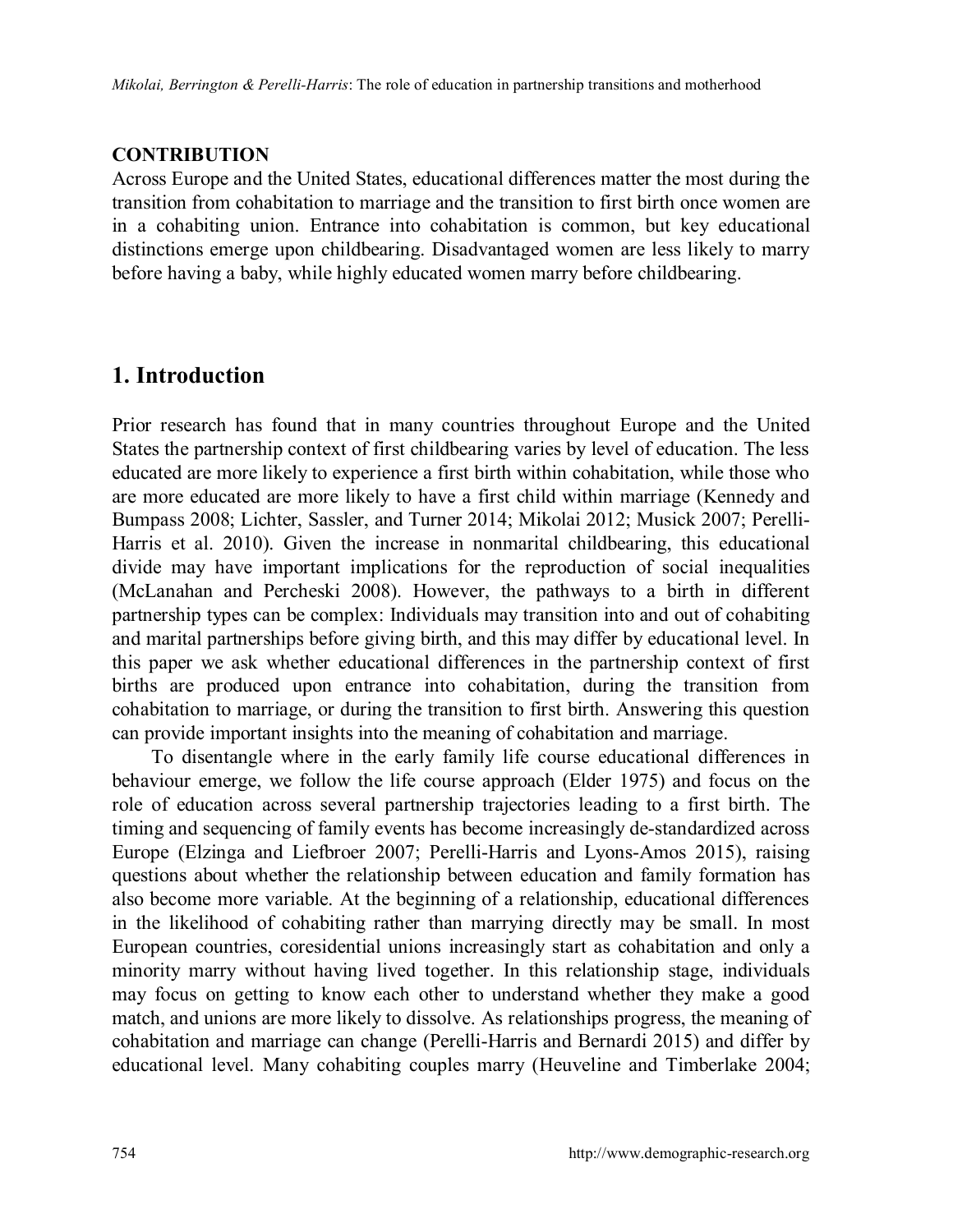Kiernan 2004; Perelli-Harris et al. 2012), and the more and less educated are likely to make different marriage decisions. The question is whether these decisions lead to educational inequalities observed at the time of a first birth. Finally, by the time of a first birth the educational gradient could again become distinct. If more- and lesseducated women make different marriage decisions, these could produce a pronounced educational gradient of childbearing by partnership status.

The association between family life transitions and educational attainment may or may not be universal across countries. Whereas the relationship between level of education and some demographic processes (e.g., marriage and fertility postponement, nonmarital first births) is consistent across countries, the role of education in the decision to cohabit or to marry has been found to vary (Hoem et al. 2010; Perelli-Harris and Lyons-Amos 2016). Perelli-Harris and Lyons-Amos (2016) found that a woman's country of residence matters more for determining partnership patterns than her education. Thus, it is not clear from previous studies whether educational differences in the early family life course emerge in the same way across countries. To understand whether the role of education in producing inequalities as family life courses progress depends on a specific context or is instead consistent across countries, we study the interrelationship between level of education and partnership trajectories leading to a first birth in Europe and the United States.

We study women born between 1950 and 1969 in 16 European countries and the United States, using multi-state event history models, which simultaneously model the complexity of multiple transitions and produce estimates of the role of education across each transition in the early family life course. This approach allows us to study interdependencies in partnership transitions and the transition to motherhood by level of education as they evolve over the life course and to coherently generate results that would be difficult to produce with conventional event history models. We focus on trajectories leading to a first birth because transitions to higher-order births are driven by different processes. Although some studies have compared elements of family formation across countries, few have studied this range of behaviours with event history techniques. To our knowledge, no study has followed respondents as they progress through different transitions on the way to a first birth. Moreover, we expand the number of countries that have been previously studied from a comparative perspective. Taken together, studying educational gradients of family life transitions leading to a first birth across Europe and the United States will provide systematic comparative evidence and new insights into which groups led the increase in levels of nonmarital childbearing and the role of cohabitation as a context of intimacy and parenthood. As children living within cohabiting partnerships are more likely to see their parents' union dissolve (Andersson, Thomson, and Duntava 2017), these educational differences may play a role in the reproduction of social inequalities.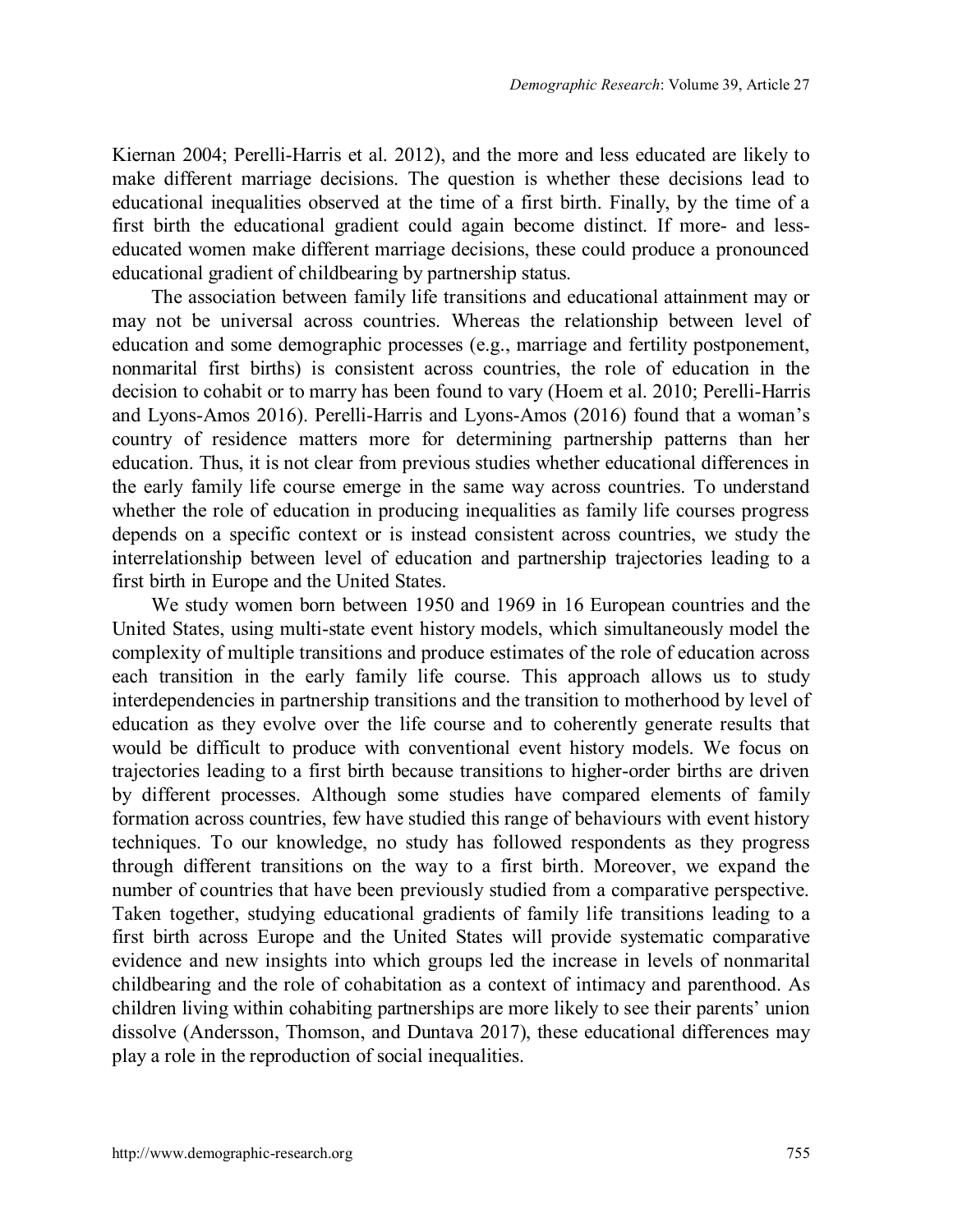#### **2. Background and theory**

Prominent theories on the relationship between education and family behaviours, such as new home economics theory or the second demographic transition theory, try to explain the relationship between education and partnership transitions or union status at first birth. However, these theories do not incorporate arguments that reflect the increased complexity that exists today in the interrelationship between partnership trajectories and entry into motherhood. In other words, these theories have not addressed the intersection of partnership transitions and the transition to first birth or how the effect of education may change over the duration of a partnership. Below, we present arguments for the relationship between education and each step in the early family life course to understand where educational differences emerge.

Over the early family life course, individuals move between different partnership and parenthood states (Figure 1): never partnered (S), cohabitation (C), direct marriage (M), marriage preceded by cohabitation with the same partner (CM), the dissolution of both a cohabiting and a marital union  $(D+)$ , and the birth of a first child  $(B)$ . We do not specifically focus on the transition to first birth outside of a union, as it has been shown to have a consistent negative educational gradient across countries (e.g., Berrington 2003; Mikolai 2012; Perelli-Harris et al. 2010; Perelli-Harris and Gerber 2011; Rindfuss, Morgan, and Offutt 1996; Upchurch, Lillard, and Panis 2002; Ventura 2009). Additionally, due to small numbers we do not study the transition to a first birth following union dissolution.

A first coresidential union can either start as cohabitation or direct marriage, with recent cohorts tending to be far less likely to marry without prior cohabitation (Bumpass and Lu 2000; Kiernan 2002). Some people may 'slide into cohabitation', perhaps because it is more convenient than a nonresidential sexual relationship (Manning and Smock 2005). This could be more common among couples where at least one of the partners is already residentially independent. If this is the case, moreeducated women who left the parental home for higher education might be more likely to slide into cohabitation. At the same time, women who are not in higher education might move in with their partner to establish residential independence. Moving in together results in economies of scale (Sassler and Miller 2011), which might further motivate lower-educated couples to cohabit. For others, cohabitation might act as a testing ground for a relationship where individuals gather information about the quality of their match (Brien, Lillard, and Waite 1999; Oppenheimer 1988; Perelli-Harris et al. 2014), which is useful in the context of increased relationship and economic uncertainties (McLanahan 2004; Perelli-Harris and Gerber 2011).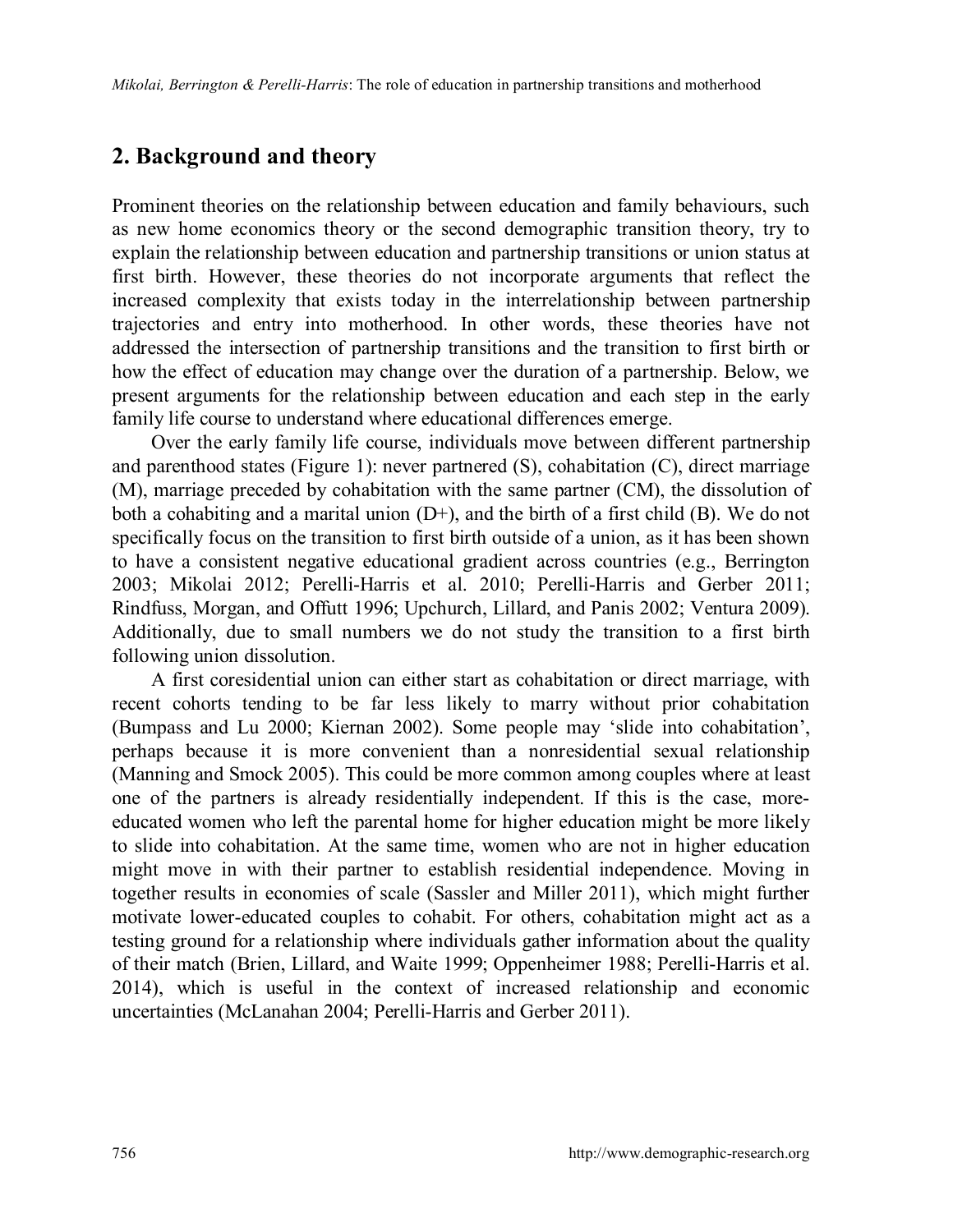

#### **Figure 1: Partnership transitions and the transition to first birth**

*Notes:* S – never partnered, C – cohabitation, M – marriage, CM – marriage preceded by cohabitation with the same partner, D+ – union dissolution (also includes women who experienced re-partnering following union dissolution), B – first birth.

Proponents of the second demographic transition theory suggest that entry into cohabitation will be more common among highly educated women because they have more liberal, egalitarian, and individualistic values (Lesthaeghe and van de Kaa 1986). Hence, they are more likely to reject the institution of marriage and to cohabit instead. The lower-educated, on the other hand, have more traditional values and are therefore more likely to marry their partner. However, others have argued that lower-educated women are more likely to have partners with uncertain employment opportunities who are less attractive marriage partners than those with stable employment (Oppenheimer 1988). If this is the case, lower-educated women's first partnership type is more likely to be cohabitation and less likely to be marriage, as was found to be the case for the United States (Goldstein and Kenney 2001; Seltzer 2004; Thornton, Axinn, and Teachman 1995).

Once in a cohabiting union, women might marry their partner, continue cohabiting, have a child within cohabitation, or dissolve their union (the latter two transitions are discussed later). Some reasons behind women's decision to marry their cohabiting partner, such as love and the symbolic value of marriage, are not related to education (Billari and Liefbroer 2016; Wiik, Bernhardt, and Noack 2010). Nonetheless, higherand lower-educated cohabiting women are likely to have different reasons for marrying. For example, higher-educated women have more economic resources (Lichter, Qian, and Mellott 2006; Oppenheimer 1997, 2000), which may enable them to settle down into a stable marriage (Cherlin 2010; Perelli-Harris et al. 2010). The lower-educated may not have the financial and psychological resources to convert their cohabiting unions into marriages (Berrington, Perelli-Harris, and Trevena 2015; Smock, Manning, and Porter 2005; Wiik, Bernhardt, and Noack 2010). Additionally, women with more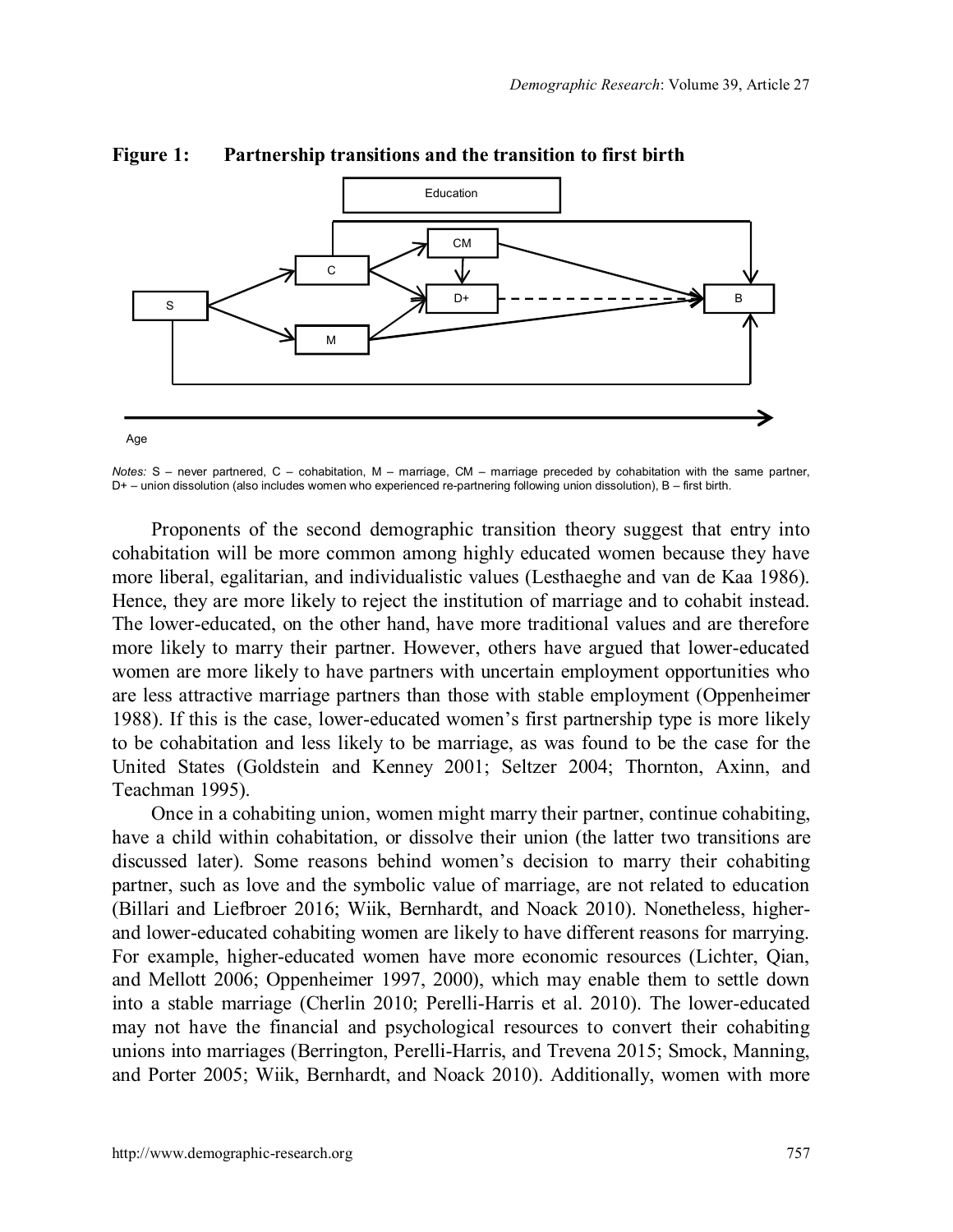resources and who own property might find it more important to marry for financial security and legal protection and may be more aware of policies and legal regulations relating to marital status and breakdown (Wiik, Bernhardt, and Noack 2010). Depending on the country, marriage can provide protection of property, tax breaks, social benefits, parental rights, and alimony in case of union dissolution (Hiekel and Keizer 2015; Perelli-Harris and Sánchez-Gassen 2012). On the other hand, highereducated women may feel empowered to reject the institution of marriage, while the least-educated may be more likely to automatically progress into traditional marriage (Surkyn and Lesthaeghe 2004).

Cohabiting women might have a first child within cohabitation, marry their partner (see previous paragraph), or dissolve their union. Highly educated women are likely to be more liberal, secularised, individualistic, and more tolerant of new behaviours than lower-educated women (Perelli-Harris et al. 2010; Perelli-Harris and Gerber 2011; Surkyn and Lesthaeghe 2004; Weakliem 2002). These values are also likely to promote continued cohabitation in case of a nonmarital pregnancy (Berrington 2001; Gibson-Davis and Rackin 2014; Surkyn and Lesthaeghe 2004) and a decline in 'shot-gun' marriages (Raley 2001). This implies that highly educated women may be more likely to have a child within cohabitation than lower-educated women. On the other hand, lower-educated women, who tend to be in a precarious and uncertain financial position, may remain in cohabiting unions and decide to have a child despite this instability (Edin and Kefalas 2005; Perelli-Harris et al. 2010; Perelli-Harris and Gerber 2011). Even if they do not find their partners (who are also likely to be low-educated and have fewer resources) suitable for marriage, they may feel that having a child provides meaning in their lives (Edin and Kefalas 2005; Perelli-Harris and Gerber 2011). Loweducated women may feel that marriage is not a requirement or the norm for childbearing and that other, more pressing needs take priority over marriage (Berrington, Perelli-Harris, and Trevena 2015). Additionally, lower-educated women are more likely to have an unintended pregnancy in cohabiting unions (Musick 2002; Musick et al. 2009). This means that cohabiting, low-educated women would be more likely to have a child within cohabitation (Berrington 2001; Perelli-Harris and Gerber 2011; Steele et al. 2005).

Childbearing may occur more quickly among women who are already married than among those who are not yet married. This is especially the case among highly educated women who are likely to have delayed marriage to later ages. Once they marry they are likely to have children more quickly than lower-educated women (Blossfeld and Huinink 1991; Lappegård and Rønsen 2005). Additionally, the decision to marry may be closely linked to the decision to have a child. Moreover, findings from Britain suggest that the expectations of and pressure from family and peers, and pressure from them to marry prior to childbearing, are highest among those with greater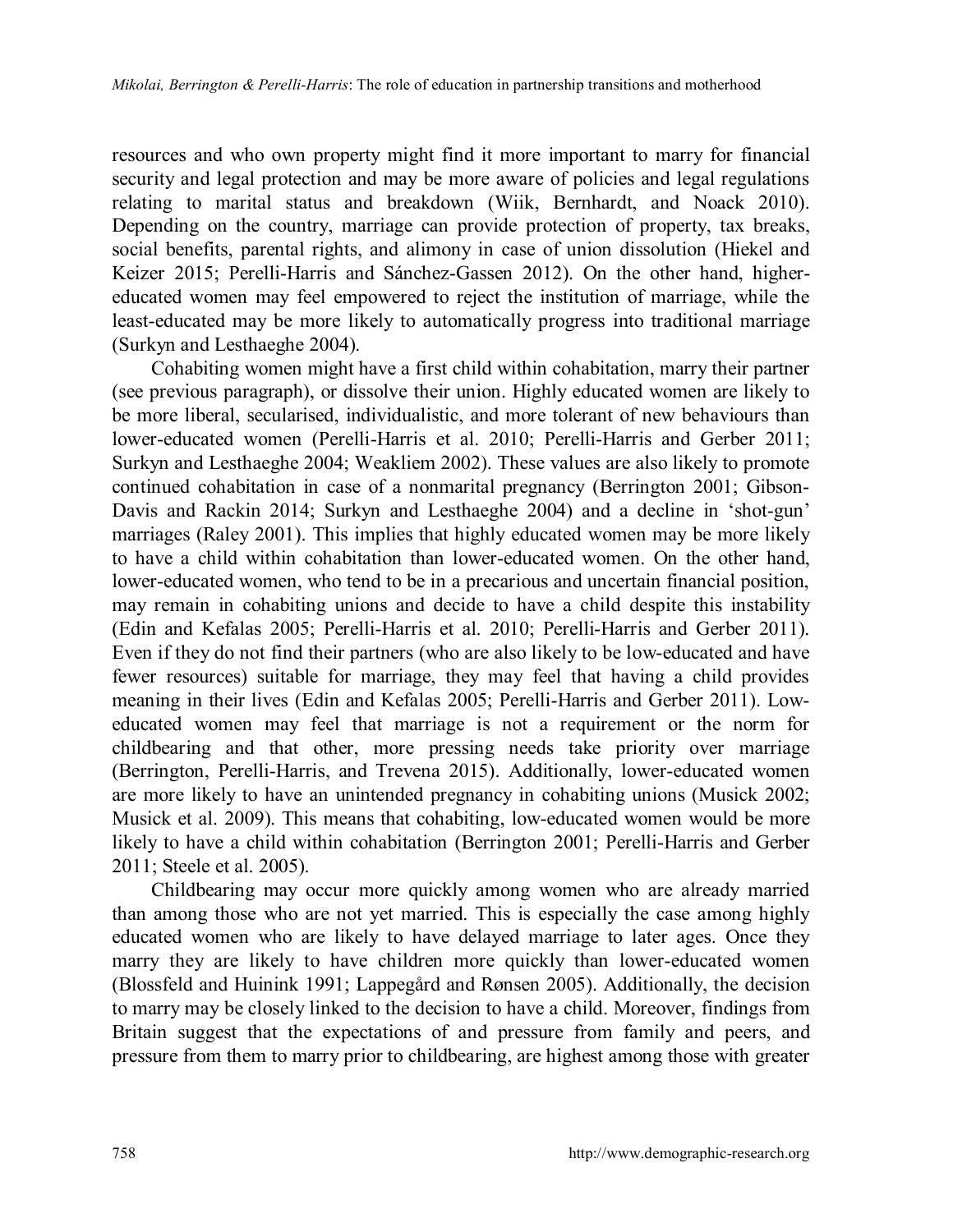levels of education (Berrington, Perelli-Harris, and Trevena 2015). We therefore expect that the risk of childbearing after marriage will be higher among those with higher levels of education.

Women can experience union dissolution at several stages of the early family life course. For example, a first cohabiting union can either dissolve or transition to marriage. Additionally, both direct marriage and marriage preceded by cohabitation can dissolve before the birth of a first child. Previous research suggests that the relationship between education and union dissolution differs across countries (Härkönen and Dronkers 2006). Recently, Matysiak, Styrc, and Vignoli (2014) conducted a metaanalysis of studies on the effect of women's education on divorce in Europe over time. The overall effect of education on divorce was negative in the Nordic countries, positive in the Mediterranean, and close to zero in the remaining countries (Western, Central, and Eastern Europe, and the United Kingdom). Additionally, the positive educational gradient of divorce has weakened or even became negative across Europe. To summarise, this leads us to expect inconsistent educational gradients of the dissolution of cohabiting and marital unions across countries.

## **3. Cross-national differences**

In this paper we provide comprehensive comparative evidence for the educational gradient of partnership trajectories leading to a first birth across 16 European countries and the United States. We might expect cross-national differences in the educational gradient of different partnership trajectories leading to a first birth because next to the broader historical, cultural, political, and economic differences, countries vary with respect to welfare provision, the rights and responsibilities of cohabiting and married partners as well as of cohabiting and married parents, and policies related to families and fertility (Esping-Andersen 1990; Mayer 2001). To understand how such crossnational differences translate to differences in family formation across countries, previous studies have attempted to group countries geographically, according to similar cultural context, or welfare state typology (Billari and Liefbroer 2010; Kalmijn 2007, 2011, 2013). However, macro-level factors are interrelated in a complex and nontrivial way, producing specific combinations of partnership and family formation behaviours in a given country. This means that it is difficult to group countries based on one or even several of these macro-level characteristics. Additionally, recent evidence suggests that the complex interrelationships between country characteristics and family formation processes often lead to inconsistent and heterogeneous findings within country groups (Hoem et al. 2010; Perelli-Harris and Lyons-Amos 2016). For example, policies related to the legislation of cohabitation and marriage differ greatly across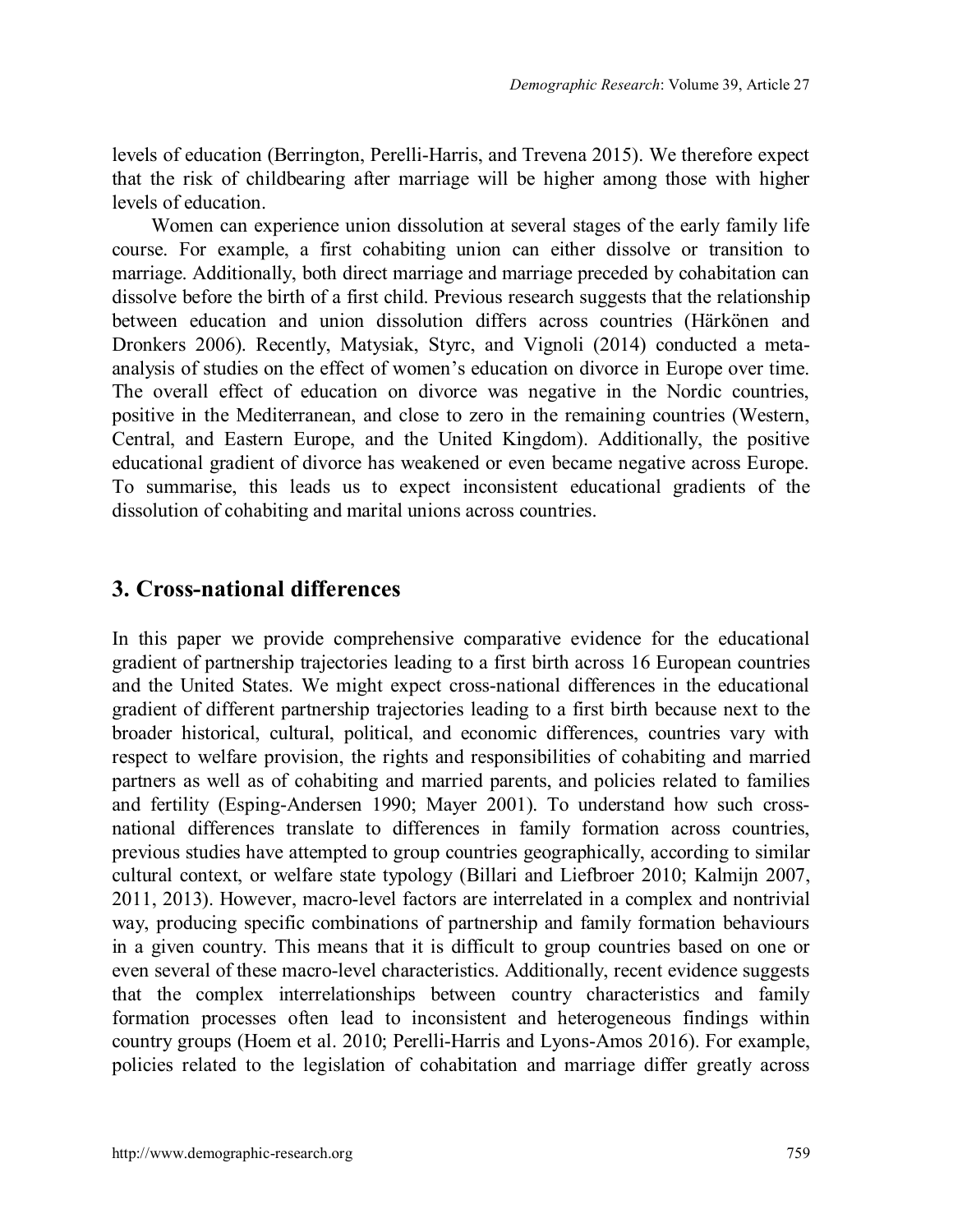Northern and Western European countries, and these policies do not necessarily align with demographic behaviour (Perelli-Harris and Sánchez-Gassen 2012). Thus, previous evidence suggests that it is not useful to group countries a priori when studying the complex link between partnership and parenthood transitions across countries.

Given these complexities and the aim of the paper, we do not develop countryspecific expectations on the role of education for each family life transition. Rather, we focus on understanding whether countries are similar or different with respect to how educational differences emerge across the early family life course in order to gain insight into the meaning of cohabitation and marriage in the early family life course.

#### **4. Data and methods**

This study analyses data from Austria, Belgium, Bulgaria, the Czech Republic, Estonia, France, Hungary, Italy, Lithuania, the Netherlands, Norway, Romania, Russia, Spain, Sweden, the United Kingdom, and the United States using the Harmonized Histories, a harmonized set of nationally representative surveys with retrospective monthly information on union formation and childbearing (Perelli-Harris, Kreyenfeld, and Kubisch 2010). The data primarily comes from the Generations and Gender Surveys, (GGS) except for the Netherlands (Fertility and Family Survey), Spain (Spanish Fertility Survey), the United Kingdom (British Household Panel Survey), and the United States (National Survey of Family Growth) (for more information on sample size and birth cohorts covered see Appendix Table A-1).

First, to understand whether there are educational differences in partnership status at first birth we estimate competing risks event history models and study the effect of education on the risk of three competing events: a first birth (1) while being single, (2) in cohabitation, and (3) within marriage. We estimate the monthly hazard of a first birth of type  $k$  (here  $k = 3$ ) using continuous-time competing risks models:

$$
\mu_i^k(t) = \mu_0(t) \exp\left(\alpha_j^k x_{ijt}\right) \tag{1}
$$

where  $\mu_i^k(t)$  denotes the hazard of an event of type *k* for individual *i* in month *t*,  $\mu_0(t)$ represents the baseline hazard,  $x_{i}$  denotes respondents' values on a set of *j* potentially time-varying covariates at time *t*, and  $\alpha_j^k$  is the parameter estimate for variable *j* for each type of event.

Next, the influence of education on the hazard of each partnership and parenthood transition is estimated using multi-state event history models. Multi-state event history models are an extension of simple event history models: Rather than studying one transition, these models allow individuals to move among different states over time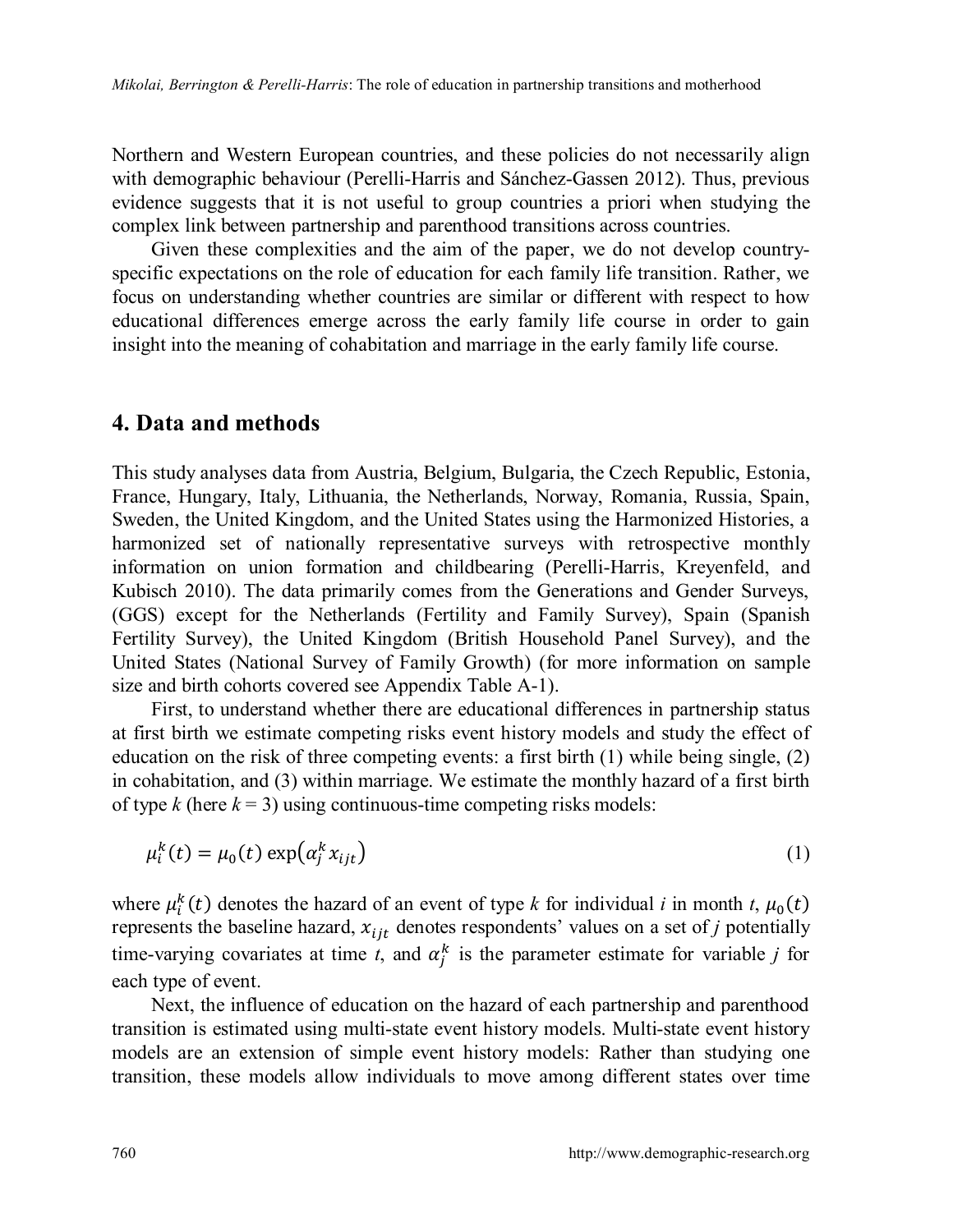(Mikolai and Lyons-Amos 2017). These models enable us to study the educational gradient of each partnership transition and the transition to first birth in a systematic way, thereby allowing us to follow individuals' life courses and to understand the influence of education over the early life course.

Figure 1 defines the discrete state space, with the rectangular boxes representing the examined partnership and parenthood states, and the arrows indicating possible transitions between these states. Unlike previous studies, this model allows the influence of education on transition hazards to first birth to differ for direct marriage and for marriage preceded by cohabitation. This is important to elucidate the point in the family life course where the negative educational gradient of a cohabiting first birth emerges. Everyone who experiences union dissolution before the birth of a first child is included in the state  $(D+')$  regardless of the type of subsequent partnership, due to the small number of such events.

The multi-state event history model is estimated by fitting a continuous-time stratified Cox regression where each transition is represented by a different stratum. Covariates are incorporated as transition-specific covariates, allowing the effect of each variable to differ across transitions. The transition hazards for individual *k* are given by:

$$
\lambda_{ij}(t) = \lambda_{ij,0}(t) \exp(\beta_{ij} Z_{ij})
$$
\n(2)

where *ij* indicates a transition from state *i* to state *j*,  $\lambda_{ij,0}(t)$  is the baseline hazard of this transition, and  $Z_{ij}$  is the vector of transition-specific covariates. This model allows the covariate effects to differ across transitions. The multi-state model is estimated separately for each country using the *mstate* package in R (de Wreede, Fiocco, and Putter  $2011$ .<sup>[3](#page-10-0)</sup>

In principle, estimating a Cox model stratified by transitions is analogous to fitting several Cox regressions for each transition separately on an augmented dataset where each line represents a possible transition that the individuals are at risk of (Putter et al. 2006). Thus, technically, a multi-state model is equivalent to estimating a series of competing risks models (Putter et al. 2006). However, estimating a single stratified Cox model using data in long format provides insights into holistic processes by enabling us

<span id="page-10-0"></span><sup>3</sup>Although weights are included in some of the Harmonized Histories, the *mstate* package does not allow for the inclusion of survey weights. Although this is a limitation, the goal of this paper is not to provide population estimates but to explore the influence of education across the family life course. Nonetheless, we present weighted descriptive statistics in the Appendix. Appendix Table A-2 displays the weighted proportion of women who experience each of the examined partnership and parenthood transitions. These proportions are very similar to the unweighted proportions shown in Table 2. Additionally, Appendix Table A-3 displays the weighted and unweighted distribution of educational level across countries. Again, these proportions are very similar, although we observe somewhat larger differences between the weighted and unweighted distribution in Norway and Romania. Additional, weighted analyses (not shown but available from the authors on request) for these two countries reveal very similar results to those shown in the paper.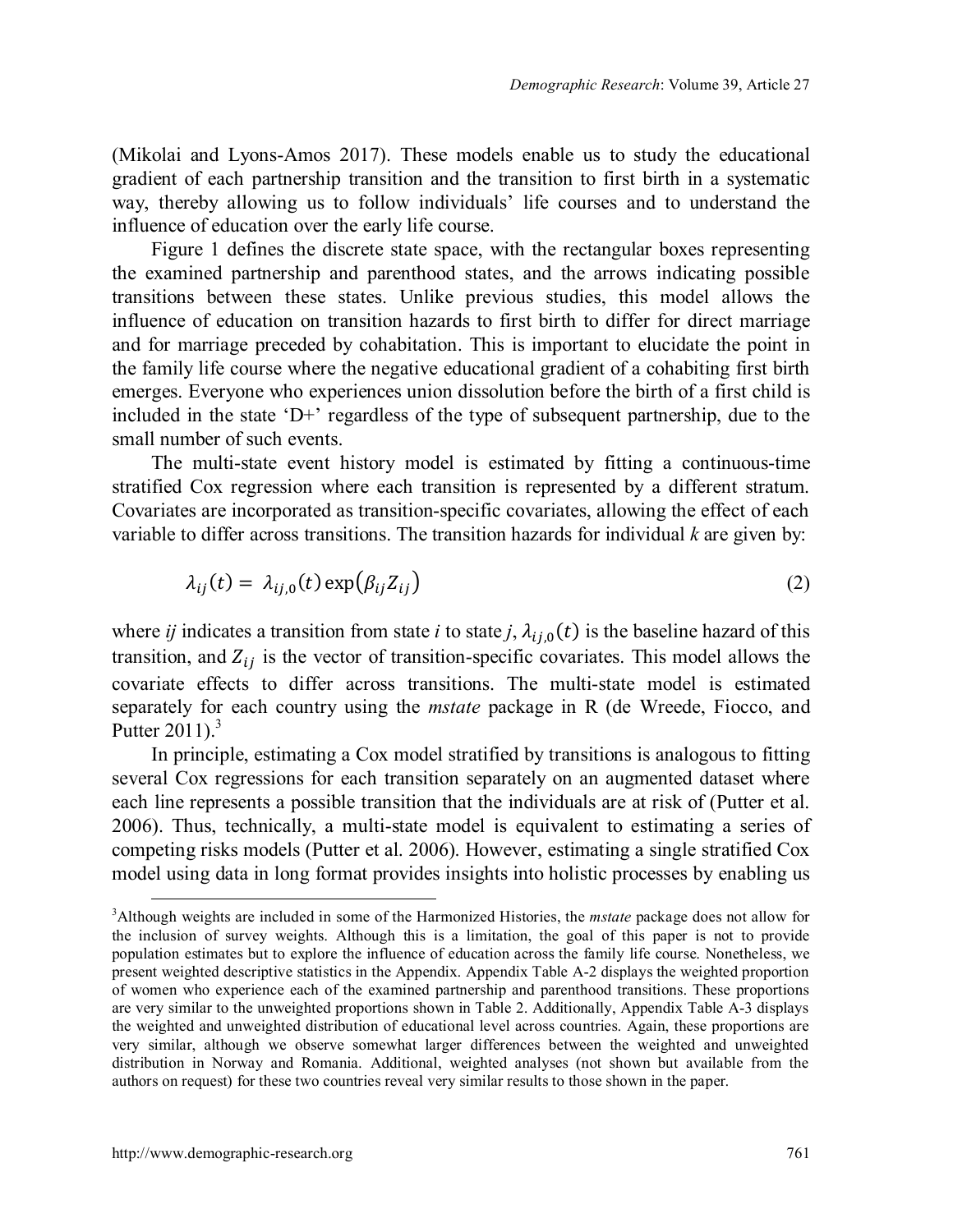to focus on trajectories of family life transitions. Additionally, this approach allows for estimating the influence of education on all examined transitions within the same model. Thus, this method provides an innovative way to study the role of education in family formation trajectories from a life course perspective.

We study women born between 1950 and 1969, the first cohort to ever experience nonmarital cohabitation, more diverse partnership forms, and less standardised pathways to parenthood. Women are observed from age 15 until either age 45, the time of their first birth, or the survey date, whichever happens first. Time *t* is measured in months since age 15. This means that for each set of transitions, time is measured since age at entry into a given origin state (e.g., for the transitions from cohabitation, time is measured since age at entry to cohabitation). Due to differing survey years and age at interview across countries, the length of time that women have been exposed to the examined transitions varies between countries (see Appendix Table A-1).

## **5. Variables**

Level of education: Education, measured at the time of the survey, is classified into six categories based on the International Standard Classification of Education (ISCED 1997). We compare low- (ISCED 0–2) and highly educated (ISCED 5–6) women to their medium-educated (ISCED 3-4) counterparts.<sup>4</sup> [A](#page-11-0) time-varying indicator is created using information on the year and month of reaching the highest level of education, assuming continuous education from age 15 and that attaining a medium level of education takes on average four years, while obtaining higher education takes three additional years on average.<sup>[5](#page-11-1)</sup> The influence of educational attainment on the examined transitions should not be interpreted as causal because several unobserved or unmeasured factors, which are not accounted for in this study, could potentially explain some of these relationships.

Educational enrolment: A time-varying educational enrolment variable takes the value 1 for each period when the respondents are enrolled in education and 0 otherwise.

Birth cohort: Two birth cohorts are compared: women born between 1950 and 1958 and between 1959 and 1969. In the United States and Austria only one birth cohort is included in the analysis because in these countries the age range at interview was 15–45 and 18–46, respectively.

<span id="page-11-0"></span><sup>4</sup> Appendix Table A-3 shows the weighted and unweighted distribution of educational level at the time of the

<span id="page-11-1"></span>survey across the study countries.<br><sup>5</sup> We performed sensitivity analyses (not shown but available from the authors on request) using a timeconstant measure of education (i.e., education at the time of the survey) and found that the results were very similar to those presented in the paper.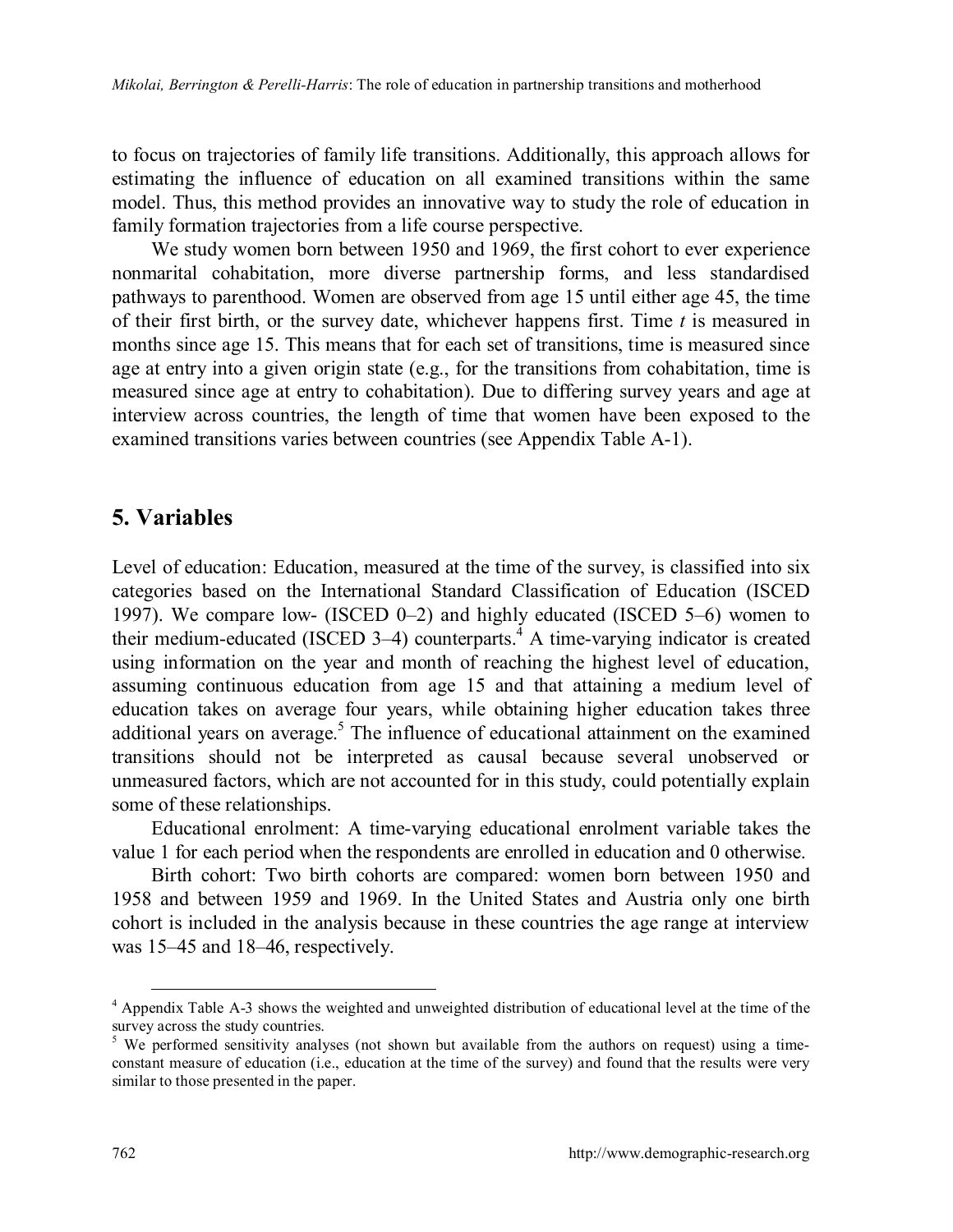## **6. Descriptive results**

To understand where educational differences in partnership status at birth are produced across the family life course, it is important to first explore educational differences in partnership status at first birth. Although previous research has shown a clear negative educational gradient of a first birth in cohabitation (Perelli-Harris et al. 2010), they only included eight countries and used a period perspective. In this paper we include a larger number of countries not previously examined in terms of the intersection between partnership transitions and first birth. In comparison to previous work, we are likely to find increased heterogeneity in the results.

Table 1 shows the relative risk of a first birth while single (i.e., unpartnered), cohabiting, or married (the reference category is no birth), by education, and controlling for birth cohort and educational enrolment. These results come from competing risks event history models. In general, we find a significant negative educational gradient of a first birth while being unpartnered in all countries except Lithuania and Romania. In other words, low-educated women have a higher risk of having a first child while being unpartnered than medium- or highly educated women. Significant differences between medium- and highly educated women only emerge in the United Kingdom and the United States. Moreover, we find a significant negative educational gradient of a first birth within cohabitation in most study countries (except Austria, Belgium, the Czech Republic, the Netherlands, Spain, and the United Kingdom). In these 11 countries at least one parameter estimate for the effect of education is significant, indicating that low-educated women are more likely than medium-educated women to have a cohabiting first birth, and/or highly educated women are less likely than mediumeducated women to experience a cohabiting first birth. In the remaining countries we find no significant differences between low/high- and medium-educated women. Finally, we find a negative educational gradient for marital first births in eight countries (Bulgaria, France, Hungary, Italy, the Netherlands, Romania, Spain, and the United Kingdom); that is, lower/higher-educated women have a higher/lower risk of experiencing a first birth in marriage than those with medium levels of education. In some countries (i.e., Estonia, Norway, and Sweden) the educational gradient is Ushaped, indicating that both low- and high-educated women have higher marital first birth risks than medium-educated women. Additionally, we find a positive educational gradient in the Czech Republic and the United States, where highly educated women have a higher risk of having a marital first birth than women with medium levels of education. Last, we detect no significant educational differences in the risk of a marital first birth in Austria, Belgium, Lithuania, and Russia.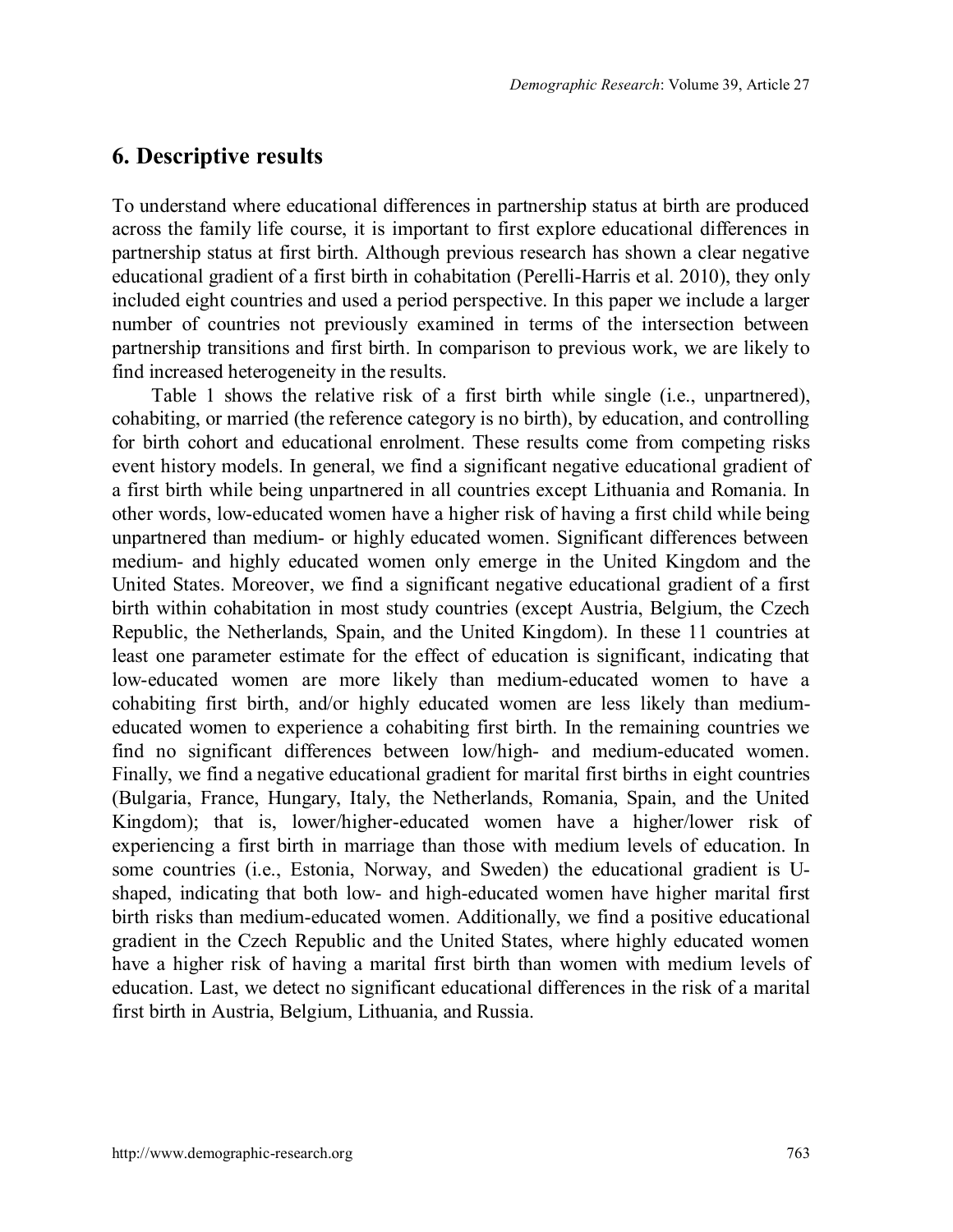#### **Table 1: Hazard ratios of first birth by partnership status at first birth and country, women born between 1950 and 1969**

|                    | 4               | 볾                | မ္မ            | S         | Ш                                                          | Æ                                      | 긒                | 느                      | b              | ž                        | $\overline{2}$ | 6                                      | 配        | 53       | 55             | š                             | S         |
|--------------------|-----------------|------------------|----------------|-----------|------------------------------------------------------------|----------------------------------------|------------------|------------------------|----------------|--------------------------|----------------|----------------------------------------|----------|----------|----------------|-------------------------------|-----------|
| Single             |                 |                  |                |           |                                                            |                                        |                  |                        |                |                          |                |                                        |          |          |                |                               |           |
| Education          |                 |                  |                |           |                                                            |                                        |                  |                        |                |                          |                |                                        |          |          |                |                               |           |
| Low                | $2.29***$ 1.75* |                  | $1.90**$       | $2.05***$ | $2.15***$ 1.61**                                           |                                        |                  | $2.35***$ 1.71*** 0.95 |                | $2.49**$                 | $2.32***$ 1.12 |                                        | $1.83**$ | $1.70**$ |                | $3.77***$ 2.15*** 1.78***     |           |
| Medium (ref)       |                 |                  |                |           |                                                            |                                        |                  |                        |                |                          |                |                                        |          |          |                |                               |           |
| tigh               | 0.81            | 0.71             | 1.00           | 1.09      | 1.40                                                       | 0.71                                   | 0.78             | 0.65                   | 0.70           | 0.90                     | 0.85           | 0.00                                   | 0.81     | 0.58     | 1.09           | $0.58**$                      | $0.61*$   |
| Cohort             |                 |                  |                |           |                                                            |                                        |                  |                        |                |                          |                |                                        |          |          |                |                               |           |
| 1950-1959<br>(ref) |                 |                  |                |           |                                                            |                                        |                  |                        |                |                          |                |                                        |          |          |                |                               |           |
| 1960-1969          |                 | 1.46             | 0.72           | 1.08      | 1.28                                                       | 0.86                                   | 1.36             | 1.04                   | $\frac{31}{2}$ | 123                      | $0.66***$      | 0.73                                   | 117      | 0.90     | $0.67*$        | $2.00***$                     |           |
| Enrolment          |                 |                  |                |           |                                                            |                                        |                  |                        |                |                          |                |                                        |          |          |                |                               |           |
| Not enrolled       |                 |                  |                |           |                                                            |                                        |                  |                        |                |                          |                |                                        |          |          |                |                               |           |
| Enrolled           |                 | $0.15***$ 0.33** |                |           | $0.28***$ $0.17***$ $0.26***$ $0.26***$ $0.14***$ $0.40**$ |                                        |                  |                        |                | 0.00                     |                | $0.38***$ $0.20***$ $0.23***$ $0.37**$ |          |          |                | $0.27***$ $0.41***$ $0.24***$ |           |
| Cohabiting         |                 |                  |                |           |                                                            |                                        |                  |                        |                |                          |                |                                        |          |          |                |                               |           |
| Education          |                 |                  |                |           |                                                            |                                        |                  |                        |                |                          |                |                                        |          |          |                |                               |           |
| Low                | 1.45            | 101              | $2.96***$ 1.38 |           | $1.75***$                                                  | $1.40**$                               | $3.34***1.72***$ |                        | $3.09***$      | 0.99                     | $1.30**$       | $2.78***$ 1.27                         |          | 0.76     | $1.82***$ 0.88 |                               | $1.95***$ |
| Medium (ref)       |                 |                  |                |           |                                                            |                                        |                  |                        |                |                          |                |                                        |          |          |                |                               |           |
| High               | 0.70            | 1.12             | $0.42*$        | 0.45      | $0.54***$ 0.92                                             |                                        | 0.69             | 1.26                   | 0.61           | 0.82                     | 0.98           | 0.43                                   | $0.61*$  | 0.84     | 0.94           | 0.77                          | $0.45***$ |
| Cohort             |                 |                  |                |           |                                                            |                                        |                  |                        |                |                          |                |                                        |          |          |                |                               |           |
| 1950-1959<br>(ref) |                 |                  |                |           |                                                            |                                        |                  |                        |                |                          |                |                                        |          |          |                |                               |           |
| 1960-1969          |                 | $1.82*$          | 1.36           | $2.27**$  |                                                            | $2.08***$ 2.13*** 4.83*** 1.31         |                  |                        | $1.90*$        | $2.71***$ 2.54*** 1.69** |                |                                        | $1.43*$  | 1.64*    | $1.22**$       | $2.33***$                     |           |
| Enrolment          |                 |                  |                |           |                                                            |                                        |                  |                        |                |                          |                |                                        |          |          |                |                               |           |
| Not enrolled       |                 |                  |                |           |                                                            |                                        |                  |                        |                |                          |                |                                        |          |          |                |                               |           |
| Enrolled           | $0.26***0.42$   |                  | $0.08***0.39*$ |           |                                                            | $0.21***$ $0.41***$ $0.14***$ $0.06**$ |                  |                        | $0.09***0.01*$ |                          |                | $0.51***$ $0.12***$ $0.26***$ $0.33*$  |          |          | $0.47***$      | 0.62                          | $0.17***$ |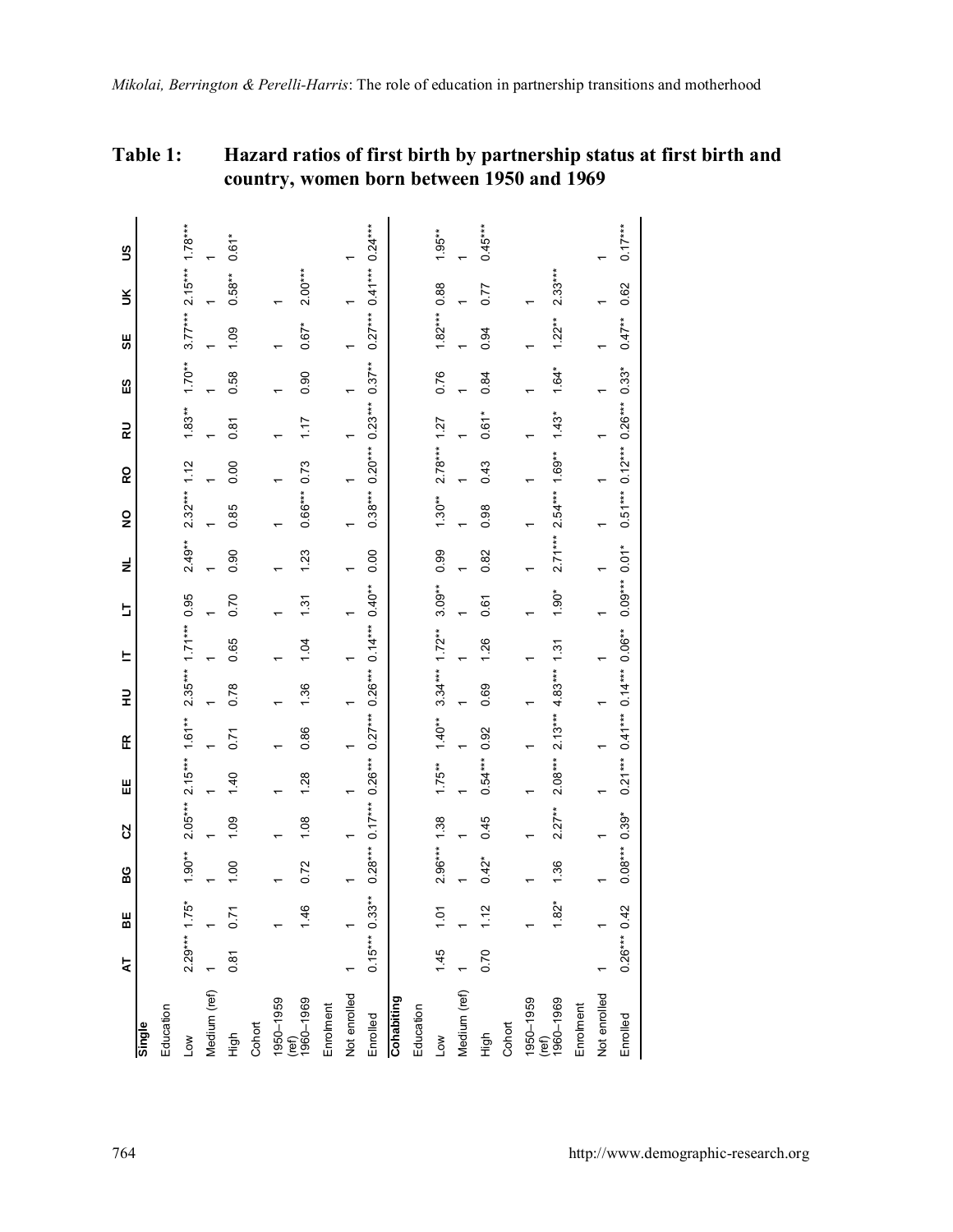|                                                                                                                                                                                                                           | kT   | u<br>86                                                                                                                                                                                                                                                                                       | BG CZ |                | W | e<br>E                                                     | ヒ ヒ ミ     |      | 로<br> | 2 | <b>Q</b>              | ≌<br>                       | <sub>ជី</sub>                                                           | .<br>ម | š | S       |
|---------------------------------------------------------------------------------------------------------------------------------------------------------------------------------------------------------------------------|------|-----------------------------------------------------------------------------------------------------------------------------------------------------------------------------------------------------------------------------------------------------------------------------------------------|-------|----------------|---|------------------------------------------------------------|-----------|------|-------|---|-----------------------|-----------------------------|-------------------------------------------------------------------------|--------|---|---------|
| Married                                                                                                                                                                                                                   |      |                                                                                                                                                                                                                                                                                               |       |                |   |                                                            |           |      |       |   |                       |                             |                                                                         |        |   |         |
| Education                                                                                                                                                                                                                 |      |                                                                                                                                                                                                                                                                                               |       |                |   |                                                            |           |      |       |   |                       |                             |                                                                         |        |   |         |
| <b>NOT</b>                                                                                                                                                                                                                |      | $1.19$ $1.13$ $0.92$ $1.30$ <sup>14</sup> $1.95$ $1.57$ <sup>144</sup> $1.12$ $1.32$ <sup>244</sup> $1.22$ <sup>244</sup> $1.24$ <sup>44</sup> $1.24$ <sup>44</sup> $1.46$ <sup>4</sup> $1.65$ $1.25$ <sup>44</sup> $1.40$ <sup>4</sup> $1.30$ <sup>44</sup> $1.28$                           |       |                |   |                                                            |           |      |       |   |                       |                             |                                                                         |        |   |         |
| Medium (ref)                                                                                                                                                                                                              |      |                                                                                                                                                                                                                                                                                               |       | $\overline{a}$ |   | $\begin{array}{ccccccccc}\n1 & 1 & 1 & 1 & 1\n\end{array}$ |           |      |       |   | $1 \qquad 1 \qquad 1$ |                             |                                                                         |        |   |         |
| 들                                                                                                                                                                                                                         | 1.02 | 0.90                                                                                                                                                                                                                                                                                          | 1.05  |                |   | $1.37**$ $1.15*$ 0.87                                      | 1.02 0.98 | 0.93 |       |   |                       | $0.80***$ 1.29*** 1.02 1.11 | $0.76***$ 1.47*** 1.00                                                  |        |   | $1.22*$ |
| Cohort                                                                                                                                                                                                                    |      |                                                                                                                                                                                                                                                                                               |       |                |   |                                                            |           |      |       |   |                       |                             |                                                                         |        |   |         |
| 1950-1958                                                                                                                                                                                                                 |      |                                                                                                                                                                                                                                                                                               |       |                |   |                                                            |           |      |       |   |                       |                             |                                                                         |        |   |         |
| 1959-1969<br>(ref)                                                                                                                                                                                                        |      | 0.92                                                                                                                                                                                                                                                                                          | 1.05  | 1.11           |   | $1.02$ $0.68***$ 1.03                                      |           |      |       |   |                       |                             | $0.76***$ 1.27*** $0.74***$ 0.56*** 1.13* 1.22* 0.70*** 0.74*** 0.73*** |        |   |         |
| Enrolment                                                                                                                                                                                                                 |      |                                                                                                                                                                                                                                                                                               |       |                |   |                                                            |           |      |       |   |                       |                             |                                                                         |        |   |         |
| Not enrolled                                                                                                                                                                                                              |      |                                                                                                                                                                                                                                                                                               |       |                |   |                                                            |           |      |       |   |                       |                             |                                                                         |        |   |         |
| Enrolled                                                                                                                                                                                                                  |      | $0.32^{***}$ $0.42^{***}$ $0.43^{***}$ $0.45^{***}$ $0.30^{***}$ $0.52^{***}$ $0.52^{***}$ $0.52^{***}$ $0.52^{***}$ $0.52^{***}$ $0.52^{***}$ $0.46^{***}$ $0.52^{***}$ $0.46^{***}$ $0.52^{***}$ $0.52^{***}$ $0.52^{***}$ $0.52^{***}$ $0.52^{***}$ $0.52^{***}$ $0.52^{***}$ $0.52^{***}$ |       |                |   |                                                            |           |      |       |   |                       |                             |                                                                         |        |   |         |
| Motes: AT – Austria, BE – Belgium, BG – Bulgaria, CZ – Czech Republic, EE – Estonia, FR – France, HU – Hungary, IT – Italy, LT – Lithuania, NL – Netherlands,<br>Source: Harmonized Histories, authors' own calculations. |      |                                                                                                                                                                                                                                                                                               |       |                |   |                                                            |           |      |       |   |                       |                             |                                                                         |        |   |         |

*Notes:* AT – Austria, BE – Belgium, BG – Bulgaria, CZ – Czech Republic, EE – Estonia, FR – France, HU – Hungary, IT – Italy, LT – Lithuania, NL – Netherlands,  $\equiv$ Lithuania, J – Italy, Source: Harmonized Histories, authors' own calculations.<br>Wores: AT – Austria, BE – Belgium, BG – Bulgaria, CZ – Czech Republic, EE – Estoria, FR – France, HU – Hungary, IT -<br>^ Mores: AT – Austria, BE – Belgium, BG – Bulga NO – Norway, RO – Romania, RU – Russia, ES – Spain, SE – Sweden, UK – United Kingdom, US – United States. \*p < .05, \*\*p < .01, \*\*\*p < .001.

# **Table 1: (Continued)**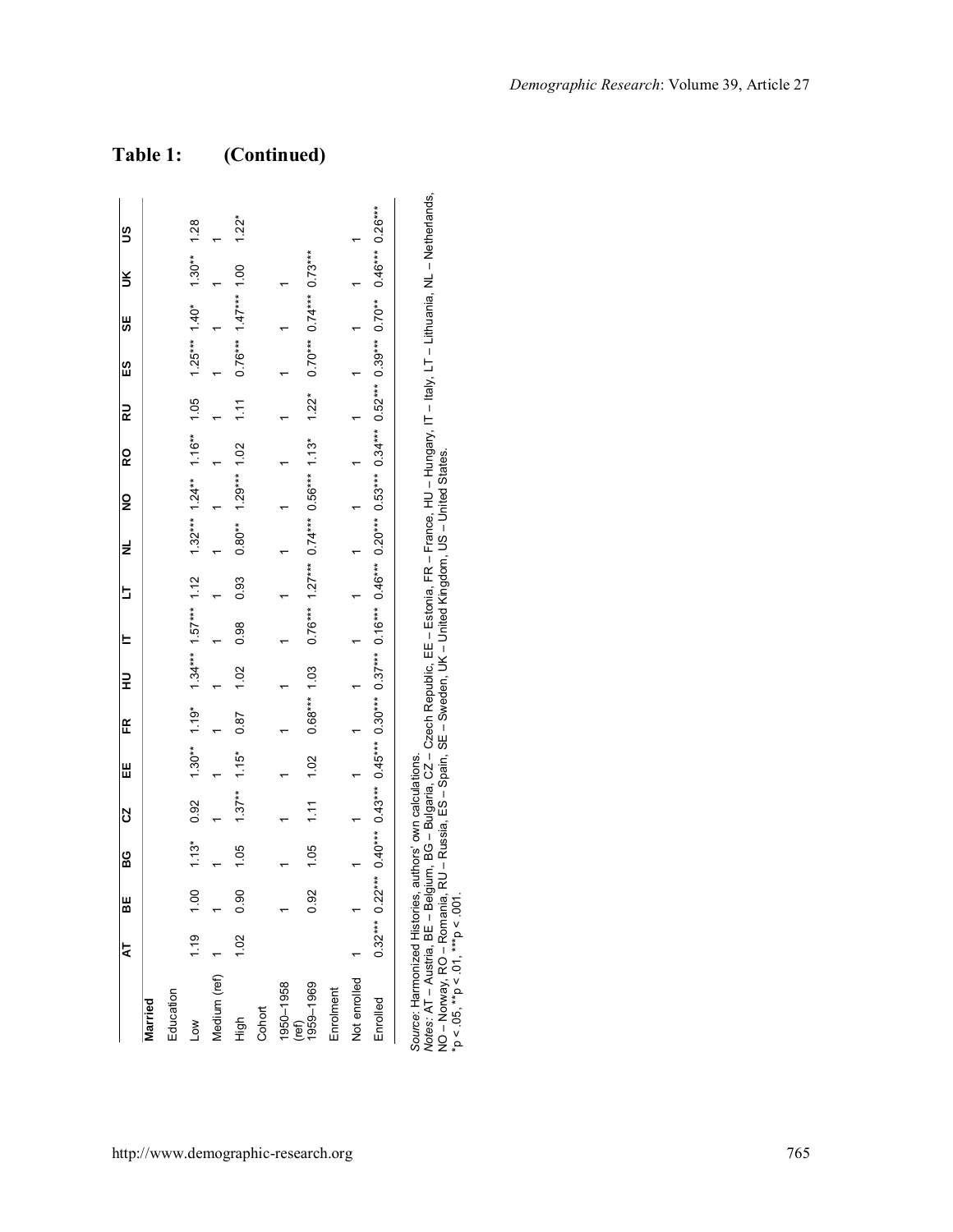To summarise, we find a negative educational gradient of a birth while being unpartnered or within cohabitation, although this gradient is not significant in all of the study countries. We found more heterogeneity in the educational gradient of a marital first birth across countries. This is partially because the educational gradient of a first birth within cohabitation or marriage is a combination of the risk of entering cohabitation or marriage as well as the speed at which women enter motherhood once they are cohabiting or married.

To study whether these educational differences observed at the time of a first birth are produced upon entrance into cohabitation, during the transition from cohabitation to marriage, or during the transition to first birth, Table 2 describes the proportion of women who experienced each transition between age 15 and age 45. The number of women at risk of each transition is shown following each set of transitions. The proportion of those experiencing each set of transitions does not add up to 100% because some women do not experience any transitions but stay in the state of origin. Looking first at transitions from the childless single state (columns 1 to 4), cohabitation is most widespread in Sweden (86%) followed by Austria and Norway (over 60%). By contrast, in Spain, Italy, Lithuania, Romania, and Hungary less than 20% of childless single women enter cohabitation. In these countries the majority of childless single women marry their partner directly. The proportion of never partnered women who have a first child is below 15% in all countries. Among women whose first union is a cohabitation (columns 5 to 8 in Table 2), the majority of cohabiting unions transition to marriage in Belgium, Bulgaria, the Czech Republic, Estonia, Lithuania, the Netherlands, Romania, Russia, and Spain. In these countries the proportion of first cohabiting unions that end in dissolution is below 10% (except in the Netherlands). However, in the remaining countries a smaller proportion (about 50%) of first cohabiting unions translates to marriage and a larger share (about 15% to 25%) ends in union dissolution. This indicates that in these countries cohabitation might be less stable than in the other countries. Additionally, in countries where cohabitation is widespread, cohabiters constitute a less selective group. However, in countries where cohabitation is less common (e.g., Spain, Italy, Lithuania, Romania, Russia, and Hungary) the majority of women who experience cohabitation marry before having a child. Additionally, in these countries only a small proportion of never partnered women experience cohabitation, but a relatively large share of these women go on to have a child within cohabitation.

The majority of directly married women (columns 9 to 11 in Table 2) have a child within this union, while less than 10% of direct marriages end with a divorce prior to childbearing. This proportion is larger in the United States (20%). Dissolution is somewhat more prevalent in the case of marriages preceded by cohabitation and, in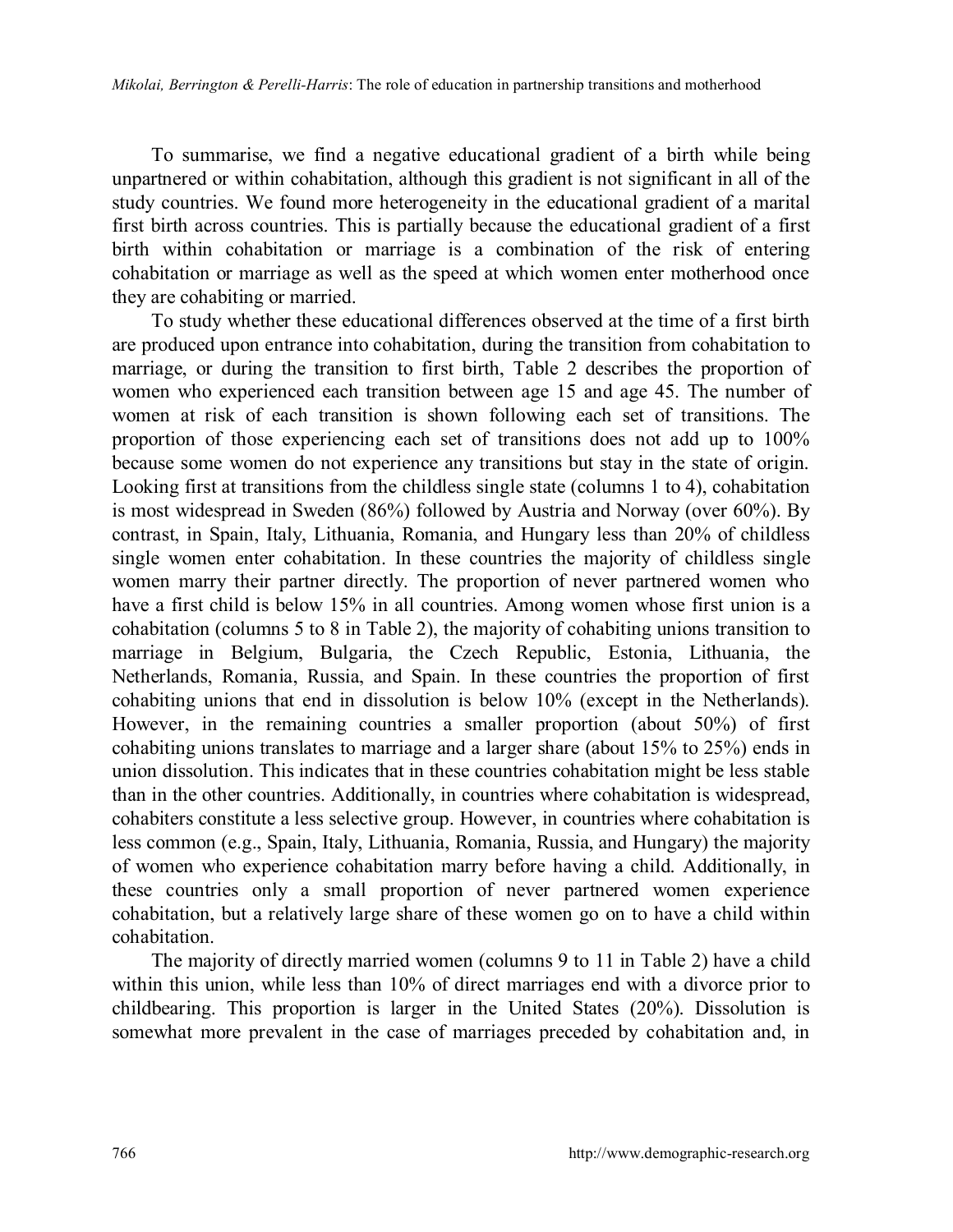turn, a somewhat smaller proportion of women have a first child within a marital union preceded by cohabitation compared to direct marriages (columns 12 to 13 in Table 2).

|                      |      | From S |      |                  |      | From C |      |                         | <b>From M</b> |      |                  | <b>From CM</b> |      |                  |
|----------------------|------|--------|------|------------------|------|--------|------|-------------------------|---------------|------|------------------|----------------|------|------------------|
|                      |      | to     |      |                  |      | to     |      |                         | to            |      |                  |                | to   |                  |
|                      |      |        |      | Total<br>entered |      |        |      | <b>Total</b><br>entered |               |      | Total<br>entered |                |      | Total<br>entered |
|                      | C    | M      | в    | s                | CМ   | D+     | в    | С                       | D+            | в    | M                | D+             | в    | <b>CM</b>        |
| Austria              | 69.5 | 16.8   | 9.4  | 855              | 54.9 | 19.0   | 24.9 | 594                     | 5.6           | 89.6 | 144              | 8.9            | 83.4 | 326              |
| Belgium              | 45.3 | 44.8   | 7.2  | 1,137            | 77.3 | 9.5    | 11.7 | 515                     | 0.8           | 90.0 | 509              | 11.3           | 82.4 | 398              |
| Bulgaria<br>Czech    | 53.0 | 36.3   | 5.5  | 2,396            | 88.5 | 0.9    | 9.6  | 1,271                   | 1.6           | 96.3 | 870              | 1.2            | 96.6 | 1,125            |
| Republic             | 23.4 | 60.0   | 11.0 | 1,511            | 74.9 | 5.4    | 17.5 | 354                     | 2.5           | 92.8 | 906              | 4.5            | 89.8 | 265              |
| Estonia              | 44.5 | 44.1   | 8.3  | 1,776            | 66.7 | 4.4    | 27.9 | 792                     | 4.5           | 94.9 | 783              | 5.5            | 91.7 | 528              |
| France               | 55.4 | 32.3   | 6.6  | 2.061            | 52.5 | 15.8   | 29.7 | 1.142                   | 4.8           | 91.9 | 666              | 5.2            | 90.8 | 599              |
| Hungary              | 10.3 | 81.6   | 4.8  | 2,257            | 59.5 | 14.2   | 23.7 | 232                     | 4.2           | 93.6 | 1,841            | 5.1            | 89.1 | 138              |
| Italy                | 8.8  | 79.3   | 3.1  | 7,246            | 52.4 | 20.4   | 20.5 | 638                     | 2.6           | 90.6 | 5.746            | 5.7            | 78.4 | 334              |
| Lithuania            | 15.2 | 69.3   | 8.3  | 1.641            | 71.9 | 5.6    | 20.5 | 249                     | 2.5           | 94.2 | 1.138            | 3.9            | 90.5 | 179              |
| Netherlands          | 44.9 | 50.3   | 1.9  | 2,069            | 69.4 | 16.4   | 11.1 | 928                     | 5.1           | 89.7 | 1,041            | 5.4            | 87.7 | 644              |
| Norway               | 63.2 | 24.9   | 8.7  | 2,767            | 47.1 | 18.4   | 33.1 | 1.748                   | 4.8           | 92.0 | 688              | 6.7            | 88.7 | 824              |
| Romania              | 17.5 | 75.4   | 4.4  | 2,185            | 61.6 | 4.4    | 33.2 | 383                     | 2.1           | 92.7 | 1,647            | 3.4            | 86.9 | 236              |
| Russia               | 24.4 | 64.3   | 8.4  | 2,573            | 60.7 | 9.4    | 29.1 | 629                     | 5.0           | 93.5 | 1,655            | 7.1            | 90.3 | 382              |
| Spain                | 13.8 | 74.9   | 5.4  | 2.761            | 60.1 | 5.5    | 27.9 | 381                     | 1.8           | 93.8 | 2.067            | 3.1            | 88.6 | 229              |
| Sweden<br>United     | 85.8 | 8.0    | 4.5  | 1,659            | 29.7 | 25.7   | 43.0 | 1,424                   | 6.1           | 88.6 | 132              | 5.7            | 89.1 | 423              |
| Kingdom              | 35.8 | 46.2   | 11.4 | 1.766            | 55.6 | 24.5   | 16.0 | 633                     | 10.5          | 85.0 | 816              | 8.8            | 78.4 | 352              |
| <b>United States</b> | 42.0 | 37.4   | 14.0 | 1,396            | 55.0 | 25.7   | 18.4 | 587                     | 20.1          | 74.9 | 522              | 19.2           | 71.2 | 323              |

#### **Table 2: Proportion (%) of women who experience each of the examined partnership and parenthood transitions and total number of women**  $\frac{1}{10000} + \frac{10000}{10000} + \frac{10000}{10000}$

*Source*: Harmonized Histories, authors' own calculations.

*Note*: S – never partnered, C – cohabitation, M – marriage, D+ – union dissolution (also includes women who experienced re-

partnering following union dissolution), B – first birth. CM indicates that women married their cohabiting partner.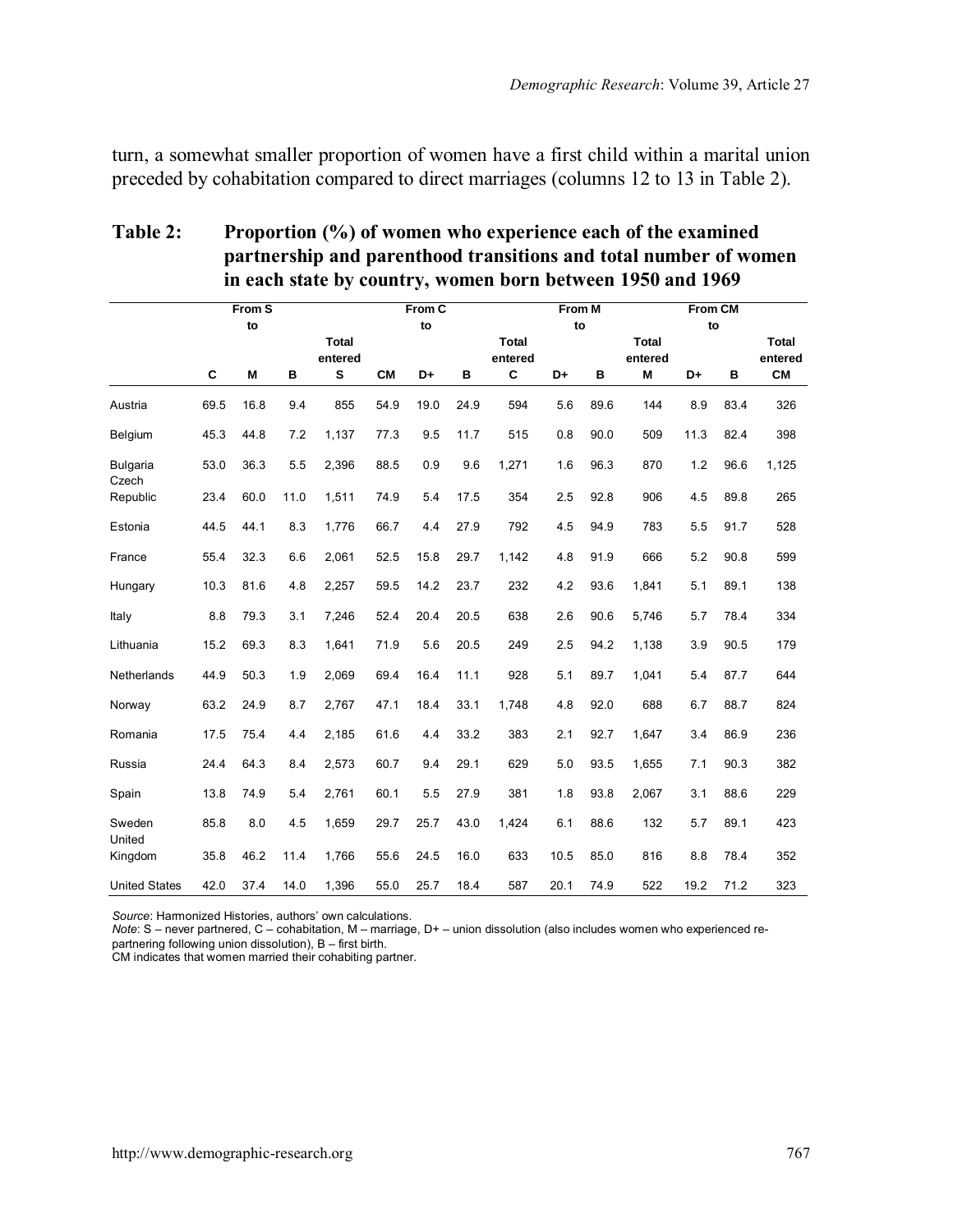## **7. Multivariate results**

Table 3 (panels a to f) presents results of the multi-state event history models. Each panel shows the hazard ratios for level of education associated with experiencing each event, relative to remaining in the baseline state, controlling for educational enrolment and birth cohort. Hazard ratios (i.e., the exponential of the regression coefficients) are interpreted as relative risks. A hazard ratio larger (smaller) than 1 indicates that the risk of a given transition is higher (lower) for this group of women than for the reference group. The results are combined and synthesised in Table 4. Due to small number of cases, once women arrive at the union dissolution state we do not distinguish between them based on which partnership state they came from. Therefore, the estimates of the educational gradient of transitions into union dissolution ( $C \rightarrow D^+$ ,  $M \rightarrow D^+$ , and CM  $\rightarrow$  D+) are not reported in Table 3. However, these results are summarised in Table 5.

The estimated models assume that the hazards of low-, medium-, and highly educated women are proportional. However, we know from previous literature that the impact of education on different partnership and parenthood transitions is likely to vary by age. To test this idea, we estimated an additional set of models which included interactions between educational attainment and age. Due to the complexity of the results and the number of tables presented, these models are not shown in the paper but are available upon request. However, the estimates are very similar and the overall message of the paper remains the same.

We focus on observed tendencies in the educational gradient of all transitions. We rarely find a 'full' educational gradient where the hazards of both low- and highly educated women are significantly different from that of medium-educated women, but we often find significant differences between low/high- and medium-educated women. These results are interpreted as an indication of an educational gradient. Whether a difference is statistically significant is likely to depend on sample size, number of events, and variation in the meaning of (medium-) education across countries and birth cohorts.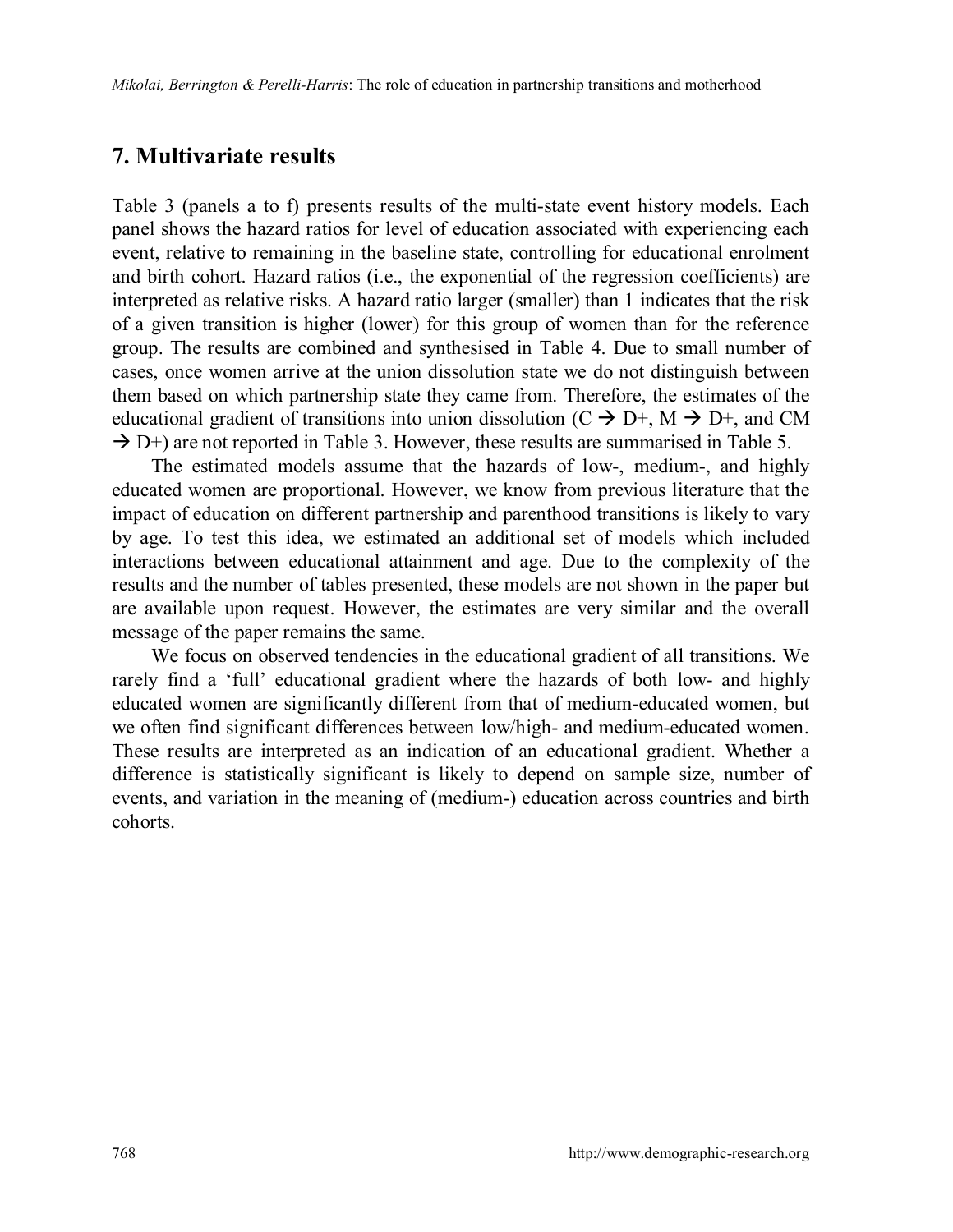| a) Transition from being never partnered to cohabitation (S > C)                                                                                                                                                                                                                                                                                                                      |      |           |         |         |                                                                                                           |                |                |      |      |      |      |                |      |      |                |           |                                                                                                                                                                                                                                                                                                                                                                                                                |
|---------------------------------------------------------------------------------------------------------------------------------------------------------------------------------------------------------------------------------------------------------------------------------------------------------------------------------------------------------------------------------------|------|-----------|---------|---------|-----------------------------------------------------------------------------------------------------------|----------------|----------------|------|------|------|------|----------------|------|------|----------------|-----------|----------------------------------------------------------------------------------------------------------------------------------------------------------------------------------------------------------------------------------------------------------------------------------------------------------------------------------------------------------------------------------------------------------------|
|                                                                                                                                                                                                                                                                                                                                                                                       | Ā    | 빎         | នួ      | S       | Ш                                                                                                         | Æ              | 로              | E    | 5    | ž    | ş    | ě              | 교    | 53   | 5              | š         | S                                                                                                                                                                                                                                                                                                                                                                                                              |
| Education                                                                                                                                                                                                                                                                                                                                                                             |      |           |         |         |                                                                                                           |                |                |      |      |      |      |                |      |      |                |           |                                                                                                                                                                                                                                                                                                                                                                                                                |
| Low                                                                                                                                                                                                                                                                                                                                                                                   | 0.97 | 1.00      | 1.12    | $0.69*$ | $1.36***$                                                                                                 | 0.89           | $1.92***$ 0.99 |      | 1.43 | 0.91 | 1.02 | $1.66***$ 1.15 |      | 0.83 | 1.02           | 0.87      | 0.92                                                                                                                                                                                                                                                                                                                                                                                                           |
| Medium (ref)                                                                                                                                                                                                                                                                                                                                                                          |      |           |         |         |                                                                                                           |                |                |      |      |      |      |                |      |      |                |           |                                                                                                                                                                                                                                                                                                                                                                                                                |
| tigh                                                                                                                                                                                                                                                                                                                                                                                  | 1.16 | $1.44***$ | $0.78*$ | $1.71*$ | 0.83                                                                                                      | $1.32***$ 1.09 |                | 1.25 | 0.74 | 1.15 | 1.00 | 0.72           | 0.84 | 1.23 | 0.96           | 1.16      | 0.81                                                                                                                                                                                                                                                                                                                                                                                                           |
| Cohort                                                                                                                                                                                                                                                                                                                                                                                |      |           |         |         |                                                                                                           |                |                |      |      |      |      |                |      |      |                |           |                                                                                                                                                                                                                                                                                                                                                                                                                |
| 1950-1958                                                                                                                                                                                                                                                                                                                                                                             |      |           |         |         |                                                                                                           |                |                |      |      |      |      |                |      |      |                |           |                                                                                                                                                                                                                                                                                                                                                                                                                |
| 1959-1969<br>(ref)                                                                                                                                                                                                                                                                                                                                                                    |      | 1.18      | 1.13    |         | 1.38** 1.64*** 1.76*** 3.82*** 1.31** 1.83*** 1.82*** 1.45*** 1.34*** 1.34** 1.00                         |                |                |      |      |      |      |                |      |      |                | $2.11***$ |                                                                                                                                                                                                                                                                                                                                                                                                                |
| Enrolment                                                                                                                                                                                                                                                                                                                                                                             |      |           |         |         |                                                                                                           |                |                |      |      |      |      |                |      |      |                |           |                                                                                                                                                                                                                                                                                                                                                                                                                |
| Not enrolled                                                                                                                                                                                                                                                                                                                                                                          |      |           |         |         |                                                                                                           |                |                |      |      |      |      |                |      |      |                |           |                                                                                                                                                                                                                                                                                                                                                                                                                |
| Enrolled                                                                                                                                                                                                                                                                                                                                                                              |      |           |         |         | $0.71**$ $0.65***$ $0.37***$ $0.51***$ $0.63***$ $0.45***$ $0.52***$ $0.38***$ $0.25***$ $0.50***$ $0.81$ |                |                |      |      |      |      |                |      |      | $0.62***$ 1.00 |           | $0.46***$                                                                                                                                                                                                                                                                                                                                                                                                      |
| Motes: AT – Austria, BE – Belgium, BG – Bulgaria, CZ – Czech Republic, EE – Estoria, FR – France, HU – Hungary, IT – Lithu, LT – Lithuania, NL<br>Netherlands, NO - Noway, RO - Romania, RU - Russia, ES - Spain, SE - Sweden, UK - United Kingdom, US - United States.<br>Source: Harmonized Histories, authors' own calculations.<br>$^*p < .05.$ $^{**}p < .01.$ $^{***}p < .001.$ |      |           |         |         |                                                                                                           |                |                |      |      |      |      |                |      |      |                |           | $\begin{array}{c} \rule{0pt}{2ex} \rule{0pt}{2ex} \rule{0pt}{2ex} \rule{0pt}{2ex} \rule{0pt}{2ex} \rule{0pt}{2ex} \rule{0pt}{2ex} \rule{0pt}{2ex} \rule{0pt}{2ex} \rule{0pt}{2ex} \rule{0pt}{2ex} \rule{0pt}{2ex} \rule{0pt}{2ex} \rule{0pt}{2ex} \rule{0pt}{2ex} \rule{0pt}{2ex} \rule{0pt}{2ex} \rule{0pt}{2ex} \rule{0pt}{2ex} \rule{0pt}{2ex} \rule{0pt}{2ex} \rule{0pt}{2ex} \rule{0pt}{2ex} \rule{0pt}{$ |

## **Table 3: Results of the multi-state event history models, hazard ratios, by country**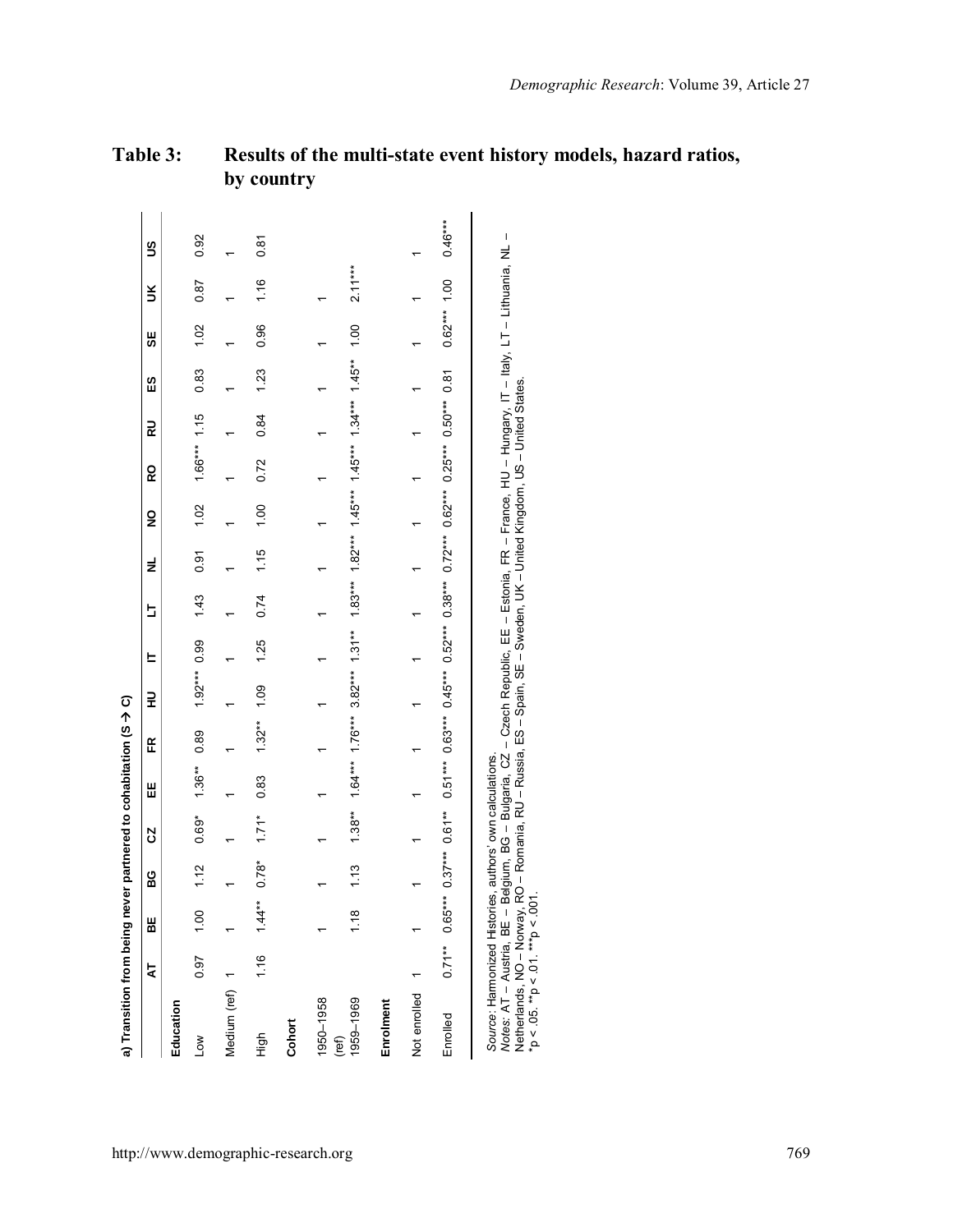|                                 | ź        | 벎         | នួ        | S                 | Ш       | 또                                       | 로    | E              | b    | ź              | ş                                                                                                                                                     | 6<br>K | 릻    | <u>ណ</u>       | 56       | š         | S                 |
|---------------------------------|----------|-----------|-----------|-------------------|---------|-----------------------------------------|------|----------------|------|----------------|-------------------------------------------------------------------------------------------------------------------------------------------------------|--------|------|----------------|----------|-----------|-------------------|
|                                 |          |           |           |                   |         |                                         |      |                |      |                |                                                                                                                                                       |        |      |                |          |           |                   |
| Education                       |          |           |           |                   |         |                                         |      |                |      |                |                                                                                                                                                       |        |      |                |          |           |                   |
| Low                             | $1.81**$ | 0.89      | 0.86      | $0.76***$         | $0.80*$ | $1.36***$ 1.11                          |      | $1.34***$ 0.89 |      | $1.30***$ 0.97 |                                                                                                                                                       | 1.07   | 0.88 | $1.27***$ 1.70 |          | 0.93      | 0.90              |
| Medium (ref)                    |          |           |           |                   |         |                                         |      |                |      |                |                                                                                                                                                       |        |      |                |          |           |                   |
| 흥                               | 1.57     | 0.88      | $1.38***$ | $1.72***$ $1.25*$ |         | 0.90                                    | 1.10 | $1.14*$        | 1.04 | 0.75           | $1.42*$                                                                                                                                               | 1.12   | 1.02 | $0.83*$        | 1.24     | 0.96      | $0.77*$           |
| Cohort                          |          |           |           |                   |         |                                         |      |                |      |                |                                                                                                                                                       |        |      |                |          |           |                   |
| 1950-1958<br>1959-1969<br>(ref) |          | $0.66***$ | $0.85*$   | 0.89              |         | $0.78***$ $0.87***$ $0.70***$ $1.19***$ |      |                |      |                | $0.42***$ 0.38*** 0.96                                                                                                                                |        | 1.03 | $0.80***$      | $0.61**$ | $0.51***$ |                   |
|                                 |          |           |           |                   |         |                                         |      |                |      |                |                                                                                                                                                       |        |      |                |          |           |                   |
| Enrolment                       |          |           |           |                   |         |                                         |      |                |      |                |                                                                                                                                                       |        |      |                |          |           |                   |
| Not enrolled                    |          |           |           |                   |         |                                         |      |                |      |                |                                                                                                                                                       |        |      |                |          |           |                   |
| Enrolled                        |          |           |           |                   |         |                                         |      |                |      |                | $0.57***$ $0.57***$ $0.53***$ $0.53***$ $0.57***$ $0.57***$ $0.57***$ $0.57***$ $0.54***$ $0.57***$ $0.57***$ $0.57***$ $0.57***$ $0.57***$ $0.57***$ |        |      |                | $0.52*$  |           | $0.65***$ 0.46*** |

Source: Harmonized Histories, authors' own calculations.<br>Motes: AT – Austria, BE – Belgium, BG – Bulgaria, CZ – Czech Republic, EE – Estoria, FR – France, HU – Hungary, IT – Italy, LT – Lithuania, NL – Netherlands,<br>Motes: *Notes:* AT – Austria, BE – Belgium, BG – Bulgaria, CZ – Czech Republic, EE – Estonia, FR – France, HU – Hungary, IT – Italy, LT – Lithuania, NL – Netherlands, NO – Norway, RO – Romania, RU – Russia, ES – Spain, SE – Sweden, UK – United Kingdom, US – United States. \*p < .05. \*\*p < .01. \*\*\*p < .001.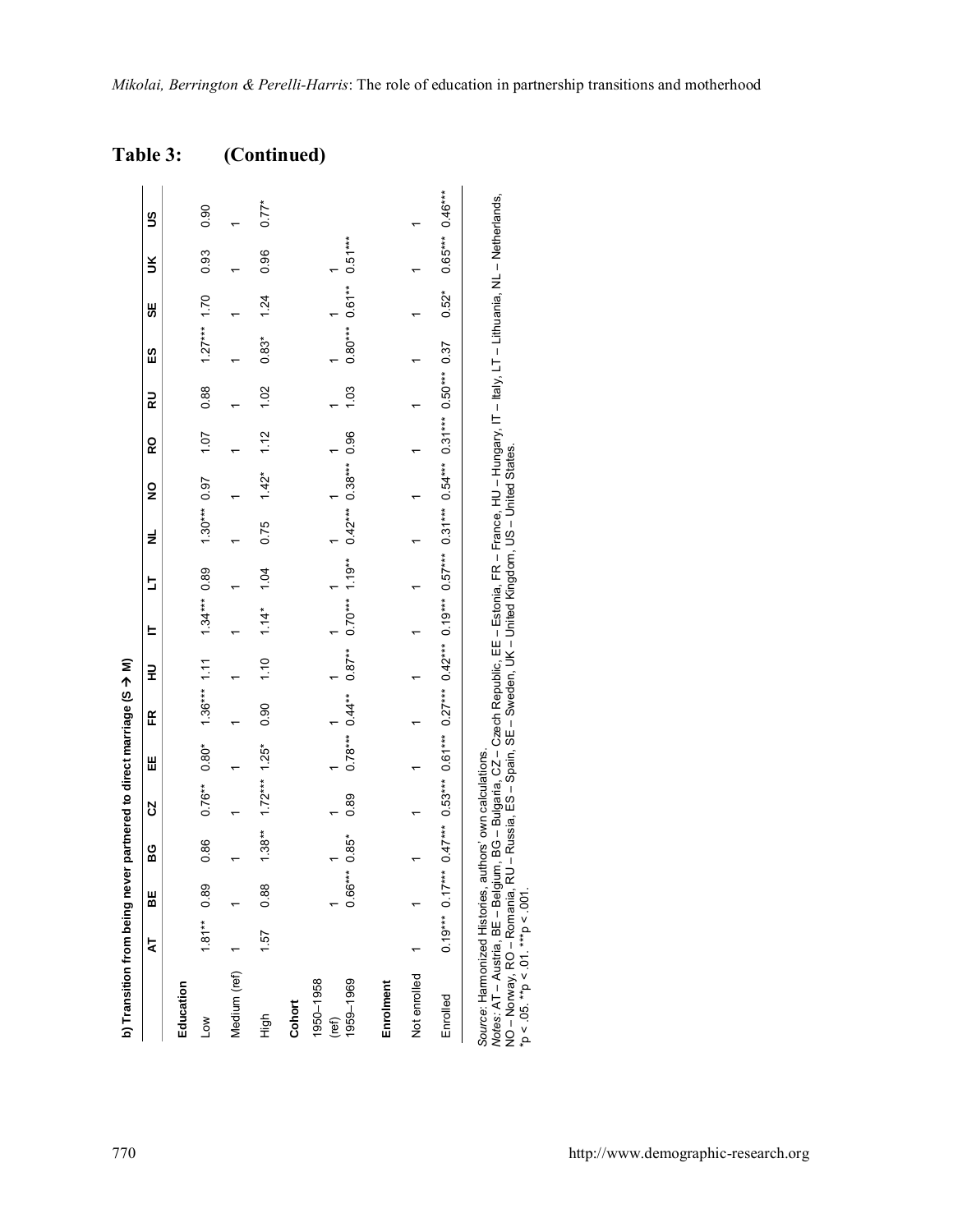| c) Transition from cohabitation to marriage (C → CM)     |         |                |                       |      |           |                                    |         |      |      |                        |                |                |      |       |                |           |                 |
|----------------------------------------------------------|---------|----------------|-----------------------|------|-----------|------------------------------------|---------|------|------|------------------------|----------------|----------------|------|-------|----------------|-----------|-----------------|
|                                                          | Ā       | 벎              | 9                     | 2    | 出         | Æ                                  | 긒       | E    | 5    | ž                      | ş              | 5              | 릾    | 53    | မ္တ            | š         | S               |
| Education                                                |         |                |                       |      |           |                                    |         |      |      |                        |                |                |      |       |                |           |                 |
| Low                                                      | 0.74    | 1.09           | $0.73***$ 0.57** 1.00 |      |           | 1.00                               | 1.16    | 0.83 | 0.83 | 1.14                   | 0.96           | $0.49***$ 1.07 |      | 1.34  | $1.44*$        | 1.18      | 1.20            |
| Medium (ref)                                             |         |                |                       |      |           |                                    |         |      |      |                        |                |                |      |       |                |           |                 |
| figh                                                     | 1.25    | 1.05           | $1.28*$               | 1.28 | $1.44***$ | 0.91                               | $1.73*$ | 1.34 | 1.17 | 0.88                   | $1.49***$ 1.80 |                | 1.15 | 1.60* | $1.43**$ 1.14  |           | $1.53**$        |
| Cohort                                                   |         |                |                       |      |           |                                    |         |      |      |                        |                |                |      |       |                |           |                 |
| 1950-1958                                                |         |                |                       |      |           |                                    |         |      |      |                        |                |                |      |       |                |           |                 |
| 1959-1969<br>(ref)                                       |         | $0.75***$      | 0.91                  | 1.02 |           | $0.79**$ $0.63***$ 0.93            |         | 1.01 | 1.33 | $0.72***$ 0.42*** 0.96 |                |                | 1.01 | 0.78  | $0.64***$ 0.93 |           |                 |
| Enrolment                                                |         |                |                       |      |           |                                    |         |      |      |                        |                |                |      |       |                |           |                 |
| Not enrolled                                             |         |                |                       |      |           |                                    |         |      |      |                        |                |                |      |       |                |           |                 |
| Enrolled                                                 | $0.69*$ | $0.37***$ 0.99 |                       | 1.06 | 1.15      | $0.53***$ $0.72***$ $0.29***$ 1.48 |         |      |      | $0.48***$ 0.97         |                | $1.72***$      | 0.95 | 0.75  | 0.80           | $0.48***$ | $\frac{11}{11}$ |
| Source: Harmonized Histories, authors' own calculations. |         |                |                       |      |           |                                    |         |      |      |                        |                |                |      |       |                |           |                 |

# *Notes:* AT – Austria, BE – Belgium, BG – Bulgaria, CZ – Czech Republic, EE – Estonia, FR – France, HU – Hungary, IT – Italy, LT – Lithuania, NL – *Notes: Α*Τ – Austria, ΒΕ – Belgium, ΒG – Bulgaria, CZ – Czech Republic, ΕΕ – Estonia, FR – France, HU – Hungary, IT – Italy, LT – Lithuania, NL<br>Netherlands, NO – Norway, RO – Romania, RU – Russia, ES – Spain, SE – Swede Netherlands, NO – Norway, RO – Romania, RU – Russia, ES – Spain, SE – Sweden, UK – United Kingdom, US – United States. *Source*: Harmonized Histories, authors' own calculations. \*p < .05. \*\*p < .01. \*\*\*p < .001.

 $\mathbf I$ 

#### *Demographic Research*: Volume 39, Article 27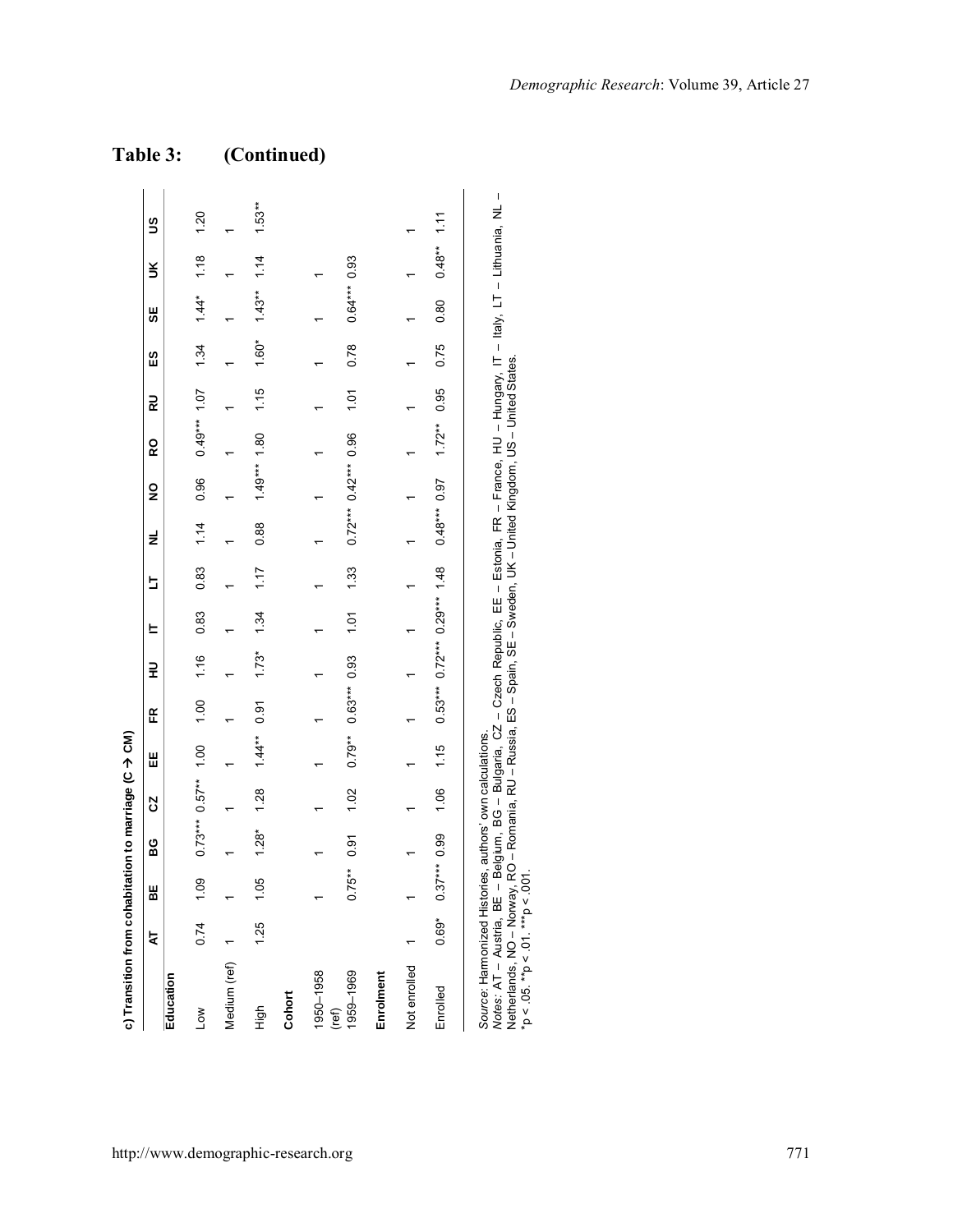| d) Transition to a cohabiting first birth conditional on entering cohabitation (C → B) |                 |      |                |      |           |      |                                        |         |               |         |                |      |           |          |                |                   |          |
|----------------------------------------------------------------------------------------|-----------------|------|----------------|------|-----------|------|----------------------------------------|---------|---------------|---------|----------------|------|-----------|----------|----------------|-------------------|----------|
|                                                                                        | Ā               | 벎    | នួ             | S,   | Ш         | E    | ⊋                                      | ᄇ       | b             | ž       | ş              | RO   | 교         | <u>ញ</u> | 9              | š                 | S        |
| Education<br><b>NOT</b>                                                                | 1.29            | 1.16 | $2.13***$ 0.94 |      | 1.21      |      | $1.88***$ 3.11*** $1.67*$              |         | $\frac{1}{4}$ | 1.52    | $1.28*$        | 1.06 | 1.35      | 1.35     | $1.91***$ 0.85 |                   | $1.78*$  |
| Medium (ref)                                                                           |                 |      |                |      |           |      |                                        |         |               |         |                |      |           |          |                |                   |          |
| figh                                                                                   | 0.58            | 0.59 | 0.49           | 0.35 | $0.59***$ | 0.75 | 0.77                                   | 1.19    | 0.55          | 0.65    | 1.06           | 0.89 | $0.49***$ | 0.67     | 0.98           | $0.42***$ 0.38*** |          |
| Cohor                                                                                  |                 |      |                |      |           |      |                                        |         |               |         |                |      |           |          |                |                   |          |
| 1950-1958                                                                              |                 |      |                |      |           |      |                                        |         |               |         |                |      |           |          |                |                   |          |
| 1959-1969<br>(ref)                                                                     |                 | 0.96 | 101            | 1.63 | 1.16      | 1.13 | 1.18                                   | $0.68*$ | 1.37          | 0.95    | $1.41***$      | 1.10 | 101       | 0.96     | 1.10           | 1.11              |          |
| Enrolment                                                                              |                 |      |                |      |           |      |                                        |         |               |         |                |      |           |          |                |                   |          |
| Not enrolled                                                                           |                 |      |                |      |           |      |                                        |         |               |         |                |      |           |          |                |                   |          |
| Enrolled                                                                               | $0.28***$ 0.34* |      | $0.24***$ 0.88 |      |           |      | $0.39***$ $0.44***$ $0.19***$ $0.07**$ |         | 0.34          | $0.10*$ | $0.63***$ 0.56 |      | $0.44**$  | 0.22     | $0.54***$ 0.64 |                   | $0.49**$ |
|                                                                                        |                 |      |                |      |           |      |                                        |         |               |         |                |      |           |          |                |                   |          |
| Source: Harmonized Histories, authors' own calculations.                               |                 |      |                |      |           |      |                                        |         |               |         |                |      |           |          |                |                   |          |

Source: Harmonized Histories, authors` own calculations.<br>Motes: AT – Austria, BE – Belgium, BG – Bulgaria, CZ – Czech Republic, EE – Estonia, FR – France, HU – Hungary, IT – Italy, LT – Lithuania, NL – Netherlands,<br>Motes *Notes:* AT – Austria, BE – Belgium, BG – Bulgaria, CZ – Czech Republic, EE – Estonia, FR – France, HU – Hungary, IT – Italy, LT – Lithuania, NL – Netherlands, NO – Norway, RO – Romania, RU – Russia, ES – Spain, SE – Sweden, UK – United Kingdom, US – United States. \*p < .05. \*\*p < .01. \*\*\*p < .001.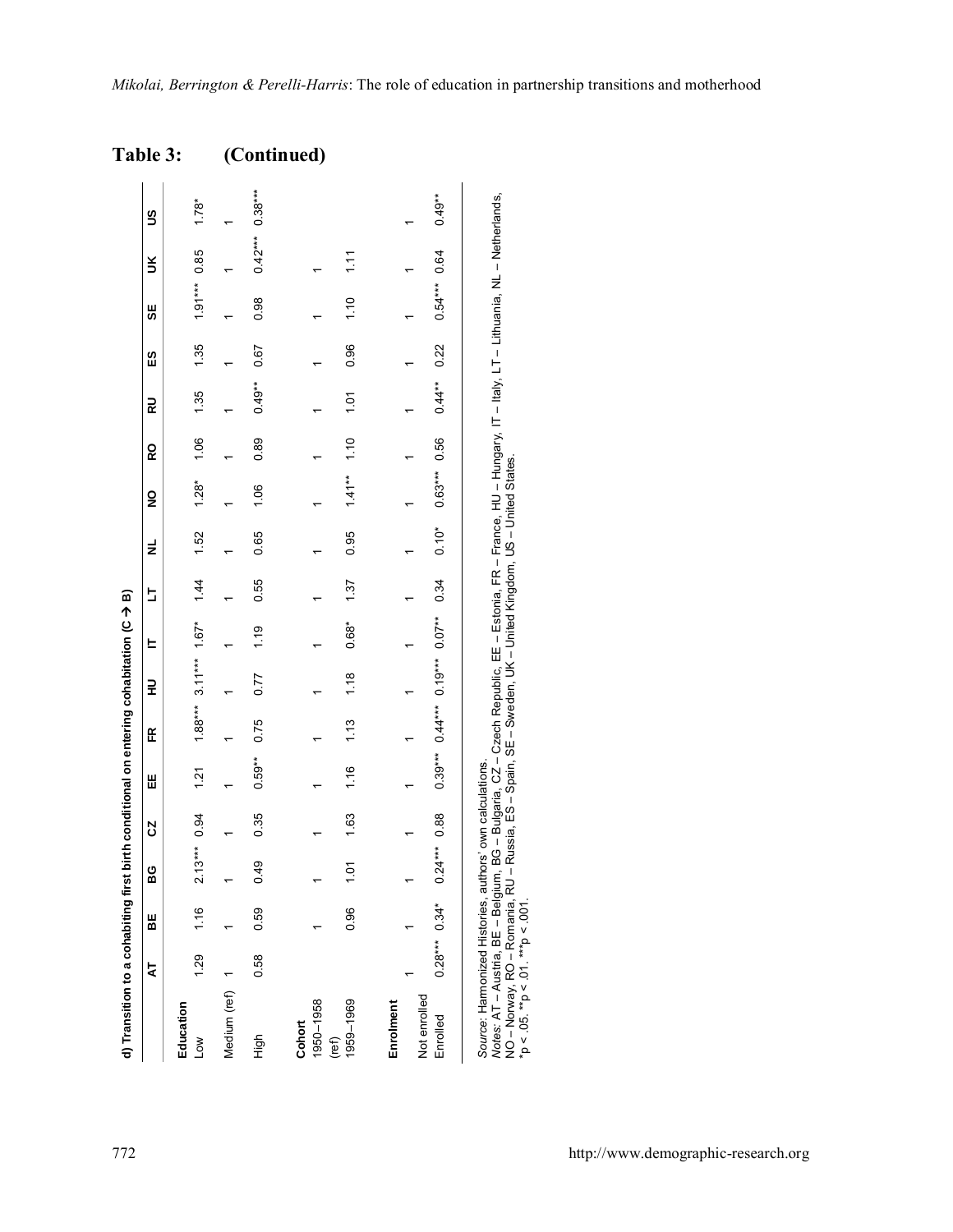| e) Transition to a marital first birth conditional on having experienced direct marriage (M → B)                                                                                          |      |      |                                    |           |           |         |         |                  |      |         |                |         |           |                 |         |         |           |
|-------------------------------------------------------------------------------------------------------------------------------------------------------------------------------------------|------|------|------------------------------------|-----------|-----------|---------|---------|------------------|------|---------|----------------|---------|-----------|-----------------|---------|---------|-----------|
|                                                                                                                                                                                           | 4    | 벎    | ပ္စ                                | Ŋ         | Ш         | Æ       | 로       | E                | ь    | ž       | ş              | ၀ၙ      | 교         | S<br>ES         | 9       | š       | S         |
| Education<br>Low                                                                                                                                                                          | 0.72 | 1.01 | 0.94                               | 0.87      | 1.21      | 0.88    | 1.09    | $1.15***$ 0.95   |      | $1.18*$ | 1.21           | $0.89*$ | 1.02      | 1.06            | 1.22    | $1.31*$ | 1.24      |
| Medium (ref)                                                                                                                                                                              |      |      |                                    |           |           |         |         |                  |      |         |                |         |           |                 |         |         |           |
| tigh                                                                                                                                                                                      | 1.05 | 1.09 | 1.16                               | $1.42***$ | 0.96      | 1.14    | 1.09    | $1.12*$          | 1.04 | 10.1    | $1.28*$        | 1.15    | $1.31***$ | 0.86            | $1.92*$ | 1.02    | 1.08      |
| Cohort                                                                                                                                                                                    |      |      |                                    |           |           |         |         |                  |      |         |                |         |           |                 |         |         |           |
| 1950-1958<br>(ref)                                                                                                                                                                        |      |      |                                    |           |           |         |         |                  |      |         |                |         |           |                 |         |         |           |
| 1959-1969                                                                                                                                                                                 |      |      | $1.30***$ $1.22***$ $1.34***$ 1.00 |           |           | 0.89    | $1.12*$ | $0.93*$          | 1.08 | 1.11    | $0.75***$ 1.08 |         | 1.01      | $0.82***$ 0.62* |         | 1.04    |           |
| Enrolment                                                                                                                                                                                 |      |      |                                    |           |           |         |         |                  |      |         |                |         |           |                 |         |         |           |
| Not enrolled                                                                                                                                                                              |      |      |                                    |           |           |         |         |                  |      |         |                |         |           |                 |         |         |           |
| Enrolled                                                                                                                                                                                  | 0.71 | 0.65 | 0.88                               | 1.10      | $0.73***$ | $0.70*$ |         | $0.75***0.77***$ | 0.88 | 0.67    | $0.67***$ 0.95 |         | 0.86      | $0.73***$       | 1.12    | 0.84    | $0.53***$ |
| Notes: AT – Austria BE – Belgium BC – Bulgaria C7 – Czech Penublic EE – Estonia EP – Erance Hul – Humorany IT – Hithlighia NI<br>Source: Harmonized Histories, authors' own calculations. |      |      |                                    |           |           |         |         |                  |      |         |                |         |           |                 |         |         |           |

*Notes:* AT – Austria, BE – Belgium, BG – Bulgaria, CZ – Czech Republic, EE – Estonia, FR – France, HU – Hungary, IT – Italy, LT – Lithuania, NL – Lithuania, NL lialy, Li Motes: AT – Austria, BE – Belgium, 8G – Bulgaria, CZ – Czech Republic, EE – Estonia, FR – France, HU – Hungary, IT –<br>Netherlands, NO – Norway, RO – Romania, RU – Russia, ES – Spain, SE – Sweden, UK – United Kingdom, US – Netherlands, NO – Norway, RO – Romania, RU – Russia, ES – Spain, SE – Sweden, UK – United Kingdom, US – United States. \*p < .05. \*\*p < .01. \*\*\*p < .001.

#### *Demographic Research*: Volume 39, Article 27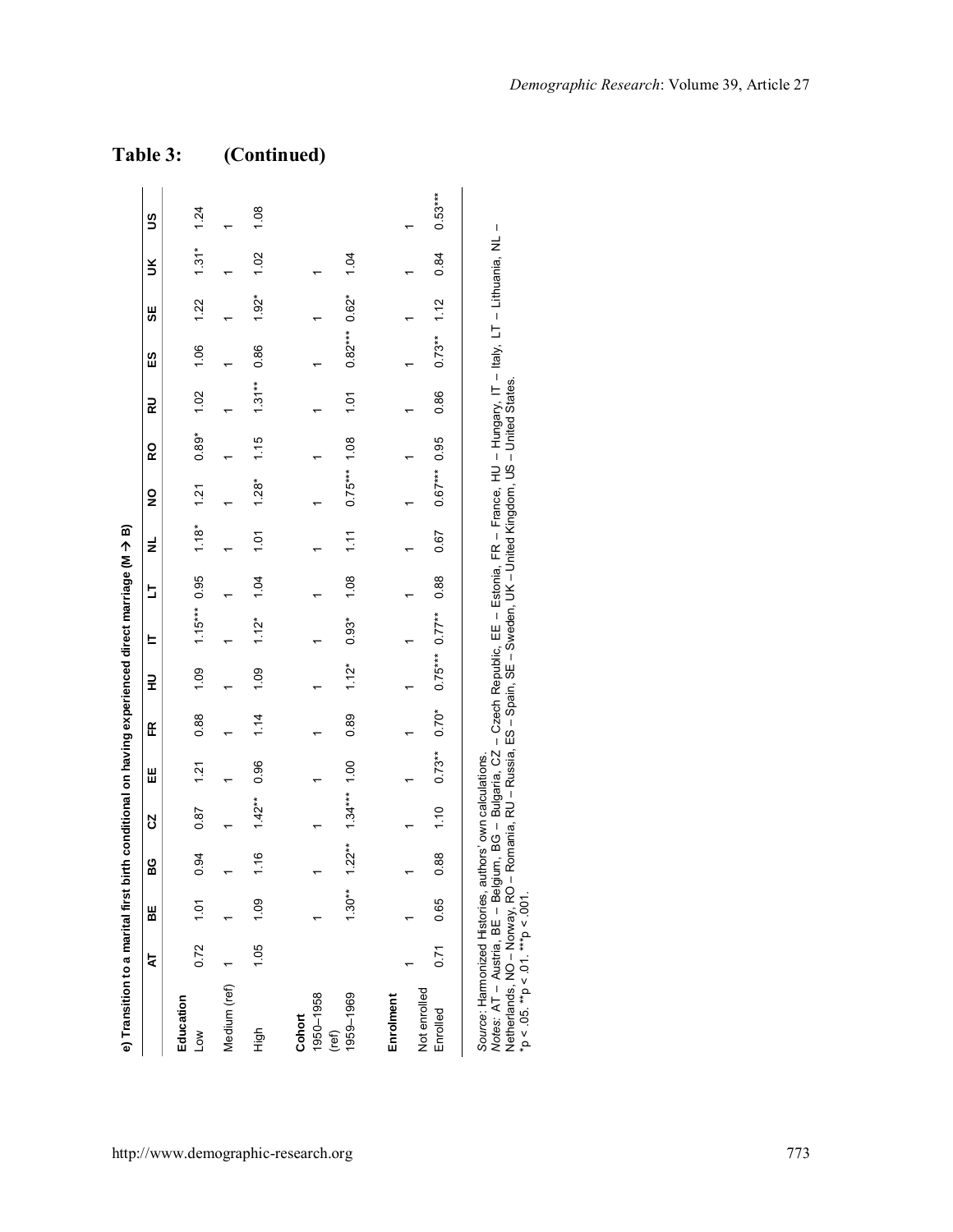| f) Transition to a marital first birth conditional on having experienced marriage preceded by cohabitation (CM → B)                                                                                                                                                                                                                                                               |           |         |         |      |           |      |           |                |      |                |          |                 |      |      |      |          |         |
|-----------------------------------------------------------------------------------------------------------------------------------------------------------------------------------------------------------------------------------------------------------------------------------------------------------------------------------------------------------------------------------|-----------|---------|---------|------|-----------|------|-----------|----------------|------|----------------|----------|-----------------|------|------|------|----------|---------|
|                                                                                                                                                                                                                                                                                                                                                                                   | 4         | 븲       | မ္မ     | S    | Ш         | Æ    | 로         | E              | b    | ž              | ş        | 6<br>K          | 己    | ß    | မ္တ  | š        | 9       |
| Education<br>Low                                                                                                                                                                                                                                                                                                                                                                  | $1.70*$   | 0.97    | 0.87    | 0.90 | 1.31      | 1.11 | 0.75      | 1.25           | 0.73 | 0.96           | 1.08     | 1.08            | 0.87 | 0.97 | 1.00 | $1.62*$  | 1.28    |
| Medium (ref) 1                                                                                                                                                                                                                                                                                                                                                                    |           |         |         |      |           |      |           |                |      |                |          |                 |      |      |      |          |         |
| tigh                                                                                                                                                                                                                                                                                                                                                                              | 0.95      | $1.41*$ | 1.15    | 1.00 | 1.08      | 1.04 | 0.77      | 0.99           | 1.35 | 0.86           | $1.33**$ | $2.33*$         | 1.03 | 0.69 | 1.28 | 1.02     | 0.95    |
| 1950-1958<br>Cohort<br>(ref)                                                                                                                                                                                                                                                                                                                                                      |           |         |         |      |           |      |           |                |      |                |          |                 |      |      |      |          |         |
| 1959-1969                                                                                                                                                                                                                                                                                                                                                                         |           | $1.33*$ | $1.15*$ | 1.16 | $1.36***$ | 1,09 | 0.77      | $1.72***$ 1.10 |      | $1.44***$ 1.10 |          | $2.05***$ 1.27* |      | 0.82 | 1.21 | $1.57**$ |         |
| Not enrolled<br>Enrolment<br>Enrolled                                                                                                                                                                                                                                                                                                                                             | $0.48***$ | 0.88    | $1.24*$ | 0.97 | 0.80      | 0.93 | $0.36***$ | $0.30*$        | 1.18 | 0.62           | 0.84     | $0.54*$         | 0.87 | 0.91 | 1.17 | 0.66     | $0.49*$ |
| Motes: AT – Austria, BE – Belgium, BG – Bulgaria, CZ – Czech Republic, EE – Estonia, FR – France, HU – Hungary, IT – Italy, LT – Lithuania, NL –<br>Vetherlands, NO - Noway, RO - Romania, RU - Russia, ES - Spain, SE - Sweden, UK - United Kingdom, US - United States.<br>Source: Harmonized Histories, authors' own calculations.<br>$p < .05.$ ** $p < .01.$ *** $p < .001.$ |           |         |         |      |           |      |           |                |      |                |          |                 |      |      |      |          |         |

 $*$ p < .05.  $*$  $*$ p < .01.  $*$  $*$  $p$  < .001.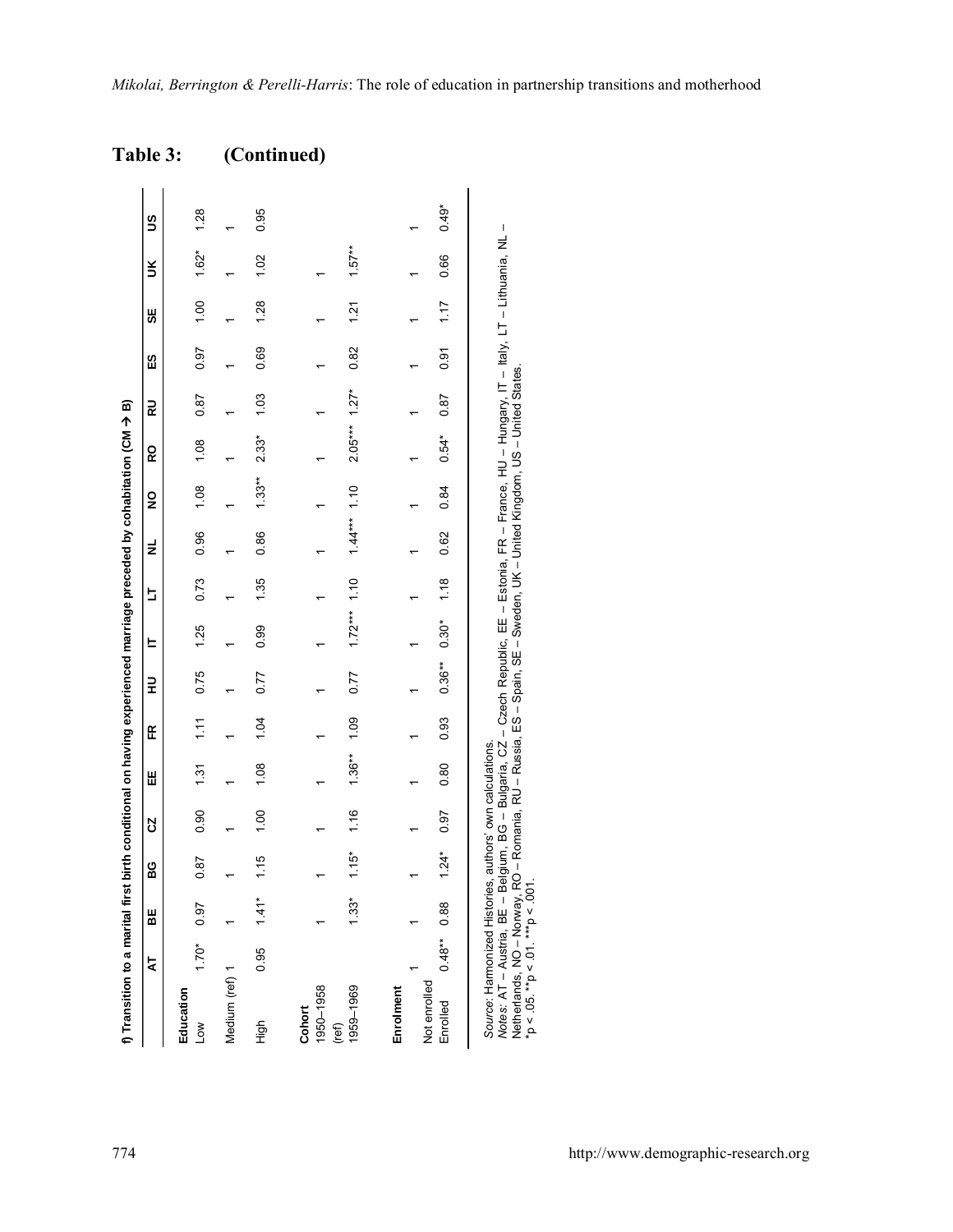#### **7.1 Education and the transition to cohabitation or marriage (** $S \rightarrow C$  **or**  $S \rightarrow M$ **)**

The first set of competing transitions is the transition from being never partnered and childless to cohabitation, direct marriage, or a first birth whilst never partnered, compared to remaining never partnered and childless. In this section we examine the first two transitions; the transition to a first birth while being never partnered will be briefly discussed later. The educational gradient of entry into cohabitation as compared to remaining never partnered and childless varies across countries (Table 3, panel a). We find a significant positive educational gradient in Belgium, the Czech Republic, and France and a significant negative gradient in Bulgaria, Hungary, Estonia, and Romania. The remaining countries have a flat educational gradient.

The educational gradient of direct marriage, relative to remaining never partnered, is also inconsistent (Table 3, panel b). We find four distinct groups: a negative educational gradient (Austria, France, the Netherlands, Spain, and the United States), a positive educational gradient (Bulgaria, the Czech Republic, Estonia, and Norway), inconsistent educational gradient (Italy), and no significant educational gradient (Belgium, Hungary, Lithuania, Romania, Russia, Sweden, and the United Kingdom).

#### **7.2 Education and the transition from cohabitation to marriage or first birth**  $(C \rightarrow CM)$  or  $(C \rightarrow B)$

The second set of competing transitions is the transition from cohabitation to marriage, union dissolution (discussed later), or a first birth, compared to remaining childless and in cohabitation.

Education has a consistent positive gradient on the transition from cohabitation to marriage across countries (Table 3, panel c). In most countries we find a significant positive educational gradient (Bulgaria, the Czech Republic Estonia, Hungary, Norway, Romania, Spain, and the United States). It is only in the Czech Republic that we find significant differences between both low/high- and medium-educated women. Additionally, the educational gradient is inconsistent in Sweden, whereas in the remaining countries there are no significant differences between low/high- and medium-educated cohabiting women's risk of marrying their partner.

The educational gradient of a first birth among cohabiting women, relative to remaining in cohabitation as a childless couple, is negative in all examined countries, although in some countries (Austria, Belgium, Lithuania, the Netherlands, Romania, and Spain) the relative risks are not significant (Table 3, panel d). This means that lower-educated women have higher risks of experiencing a first birth within cohabitation than more-educated women.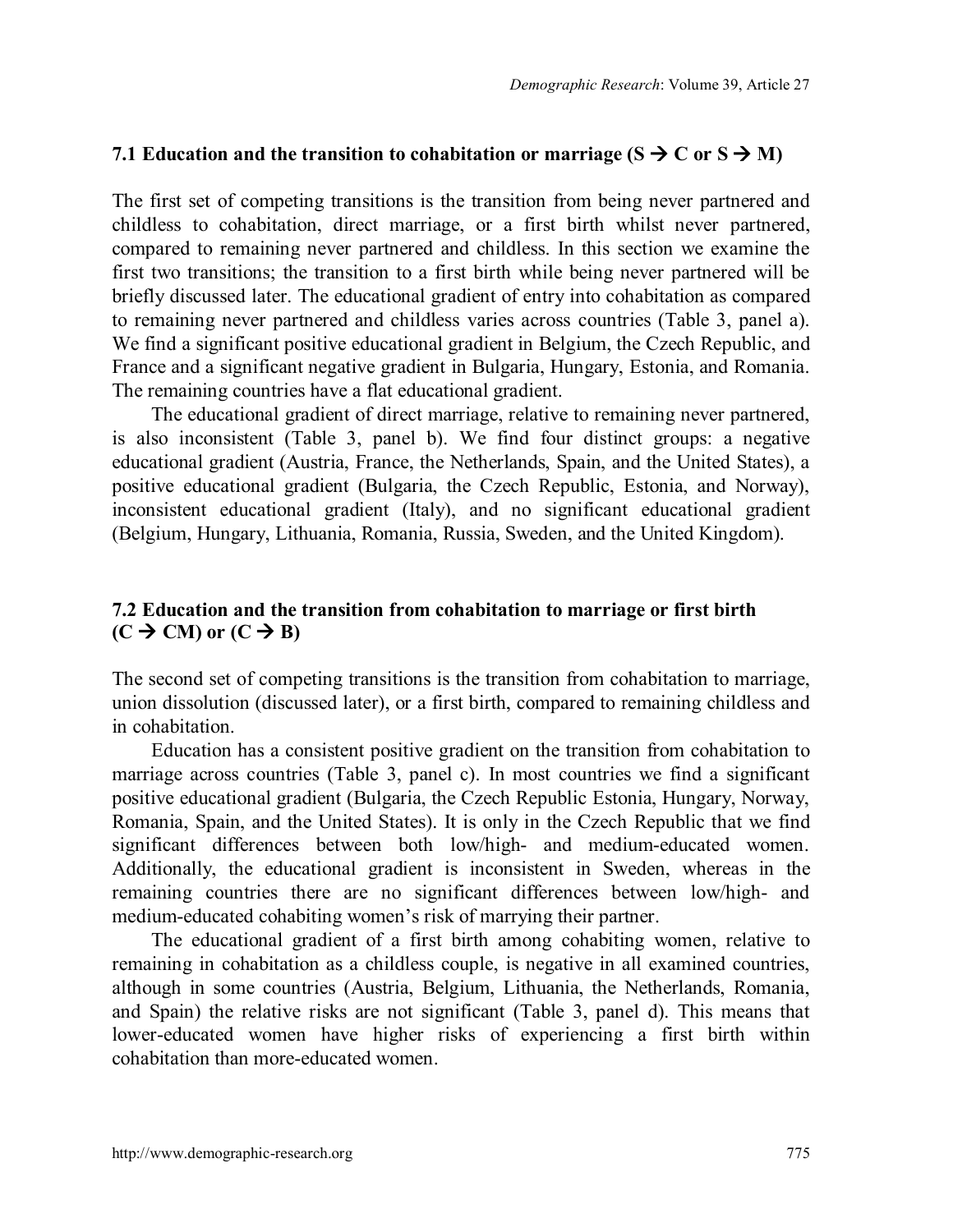#### **7.3 Education and having a marital first birth conditional on being married**  $(M \rightarrow B \text{ and } CM \rightarrow B)$

This section discusses the transition to first birth within direct marriage and in marriage preceded by cohabitation. These results come from two additional sets of competing risks models where union dissolution is a competing risk to both events (the results of these transitions will be briefly discussed later). The educational gradient of the transition to first birth among women who married directly is inconsistent: It is negative in the United Kingdom and the Netherlands, positive in the Czech Republic, Norway, Romania, Russia, and Sweden, and U-shaped in Italy (Table 3, panel e).

In most countries we find no significant educational gradient of the transition to first birth within marriage preceded by cohabitation (Table 3, panel f). However, in Belgium, Norway, and Romania the educational gradient is positive, while in Austria and the United Kingdom it is negative. These findings suggest that the influence of education on the transition to a first birth within marriage (both direct marriage and marriage preceded by cohabitation) is inconsistent across countries.

#### **7.4 Educational gradients across the life course**

To help elucidate the role of education across family formation trajectories, Table 4 summarises the findings for each partnership trajectory leading to a first birth, as well as the educational gradient of a single, cohabiting, and marital first birth as shown in Table 1 (see columns  $S \rightarrow SB$ ,  $S \rightarrow CB$ , and  $S \rightarrow MB$ ). A negative sign indicates a negative educational gradient for a given transition, and vice versa for a positive sign. The letter 'U' indicates a U-shaped relationship (i.e., both low- and high-educated women have higher risks than medium-educated women), whereas the letter 'I' indicates an upside-down relationship (i.e., both low- and high-educated women have lower risks than the medium-educated) between education and the risk of a given transition. Significant relationships are marked with a shaded background. Light grey shading indicates that the risks of low-educated women to experience a given transition are significantly different from the risks of the medium-educated. Medium grey shading indicates that the risks of highly educated women to experience a given transition are significantly different from the risks of medium-educated women. Finally, dark grey shading indicates that the risks of both low- and high-educated women to experience a given transition are significantly different from that of medium-educated women.

In most countries the transition to a first birth while being never partnered has a negative educational gradient (Table 4, column  $S \rightarrow B$ ). These results are identical (with the exception of Belgium) to those shown in Table 1 (summarised in Table 4,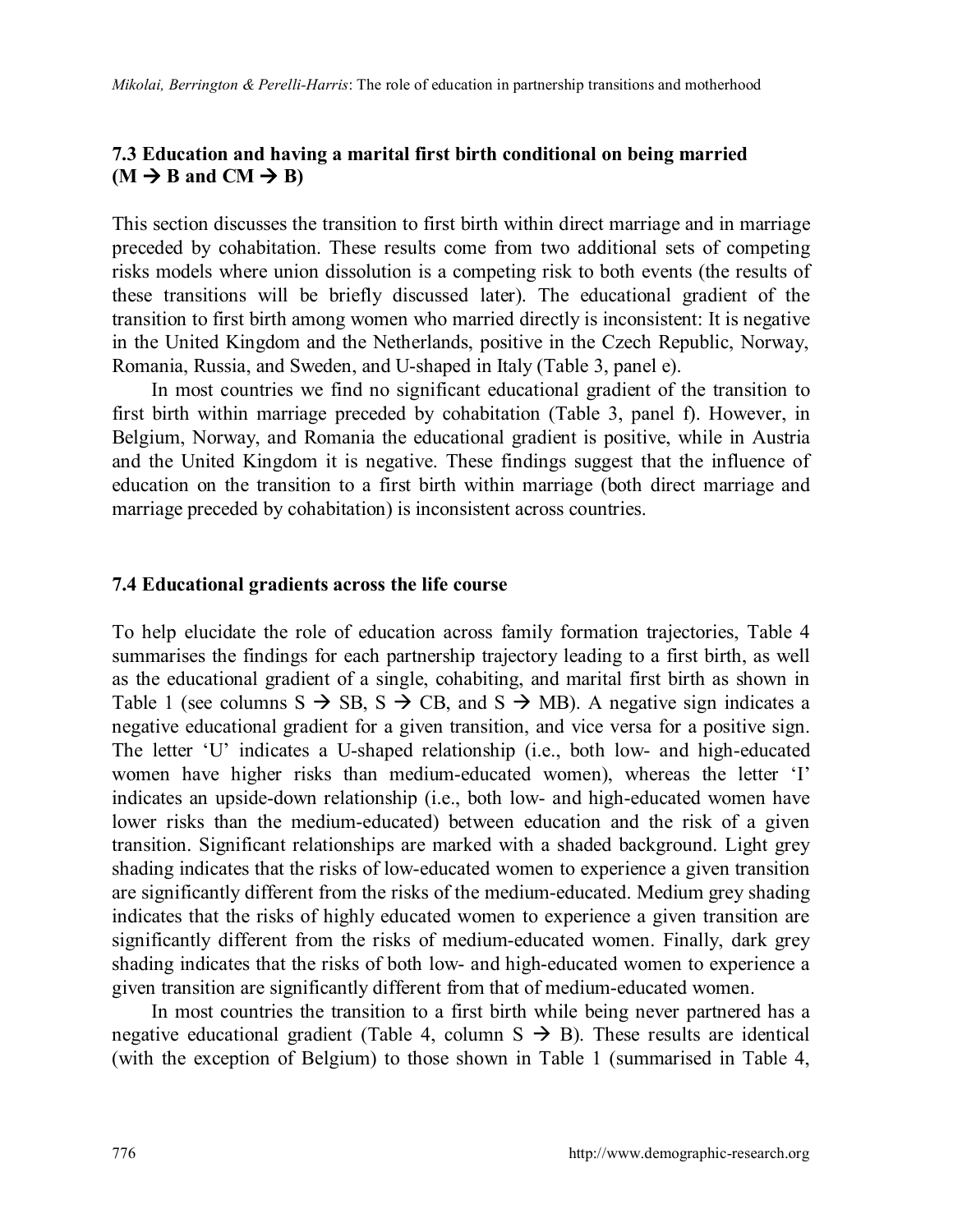column  $S\rightarrow SB$ ), where not only never partnered but also separated women were included in the risk set of a first birth while being unpartnered.

|                         | <b>First birth</b><br>while never<br>partnered | Final<br>gradient        | cohabitation      | First birth within       | Final<br>gradient  |                   | First birth within marriage<br>that was preceded by<br>cohabitation |                                       |                   | First birth within<br>direct marriage | Final<br>gradient  |
|-------------------------|------------------------------------------------|--------------------------|-------------------|--------------------------|--------------------|-------------------|---------------------------------------------------------------------|---------------------------------------|-------------------|---------------------------------------|--------------------|
|                         | $S \rightarrow B$                              | $S \rightarrow SB$       | $S \rightarrow C$ | $C \rightarrow B$        | $S \rightarrow CB$ | $s \rightarrow c$ |                                                                     | $C \rightarrow CM$ $CM \rightarrow B$ | $S \rightarrow M$ | $M \rightarrow B$                     | $S \rightarrow MB$ |
| Austria                 | -                                              |                          | $\ddot{}$         |                          |                    | $\ddot{}$         | $\ddot{}$                                                           |                                       |                   | $\ddot{}$                             |                    |
| Belgium                 |                                                |                          | $\ddot{}$         | -                        | U                  | $\ddot{}$         | U                                                                   | $+$                                   | $\mathbf{I}$      | U                                     | U                  |
| Bulgaria                |                                                |                          | -                 | -                        | -                  |                   | $\ddot{}$                                                           | $\ddot{}$                             | $\ddot{}$         | $+$                                   |                    |
| Czech<br>Republic       |                                                |                          | $\ddot{}$         | ı                        |                    | $\ddot{}$         | $\ddot{}$                                                           | $\ddot{}$                             | $\ddot{}$         | $\ddot{}$                             |                    |
| Estonia                 |                                                |                          | -                 | -                        |                    | -                 | $\ddot{}$                                                           | U                                     | $\ddot{}$         |                                       |                    |
| France                  |                                                |                          | $\ddot{}$         |                          |                    | $+$               | $\overline{\phantom{0}}$                                            | U                                     | -                 | $\ddot{}$                             |                    |
| Hungary                 |                                                |                          | -                 |                          |                    | -                 | $\ddot{}$                                                           | L                                     | U                 | U                                     |                    |
| Italy                   |                                                |                          | $\ddot{}$         |                          |                    | $\ddot{}$         | $\ddot{}$                                                           |                                       | $\cup$            | U                                     |                    |
| Lithuania               | т                                              | т                        |                   | $\overline{\phantom{0}}$ | -                  | -                 | $\ddot{}$                                                           | $\ddot{}$                             | $\ddot{}$         | $\ddot{}$                             |                    |
| Netherlands             |                                                |                          | $\ddot{}$         |                          | L                  | $\ddot{}$         |                                                                     | ı                                     | -                 | -                                     |                    |
| Norway                  |                                                |                          |                   |                          |                    |                   | $+$                                                                 | $+$                                   | $+$               | $+$                                   |                    |
| Romania                 |                                                | -                        | -                 | -                        |                    | -                 | $\ddot{}$                                                           | $+$                                   | U                 | $\ddot{}$                             |                    |
| Russia                  |                                                | $\overline{\phantom{0}}$ | -                 | =                        |                    | -                 | U                                                                   | $\ddot{}$                             | $\ddot{}$         | $+$                                   |                    |
| Spain                   |                                                |                          | $\ddot{}$         |                          | $\mathbf{I}$       | $\ddot{}$         | $\ddot{}$                                                           |                                       | -                 | -                                     |                    |
| Sweden                  |                                                |                          |                   | -                        |                    |                   | $\cup$                                                              | $\ddot{}$                             | U                 | $+$                                   |                    |
| United<br>Kingdom       |                                                |                          | $\ddot{}$         |                          | т                  | $+$               | U                                                                   |                                       |                   |                                       |                    |
| United<br><b>States</b> |                                                |                          |                   |                          |                    |                   | $\ddot{}$                                                           |                                       |                   | U                                     |                    |

#### **Table 4: Summary of findings from Table 1 (columns labelled 'Final gradient') and Table 3: Educational gradient across the life course**

*Notes:* A negative (–) sign indicates a negative educational gradient for a given transition. A positive (+) sign indicates a positive educational gradient for that transition. The letter U indicates a U-shaped relationship between education and the given transition, i.e., both low- and high-educated women have higher transition risks than medium-educated women. The letter I indicates an inverse relationship between education and the given transition, i.e., both low- and high-educated women have lower transition risks compared to medium-educated women.

Shading indicates that the effect of education was significant at least at the 5% level. Light grey shading indicates that the risks of low-educated women to experience a given transition are significantly different from the risks of the medium-educated. Medium grey shading indicates that the risks of highly educated women to experience a given transition are significantly different from the risks of medium-educated women. Dark grey shading indicates that the risks of both low- and high-educated women to experience a given transition are significantly different from that of medium-educated women.

The analyses control for educational enrolment and birth cohort.

Next, we consider the role of education in the partnership trajectory leading to a cohabiting first birth (Table 4, Columns S  $\rightarrow$  C and C  $\rightarrow$  B, as well as S  $\rightarrow$  CB). The risk of a cohabiting first birth is negative in most study countries (with the exception of Belgium, the Netherlands, Spain, and the United Kingdom). Disaggregating this transition into the transition to cohabitation and to a first birth among cohabiting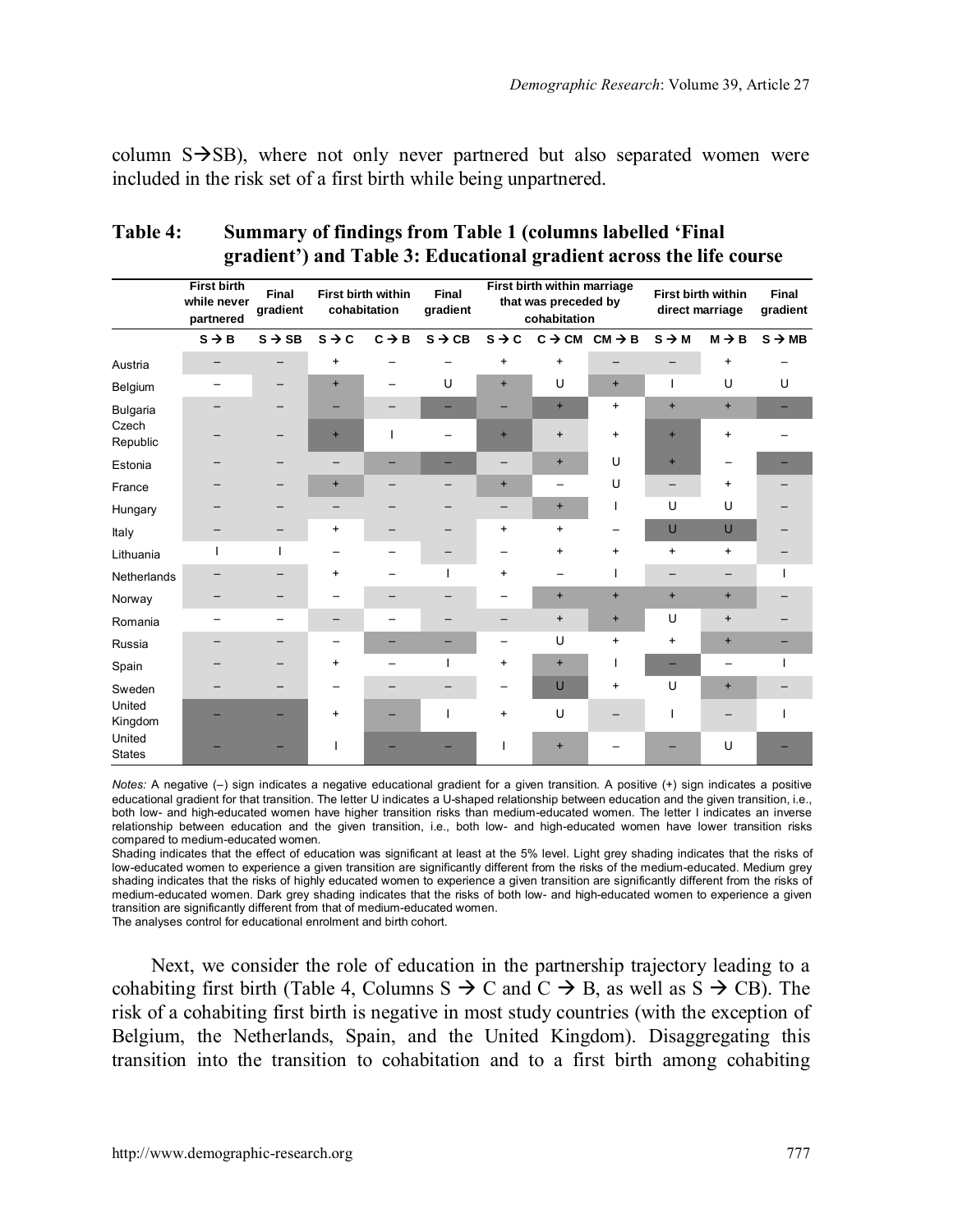women reveals that the educational gradient of the transition to cohabitation is inconsistent. What is consistent across countries is the negative educational gradient of the transition to a first birth among cohabiting women. In other words, regardless of the educational gradient of the transition to cohabitation, once they cohabit, lowereducated women have a higher risk of experiencing a cohabiting birth than moreeducated women (although this is not significant in some countries). All in all, these results indicate that it is not the transition to a first cohabiting union where education plays an important role in the pathway to a cohabiting first birth, but it is the transition to a first birth among cohabiting women where the negative educational gradient of a cohabiting first birth emerges.

The overall educational gradient of a marital first birth (Table 4, column  $S \rightarrow MB$ ) is negative across countries (except where this relationship is not significant). However, several possible partnership changes, i.e., cohabitation and/or marriage, may occur between being never partnered and experiencing a marital first birth, and each of these transitions may have different educational gradients. To delineate where these final educational differences emerge across the family life course, Table 4, columns  $S \rightarrow C$ ,  $C \rightarrow CM$ , and  $CM \rightarrow B$  highlight the role of education in the trajectory leading to a marital first birth via cohabitation. Although the educational gradient for entrance into cohabitation is mixed, in most countries higher-educated women have a higher risk of marrying their cohabiting partner than the less educated. These results indicate that it is the transition from cohabitation to marriage where education plays an important role in the trajectory leading to a first birth within marriage preceded by cohabitation. Once cohabiting women marry their partners the educational gradient of a first birth is mixed across countries and is not significant in most countries. Furthermore, examining the influence of education on the partnership trajectory leading to a first birth within direct marriage (Table 4, column  $S \rightarrow M$  and  $M \rightarrow B$ ) rev[eal](mailto:julia.mikolai@st-andrews.ac.uk)s that whilst the educational gradient of the transition to direct marriage is mixed, once in direct marriage the educational gradient of a first birth is positive in most countries where this relationship is significant.

Finally, Table 5 summarises the results of the educational gradient of the transitions concerning union dissolution and first birth. Note that few coefficients are statistically significant, most likely due to the small number of events. When marriage was preceded by cohabitation, more-educated women have smaller divorce risks than the lower-educated in Norway and the United States. The dissolution of direct marriage has a significant negative educational gradient only in Estonia and Russia, whereas in Italy medium-educated women are the most likely to divorce following direct marriage. To sum up, educational gradients in transitions related to union dissolution are inconsistent.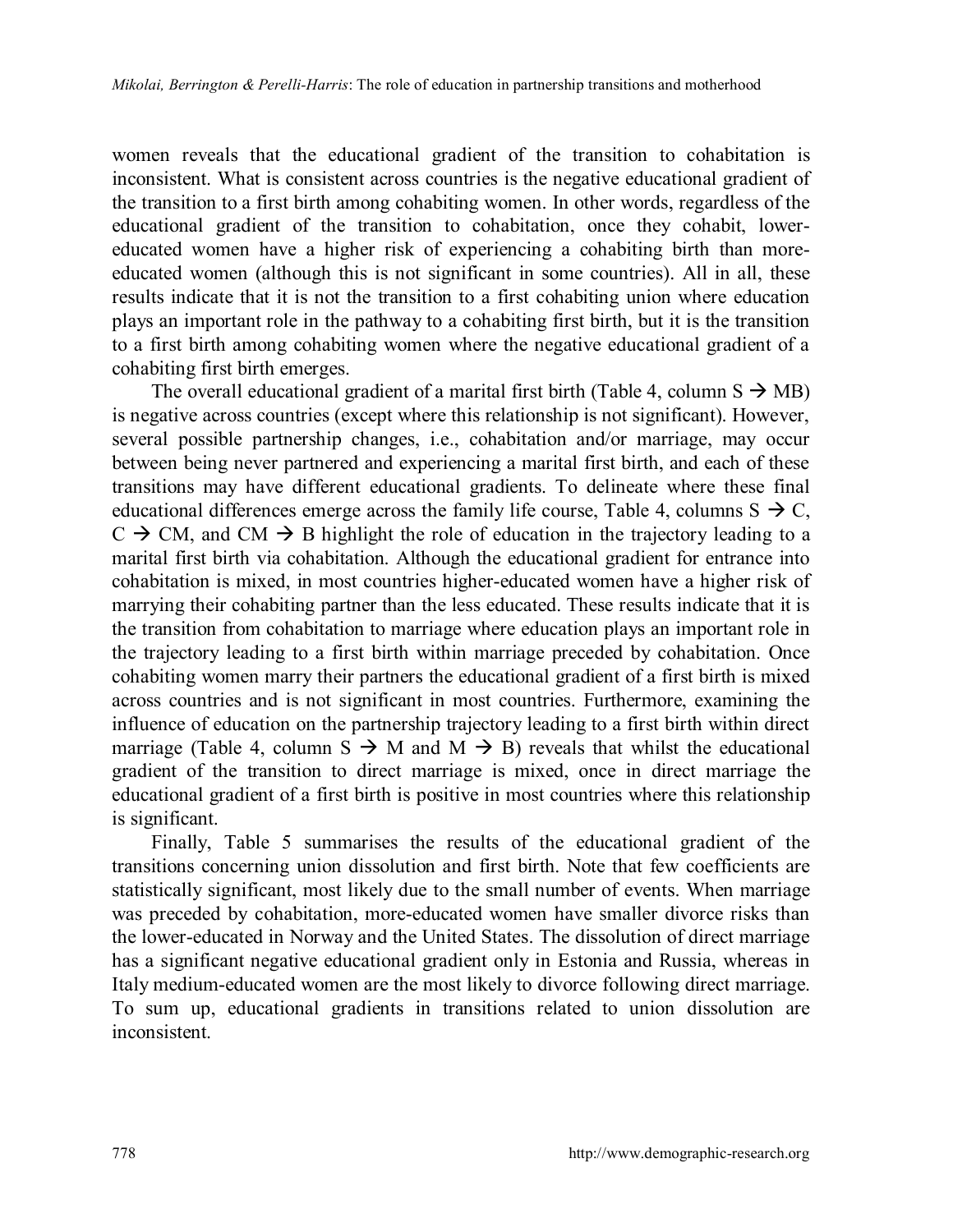|                      | $C \rightarrow D+$ | $CM \rightarrow D+$ | $M \rightarrow D+$ |
|----------------------|--------------------|---------------------|--------------------|
| Austria              | U                  |                     | $\ddot{}$          |
| Belgium              |                    |                     | U                  |
| Bulgaria             |                    |                     | U                  |
| Czech Republic       | $\ddot{}$          |                     |                    |
| Estonia              | U                  |                     |                    |
| France               | U                  | U                   | U                  |
| Hungary              | U                  |                     | U                  |
| Italy                | $\ddot{}$          | U                   |                    |
| Lithuania            | $\ddot{}$          | $\ddot{}$           |                    |
| Netherlands          |                    |                     |                    |
| Norway               |                    |                     | U                  |
| Romania              | $\ddot{}$          |                     | $\ddot{}$          |
| Russia               | U                  |                     |                    |
| Spain                |                    |                     | U                  |
| Sweden               |                    | U                   |                    |
| United Kingdom       |                    | $\ddot{}$           |                    |
| <b>United States</b> | $\ddot{}$          |                     |                    |

#### **Table 5: Summary of findings for the educational gradient of partnership experiences that include union dissolution**

*Notes:* A negative (–) sign indicates a negative educational gradient for a given transition. A positive (+) sign indicates a positive educational gradient for that transition. The letter U indicates a U-shaped relationship between education and the given transition; i.e., both low- and high-educated women have higher transition risks than medium-educated women. The letter I indicates an inverse relationship between education and the given transition; i.e., both low- and high-educated women have lower transition risks than medium-educated women.

Shading indicates that the effect of education was significant at least at the 5% level.

The analyses are controlled for birth cohort.

#### **8. Discussion**

This study examined the educational gradient of partnership trajectories leading to a first birth across 16 European countries and the United States, to understand whether the role of education in partnership trajectories leading to a first birth is unique or universal across countries. First, we estimated competing risks event history models to study the risk of a single, cohabiting, or marital first birth. We found that in most countries, low-educated women had a higher risk of having a first birth while being unpartnered as well as in cohabitation, although there were some exceptions. We also showed that the risk of a marital first birth has a negative educational gradient in most countries. However, several partnership changes may occur between being never partnered and experiencing a marital first birth, each of which may be differently associated with education. Therefore, in the next step we used multi-state event history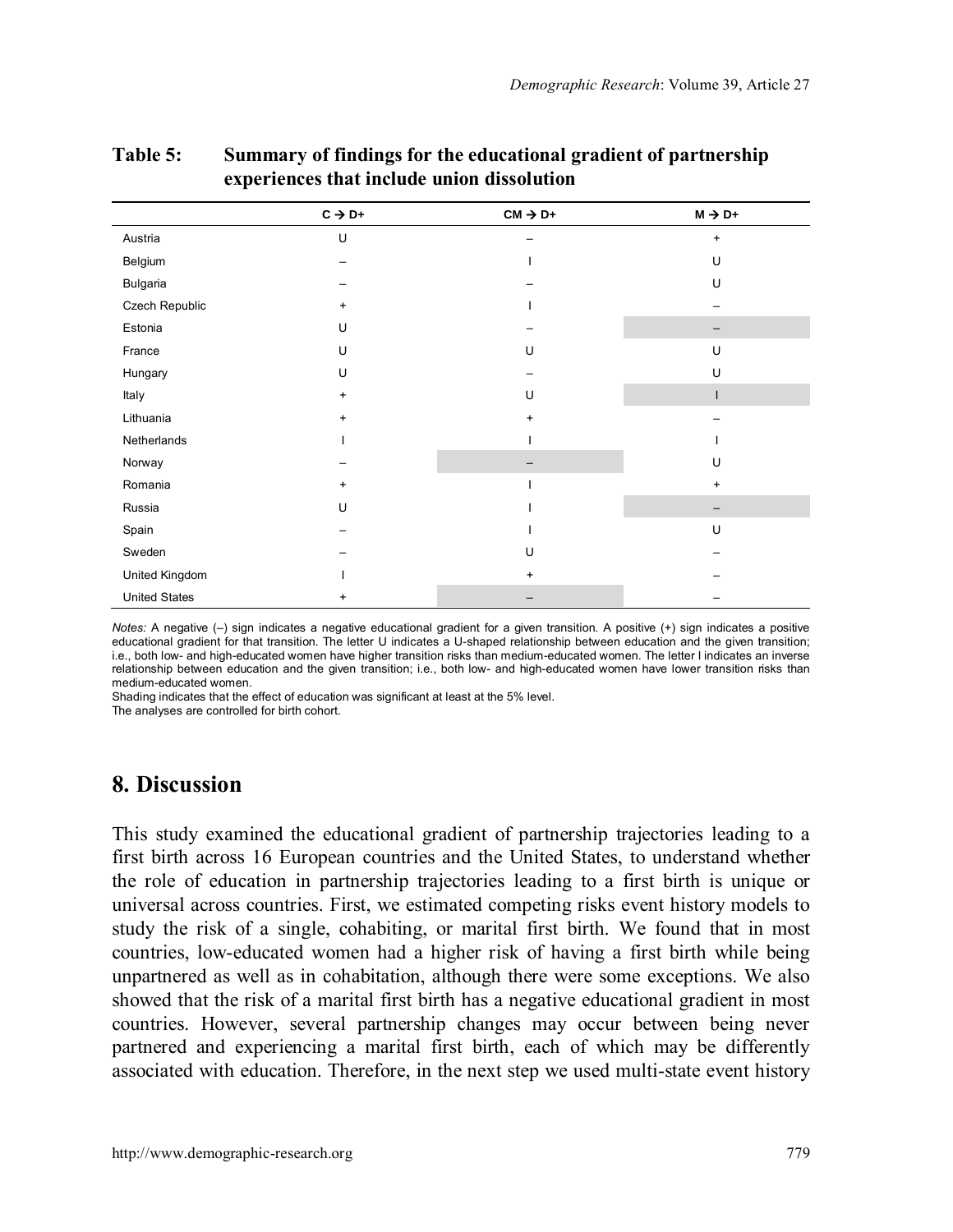models to understand whether the educational differences observed at the time of a first birth emerge upon entry into cohabitation, during the transition from cohabitation to marriage, or during the transition to first birth. In doing so we showed that women from different socioeconomic backgrounds follow different partnership trajectories to a first birth.

More specifically, our study highlighted three new key findings. First, we found that the educational gradient of entry into a first cohabitation is inconsistent across countries, with some countries having a significant negative educational gradient and others having a positive gradient. Thus, education did not have a universal relationship with entry into cohabitation, which may reflect different processes within each country. For example, in Belgium, the Czech Republic, and France, more-educated women had a higher risk of entering cohabitation as a first union, whereas in Bulgaria, Estonia, Hungary, and Romania we found the opposite. The latter countries are former socialist countries with a traditionally stronger preference for marriage. In these countries, cohabitation is often associated with disadvantage, and cohabiters are often on the margins of society (Koytcheva and Philipov 2008; Muresan et al. 2008). By contrast, in Belgium and France cohabitation might be a more accepted form of living arrangement among the highly educated who are at the forefront of demographic change (Lesthaeghe and van de Kaa 1986). In the remaining countries we found no significant relationship between education and the risk of entering cohabitation as a first union. It is possible that in some of these countries cohabitation as a form of first union is so widespread that educational differences do not exist: Low- and high-educated women are equally likely to enter cohabitation as a first union. At the same time, cohabitation was rare in some countries among the examined cohort of women, which may also lead to very small educational differences.

Second, we showed that the negative educational gradient of a cohabiting first birth consistently emerges during the transition from cohabitation to first birth. Regardless of which educational groups are more likely to enter a first cohabitation, lower-educated cohabiting women have a higher risk of having a cohabiting first birth than higher-educated cohabiting women. This means that even in countries where moreeducated women have a higher risk of entering cohabitation (e.g., Belgium, Czech Republic, France, Italy, the Netherlands, Spain, and the United Kingdom), it is the least-educated for whom cohabitation represents a context for childbearing. Cohabitation is a suitable childbearing context for the lower-educated but not for the more highly educated in Bulgaria, Estonia, France, Hungary, Italy, Norway, Russia, Sweden, the United Kingdom, and the United States. In the remaining countries we found negative but not significant educational gradients, with the exception of the Czech Republic. Thus, we argue that on the whole, the role of cohabitation differs for low- and high-educated women, with some variation. Cohabitation is a more permanent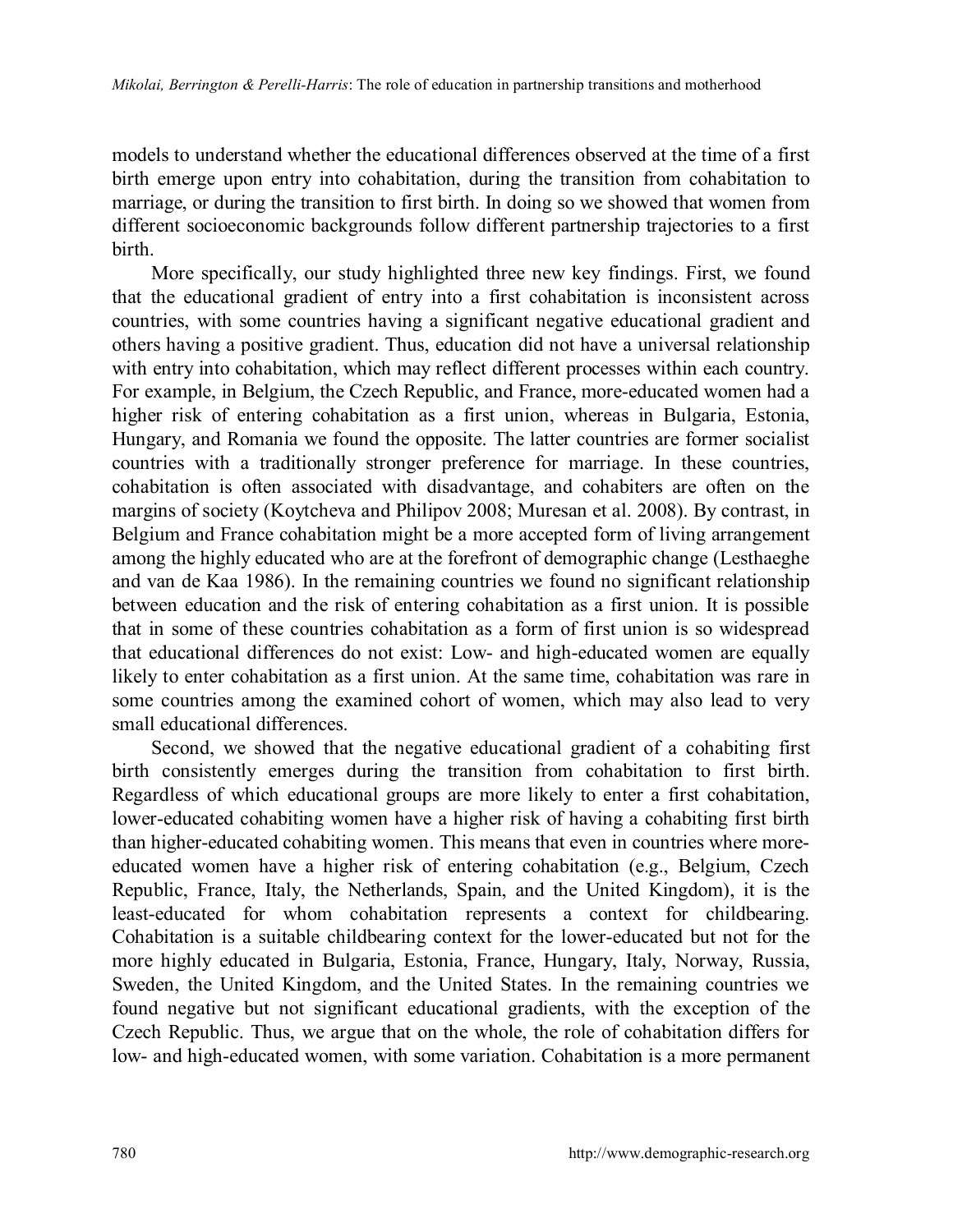stage in the childbearing process for low-educated women, unless they marry after the birth, and it may even represent an "alternative to marriage" (Heuveline and Timberlake 2004) for them, although we know from previous studies that they are also more likely to dissolve their relationships (Lyngstad and Jalovaara 2010). This provides further evidence for the 'pattern of disadvantage' argument (Perelli-Harris et al. 2010). Lowereducated women tend to be in a precarious and financially uncertain position, which may prevent them from turning their cohabiting union into marriage because they may not be able to afford a big wedding (Berrington 2001; Perelli-Harris et al. 2012). At the same time, they may decide to have a child within a cohabiting union despite these uncertainties, in order to provide meaning in their lives (Edin and Kefalas 2005). Alternatively, women from more disadvantaged backgrounds may be more likely to have a birth within cohabitation because there are fewer economic incentives to marry the father, who is usually also low-educated and has few resources (Upchurch, Lillard, and Panis 2002).

Related to this, we found a consistent and positive association between education and the risk of entering marriage among cohabiting women. This implies that the trajectory to a marital first birth via cohabitation is associated with more advantage. In other words, for more-educated women, cohabitation represents a temporary life stage that precedes marriage and is less frequently a context for childbearing. A likely explanation is that more-educated women have more resources and more attractive marriage partners and experience more social pressure to marry than their lowereducated counterparts, who are more likely to remain in cohabitation (McLanahan 2004; Oppenheimer 1997, 2000; Perelli-Harris et al. 2010). Additionally, highly educated women are more likely to be aware of policies and regulations related to marital status and marital breakdown and their consequences for childbearing and custody rights. Therefore, they might find it more important to marry their cohabiting partner for financial security and legal protection, especially when planning to have children. Additionally, the symbolic value and importance of marriage may have increased over time. Marriage is increasingly seen as a status symbol, something to be achieved via investments in education, career, and personal savings (Cherlin 2004). This finding is consistent with the idea that new family behaviours are the cause and consequence of economic and social disadvantage (Furstenberg 2014; McLanahan 2004; Perelli-Harris and Gerber 2011) and that marriage is becoming a privilege of the highly educated minority because they are the ones who can afford it (Cherlin 2004, 2010; Lichter, Qian, and Mellott 2006).

While this study has highlighted the importance of examining the educational gradient of partnership trajectories leading to a first birth, it has some limitations. It is likely that decisions relating to union formation, childbearing, and school attendance are interrelated. Although some scholars argue that these processes should be modelled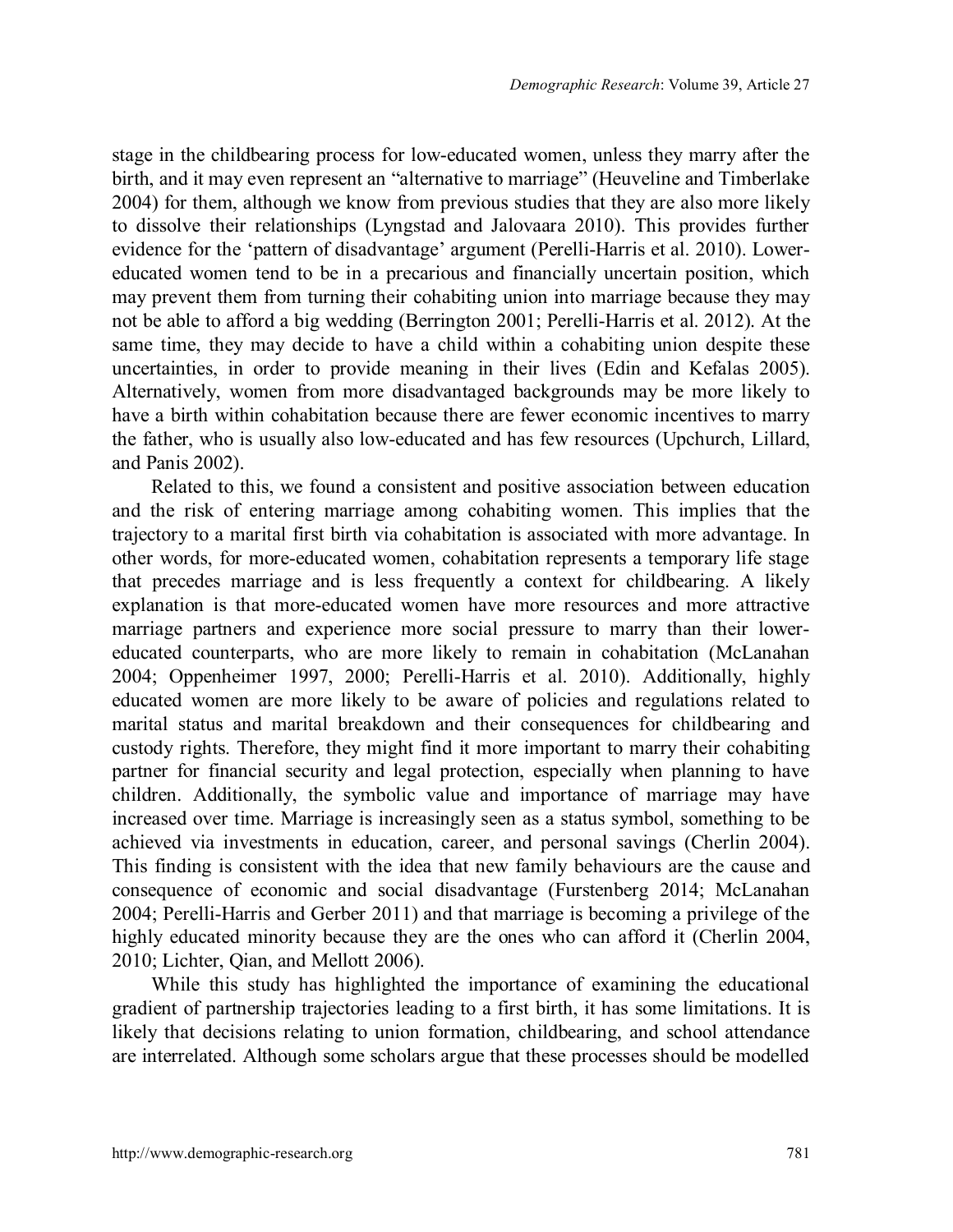simultaneously (Upchurch, Lillard, and Panis 2002), simultaneous models lead to complex results (Baizán, Aassve, and Billari 2003, 2004), limiting the number of transitions that can be examined. Applying these models to a large number of countries and several transitions would make the interpretation of the results complex and unfeasible. This study does not attempt to identify a causal relationship between education and family life transitions. Rather, by applying multi-state event history models it aims to provide a first description of the role of education in family formation trajectories in a cross-national context. Additionally, we defined the transition to motherhood at the time of first birth. However, conception or pregnancy is likely to influence partnership transitions. Pregnant cohabiters, especially those with higher education, are likely to marry and have a marital first birth (Berrington 2001; Holland 2013; Perelli-Harris et al. 2012). We did not include conception as an additional state in the investigation because the primary interest was in partnership status at first birth.

Despite these limitations, this study contributes to the growing literature on how educational disparities are shaping partnership and fertility dynamics. We show that socioeconomic differences are revealed most clearly at the time of a first birth, signalling that the most significant event in the early family life course is the birth of a first child and not the formation of a first union. In most countries, highly educated women are just as likely to enter cohabitation for their first union as lower-educated women, if not more likely, but they usually marry before having a child with their partner. The low-educated, however, are less likely to marry and more likely to have a birth within cohabitation. For them, cohabitation seems to be a suitable context for childbearing, even if they do not deem their partner suitable for marriage.

These findings raise important questions about the potential new meaning of marriage across Europe and the United States, and the possible barriers to marriage across social groups in a cross-national context. Our findings contribute to the ongoing discussions about the role of education for marriage. Previous studies argue that for the highly educated, marriage increasingly seems to be based on a companionate relationship, with shared interests and goals (Cherlin 2010; Stevenson and Wolfers 2007) and more gender equality (Kalmijn 2013). Marriage, which provides long-term security, is a prerequisite for raising children, but also a shared project (Reed 2006). The less educated, on the other hand, may aspire to marry but find that just living with a partner is the normative situation among their peers (Berrington, Perelli-Harris, and Trevena 2015). Given other expenses related to housing and day-to-day living, marriage may not be a priority (Berrington, Perelli-Harris, and Trevena 2015). The different abilities of high- and low-educated women to draw on resources and achieve stability, especially when raising children, may result in "diverging destinies" (McLanahan 2004). Thus, socioeconomic differences in family behaviours may further contribute to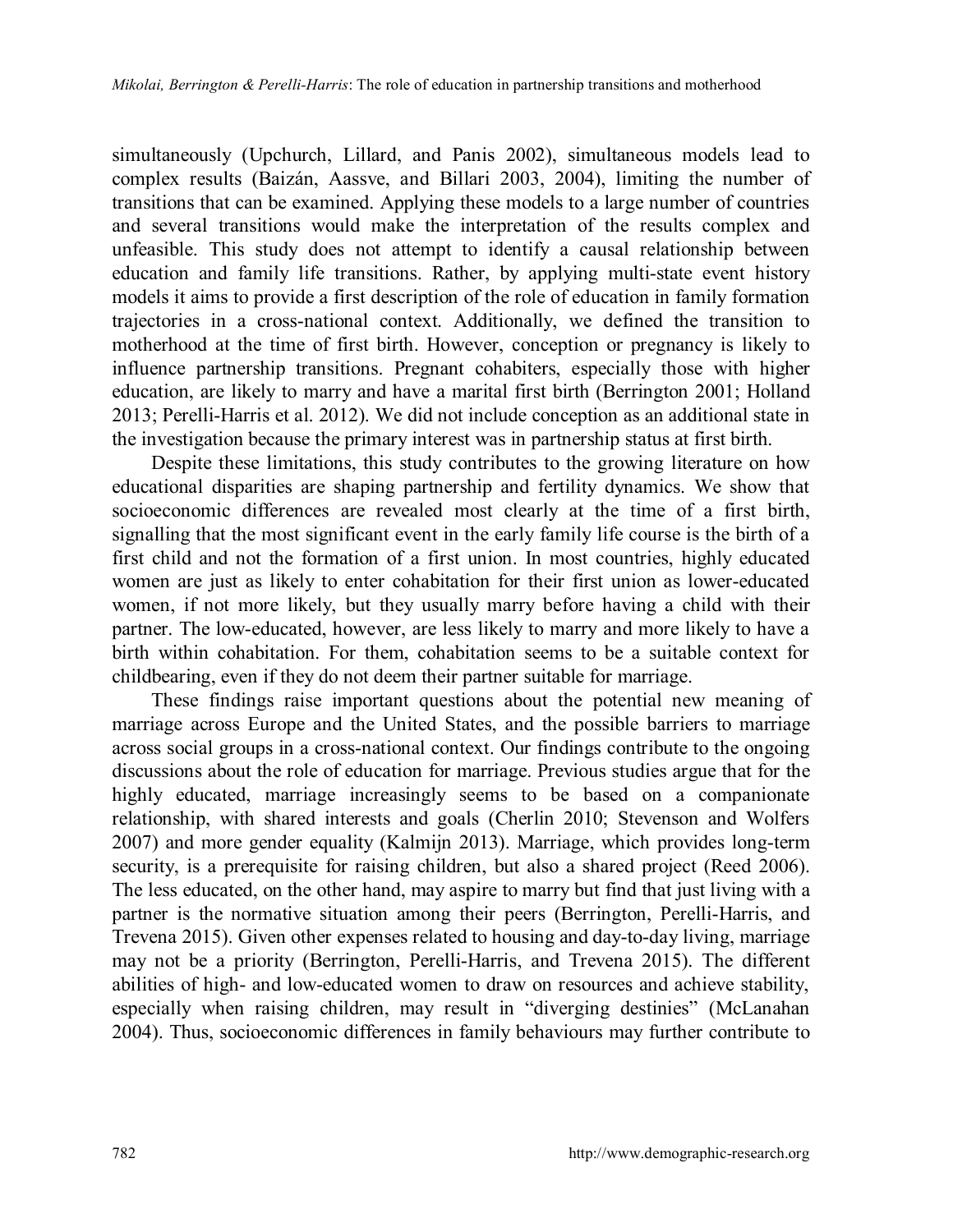socioeconomic inequalities by creating different opportunities for low- and highly educated individuals and their families (McLanahan and Percheski 2008).

Nonetheless, it is important to keep in mind that while educational differences in family behaviours are important, the results across countries are not uniform (Perelli-Harris and Lyons-Amos 2016; Raymo et al. 2015). To some extent this variation may reflect the diversity in the diffusion of new family behaviours across countries. For example, although the prevalence of cohabitation as a first union has increased dramatically across the examined countries (Kennedy and Bumpass 2008), countries differ in the onset and pace of this increase. In the Nordic countries, Western Europe, and the United States, most first unions start as cohabitation (Berrington 2003; Bumpass and Lu 2000; Kiernan 2001; Manning and Smock 2002; Seltzer 2000, 2004), while in Southern Europe and post-socialist countries the proportion of cohabiting first unions is considerably lower but increasing (Dominguez-Folgueras and Castro-Martin 2013; Hoem et al. 2009; Hoem et al. 2010; Perelli-Harris et al. 2012). This potentially leads to different social norms, expectations, and attitudes towards cohabitation, marriage, and the 'appropriate' partnership context for childbearing across different contexts. Building on this study, future research could take a further step and focus on explaining the inconsistent educational gradient of partnership transitions using contextual information, such as the effect of country-specific policies, labour market opportunities, and cultural and social norms.

#### **9. Acknowledgements**

Júlia Mikolai was a PhD student at the Department of Social Statistics and Demography at the University of Southampton and was funded by a scholarship provided by the Economic and Social Research Council (ES/J500161/1) while completing most of this work. Ann Berrington was funded through the ESRC Centre for Population Change (ES/K007394/1). Brienna Perelli-Harris received funding from the European Research Council under the European Union's Seventh Framework Programme (FP7/2007– 2013/ERC) grant agreement number 263794 CHILDCOHAB. We thank the three anonymous reviewers for useful comments and suggestions. The Harmonized Histories data file was created by the Non-Marital Childbearing Network. See www.nonmarital.org for further acknowledgements. The GGS data was obtained from the GGP Data Archive and refers to the publication that contains the model survey instruments: United Nations 2005, Generations and Gender Programme: Survey Instruments, New York and Geneva, UN, 2005.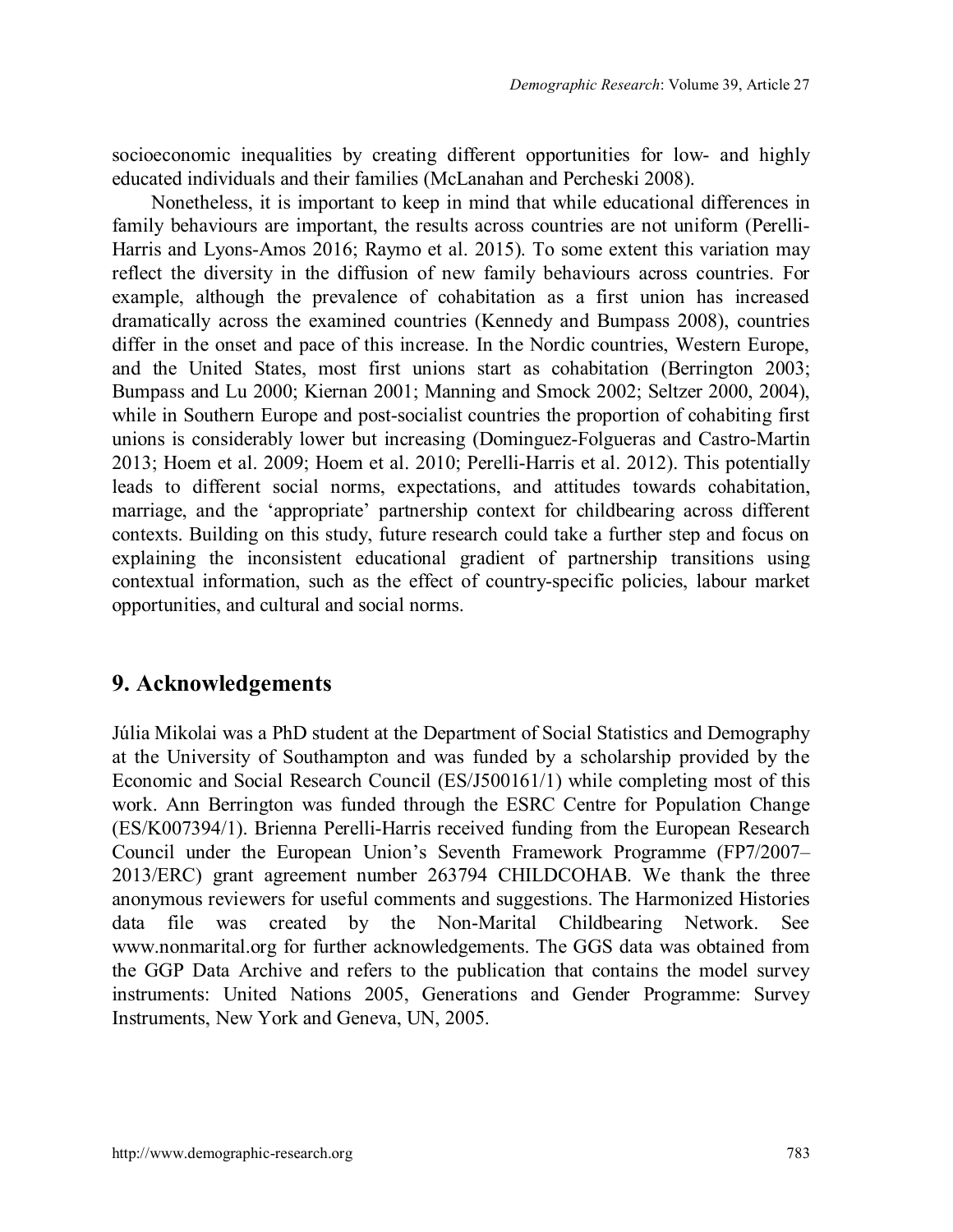#### **References**

- Andersson, G., Thomson, E., and Duntava, A. (2017). Life-table representations of family dynamics in the 21st century. *Demographic Research* 37(35): 1081– 1230. [doi:10.4054/DemRes.2017.37.35.](https://doi.org/10.4054/DemRes.2017.37.35)
- Baizán, P., Aassve, A., and Billari, F.C. (2003). Cohabitation, marriage, and first birth: The interrelationship of family formation events in Spain. *European Journal of Population* 19(2): 147–169. [doi:10.1023/A:1023343001627.](https://doi.org/10.1023/A:1023343001627)
- Baizán, P., Aassve, A., and Billari, F.C. (2004). The interrelations between cohabitation, marriage, and first birth in Germany and Sweden. *Population and Environment* 25(6): 531–561. [doi:10.1023/B:POEN.0000039064.65655.3b.](https://doi.org/10.1023/B:POEN.0000039064.65655.3b)
- Berrington, A. (2001). Entry into parenthood and the outcome of cohabiting partnerships in Britain. *Journal of Marriage and Family* 63(1): 80–96. [doi:10.1111/j.1741-3737.2001.00080.x.](https://doi.org/10.1111/j.1741-3737.2001.00080.x)
- Berrington, A. (2003). Change and continuity in family formation among young adults in Britain. Southampton: Statistical Sciences Research Institute (S3RI Applications and Policy Working Papers, A03/04).
- Berrington, A., Perelli-Harris, B., and Trevena, P. (2015). Commitment and the changing sequence of cohabitation, childbearing, and marriage: Insights from qualitative research in the UK. *Demographic Research* 33(12): 327–362. [doi:10.4054/DemRes.2015.33.12.](https://doi.org/10.4054/DemRes.2015.33.12)
- Billari, F.C. and Liefbroer, A.C. (2010). Towards a new pattern of transition to adulthood? *Advances in Life Course Research* 15(2–3): 59–75. [doi:10.1016/](https://doi.org/10.1016/j.alcr.2010.10.003) [j.alcr.2010.10.003.](https://doi.org/10.1016/j.alcr.2010.10.003)
- Billari, F.C. and Liefbroer, A.C. (2016). Why still marry? The role of feelings in the persistence of marriage as an institution. *The British Journal of Sociology* 67(3): 516–540. [doi:10.1111/1468-4446.12202.](https://doi.org/10.1111/1468-4446.12202)
- Blossfeld, H.P. and Huinink, J. (1991). Human capital investments or norms of role transition? How women's schooling and career affect the process of family formation. *American Journal of Sociology* 97(1): 143–168. [doi:10.1086/229743.](https://doi.org/10.1086/229743)
- Brien, M.J., Lillard, L.A., and Waite, L.J. (1999). Interrelated family-building behaviors: Cohabitation, marriage, and nonmarital conception. *Demography* 36(4): 535–551. [doi:10.2307/2648089.](https://doi.org/10.2307/2648089)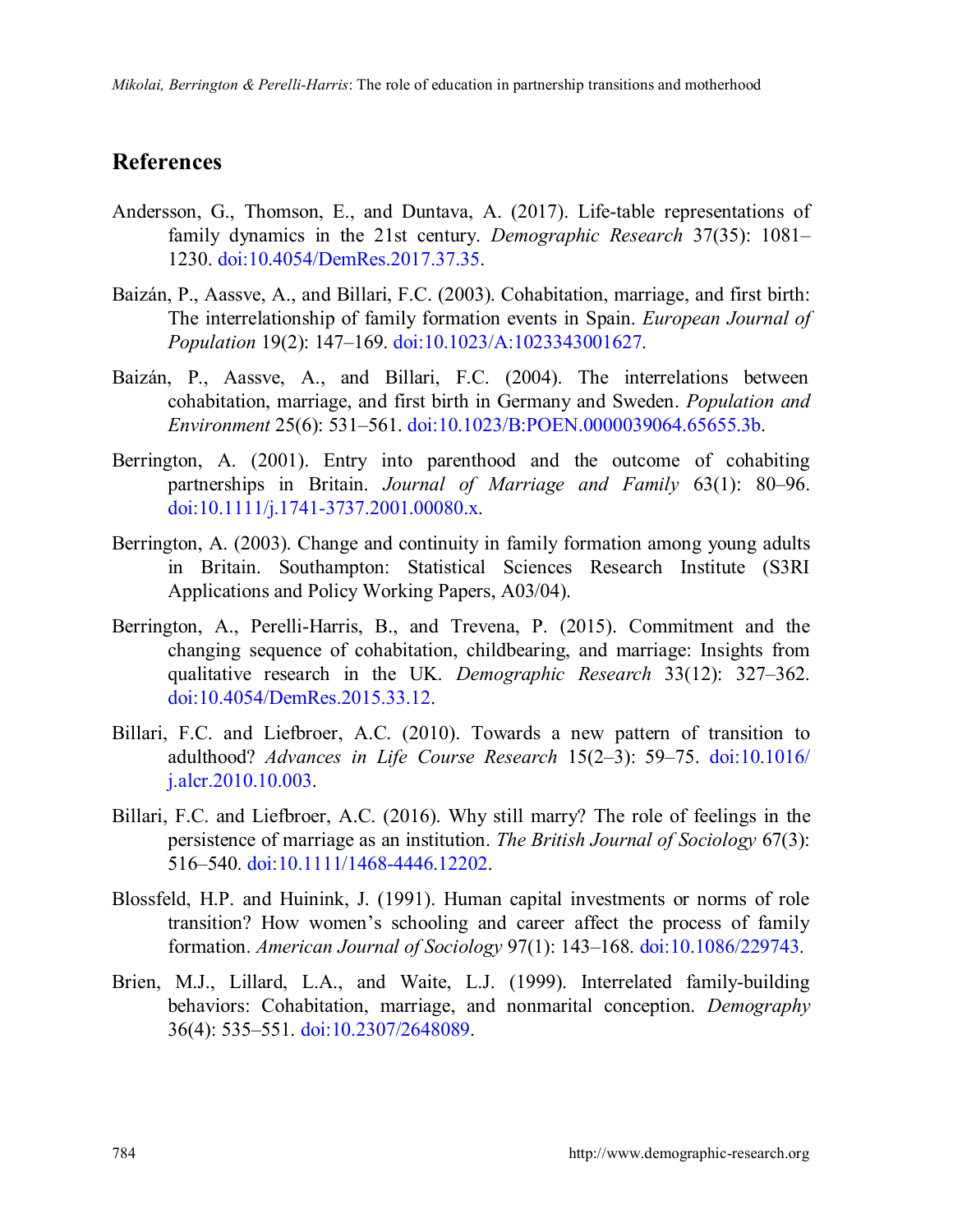- Bumpass, L. and Lu, H.H. (2000). Trends in cohabitation and implications for children's family contexts in the United States. *Population Studies* 54(1): 29–41. [doi:10.1080/713779060.](https://doi.org/10.1080/713779060)
- Cherlin, A.J. (2004). The deinstitutionalization of American marriage. *Journal of Marriage and Family* 66(4): 848–861. [doi:10.1111/j.0022-2445.2004.00058.x.](https://doi.org/10.1111/j.0022-2445.2004.00058.x)
- Cherlin, A.J. (2010). *The marriage-go-round: The state of marriage and the family in America today.* New York: Vintage Books.
- de Wreede, L.C., Fiocco, M., and Putter, H. (2011). Mstate: An r package for the analysis of competing risks and multi-state models. *Journal of Statistical Software* 38(7): 1–30. [doi:10.18637/jss.v038.i07.](https://doi.org/10.18637/jss.v038.i07)
- Dominguez-Folgueras, M. and Castro-Martin, T. (2013). Cohabitation in Spain: No longer a marginal path to family formation. *Journal of Marriage and Family* 75(2): 422–437. [doi:10.1111/jomf.12013.](https://doi.org/10.1111/jomf.12013)
- Edin, K. and Kefalas, M. (2005). *Promises I can keep: Why poor women put motherhood before marriage*. Berkeley: University of California Press.
- Elder, G.H.J. (1975). Age differentiation and the life course. *Annual Review of Sociology* 1: 165–190. [doi:10.1146/annurev.so.01.080175.001121.](https://doi.org/10.1146/annurev.so.01.080175.001121)
- Elzinga, C.H. and Liefbroer, A.C. (2007). De-standardization of family-life trajectories of young adults: A cross-national comparison using sequence analysis. *European Journal of Population* 23(3–4): 225–250. [doi:10.1007/s10680-007-](https://doi.org/10.1007/s10680-007-9133-7) [9133-7.](https://doi.org/10.1007/s10680-007-9133-7)
- Esping-Andersen, G. (1990). *The three worlds of welfare capitalism*. Cambridge: Polity Press.
- Furstenberg, F.F. (2014). Fifty years of family change: From consensus to complexity. *The Annals of the American Academy of Political and Social Science* 654(1): 12–30. [doi:10.1177/0002716214524521.](https://doi.org/10.1177/0002716214524521)
- Gibson-Davis, C. and Rackin, H. (2014). Marriage or carriage? Trends in union context and birth type by education. *Journal of Marriage and Family* 76(3): 506–519. [doi:10.1111/jomf.12109.](https://doi.org/10.1111/jomf.12109)
- Goldstein, J.R. and Kenney, C.T. (2001). Marriage delayed or marriage forgone? New cohort forecasts of first marriage for US women. *American Sociological Review* 66(4): 506–519. [doi:10.2307/3088920.](https://doi.org/10.2307/3088920)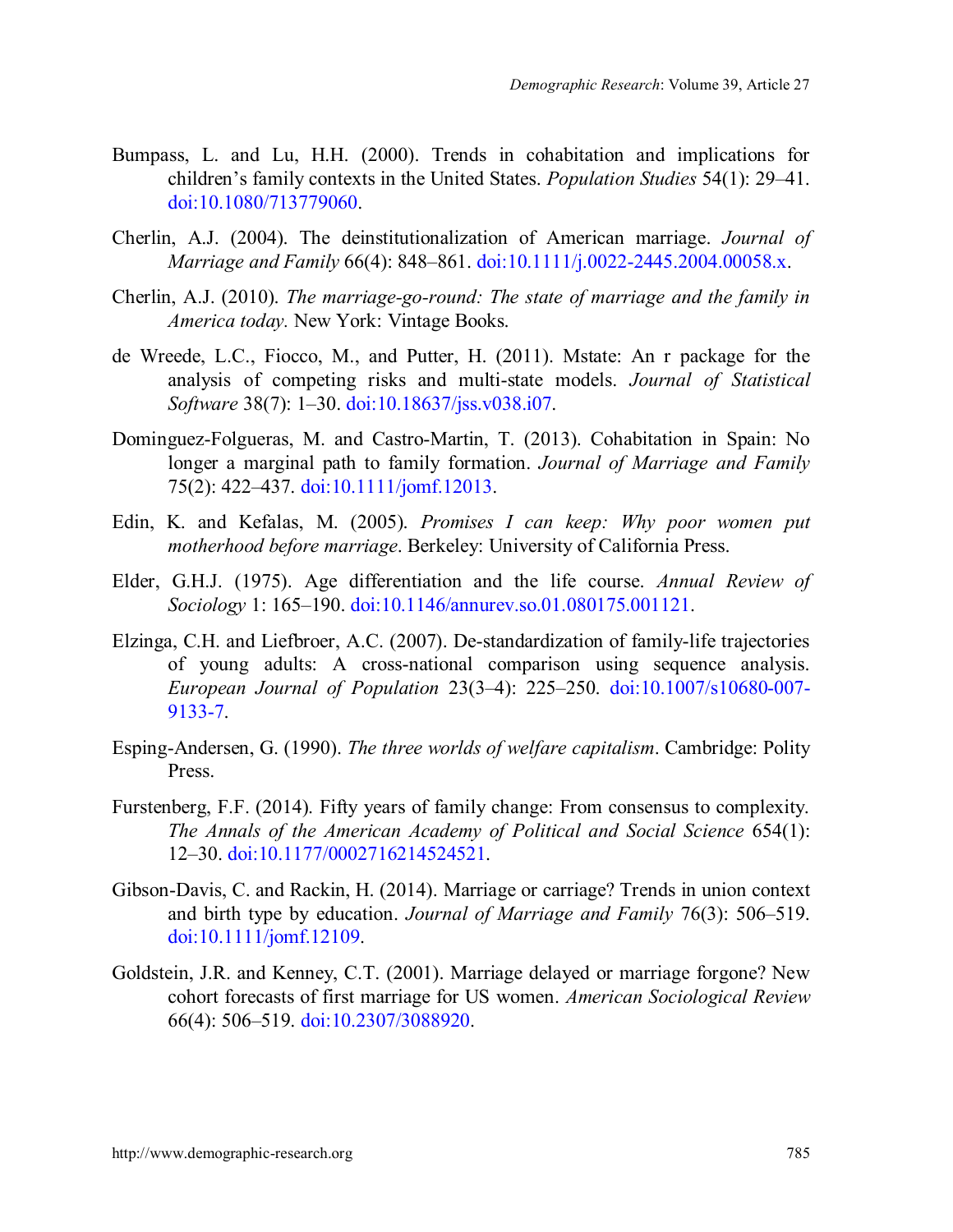- Härkönen, J. and Dronkers, J. (2006). Stability and change in the educational gradient of divorce: A comparison of seventeen countries. *European Sociological Review* 22(5): 501–517. [doi:10.1093/esr/jcl011.](https://doi.org/10.1093/esr/jcl011)
- Heuveline, P. and Timberlake, J.M. (2004). The role of cohabitation in family formation: The United States in comparative perspective. *Journal of Marriage and Family* 66(5): 1214–1230. [doi:10.1111/j.0022-2445.2004.00088.x.](https://doi.org/10.1111/j.0022-2445.2004.00088.x)
- Hiekel, N. and Keizer, R. (2015). Risk-avoidance or utmost commitment? Dutch focus group research on cohabitation and marriage. *Demographic Research* 32(10): 311–340. [doi:10.4054/DemRes.2015.32.10.](https://doi.org/10.4054/DemRes.2015.32.10)
- Hoem, J.M., Gabrielli, G., Jasilioniene, A., Kostova, D., and Matysiak, A. (2010). Levels of recent union formation: Six European countries compared. *Demographic Research* 22(9): 199–210. [doi:10.4054/DemRes.2010.22.9.](https://doi.org/10.4054/DemRes.2010.22.9)
- Hoem, J.M., Kostova, D., Jasilioniene, A., and Muresan, C. (2009). Traces of the second demographic transition in four selected countries in Central and Eastern Europe: Union formation as a demographic manifestation. *European Journal of Population* 25(3): 239–255. [doi:10.1007/s10680-009-9177-y.](https://www.ncbi.nlm.nih.gov/pmc/articles/PMC2720586/)
- Holland, J.A. (2013). Love, marriage, then the baby carriage? Marriage timing and childbearing in Sweden. *Demographic Research* 29(11): 275–306. [doi:10.4054/](https://doi.org/10.4054/DemRes.2013.29.11) [DemRes.2013.29.11.](https://doi.org/10.4054/DemRes.2013.29.11)
- ISCED (1997). International standard classification of education [electronic resource]. Geneva: UNESCO. [http://www.unesco.org/education/information/nfsunesco/](http://www.unesco.org/education/information/nfsunesco/doc/isced_1997.htm) [doc/isced\\_1997.htm.](http://www.unesco.org/education/information/nfsunesco/doc/isced_1997.htm)
- Kalmijn, M. (2007). Explaining cross-national differences in marriage, cohabitation, and divorce in Europe, 1990–2000. *Population Studies* 61(3): 243–263. [doi:10.1080/00324720701571806.](https://doi.org/10.1080/00324720701571806)
- Kalmijn, M. (2011). The influence of men's income and employment on marriage and cohabitation: Testing Oppenheimer's theory in Europe. *European Journal of Population* 27(3): 269–293. [doi:10.1007/s10680-011-9238-x.](https://link.springer.com/article/10.1007%2Fs10680-011-9238-x)
- Kalmijn, M. (2013). The educational gradient in marriage: A comparison of 25 European countries. *Demography* 50(4): 1499–1520. [doi:10.1007/s13524-013-](https://doi.org/10.1007/s13524-013-0229-x)  $0229-x$ .
- Kennedy, S. and Bumpass, L.L. (2008). Cohabitation and children's living arrangements: New estimates from the United States. *Demographic Research* 19(47): 1663–1692. [doi:10.4054/DemRes.2008.19.47.](https://doi.org/10.4054/DemRes.2008.19.47)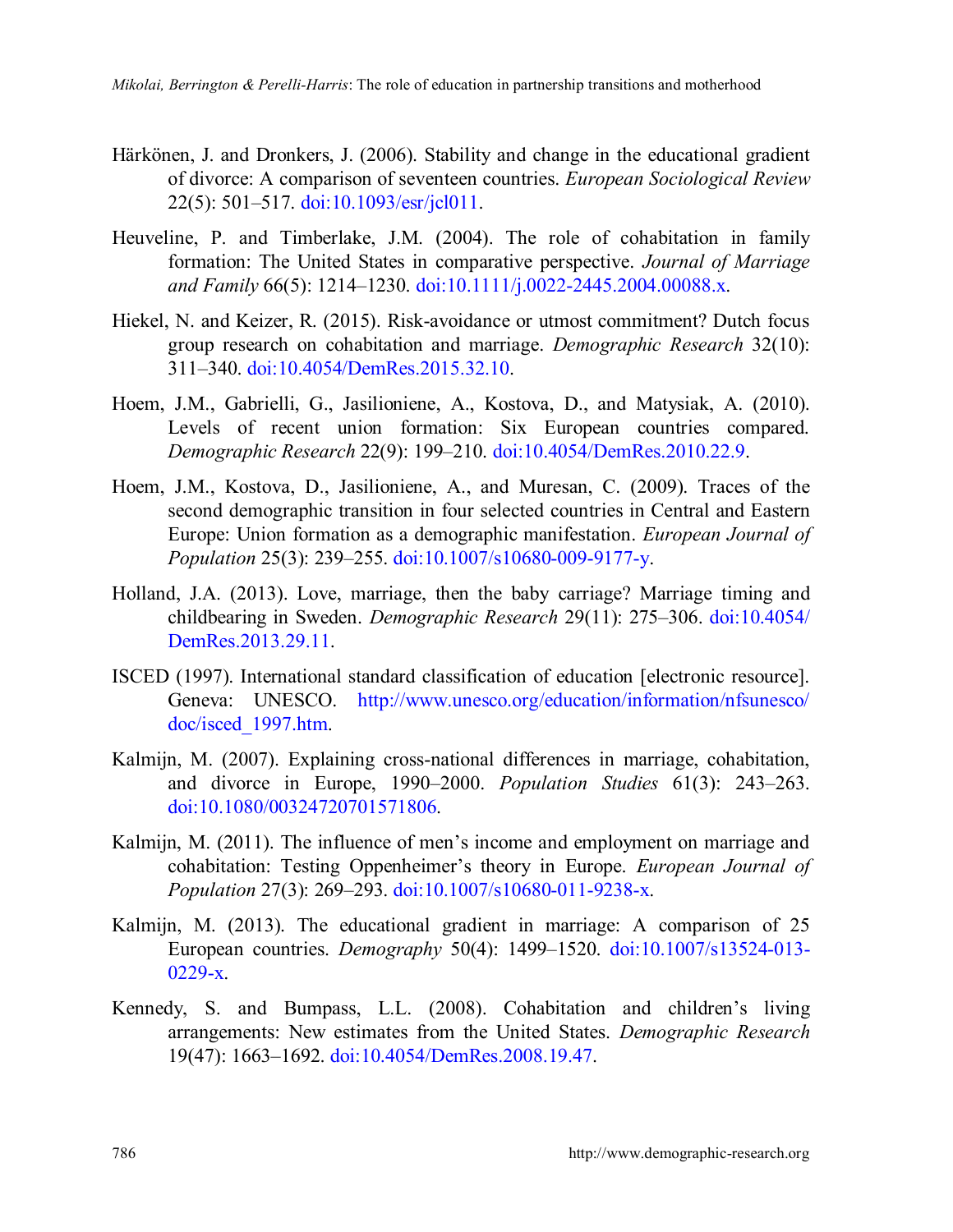- Kiernan, K. (2001). The rise of cohabitation and childbearing outside marriage in Western Europe. *International Journal of Law, Policy, and the Family* 15(1): 1– 21. [doi:10.1093/lawfam/15.1.1.](https://doi.org/10.1093/lawfam/15.1.1)
- Kiernan, K. (2002). The state of European Unions: An analysis of partnership formation and dissolution. In: Macura, M. and Beets, G. (eds.). *Dynamics of fertility and partnership in Europe: Insights and lessons from comparative research*. New York: United Nations Economic Commission for Europe: 57–75.
- Kiernan, K. (2004). Unmarried cohabitation and parenthood: Here to stay? European perspectives. In: Moynihan, D.P., Smeeding, T.M., and Rainwater, L. (eds.). *The future of the family*. New York: Russel Sage: 66–95.
- Koytcheva, E. and Philipov, D. (2008). Bulgaria: Ethnic differentials in rapidly declining fertility. *Demographic Research* 19(13): 361–402. [doi:10.4054/](https://doi.org/10.4054/DemRes.2008.19.13) [DemRes.2008.19.13.](https://doi.org/10.4054/DemRes.2008.19.13)
- Lappegård, T. and Rønsen, M. (2005). The multifaceted impact of education on entry into motherhood. *European Journal of Population* 21(1): 31–49. [doi:10.1007/s10680-004-6756-9.](https://link.springer.com/article/10.1007/s10680-004-6756-9#citeas)
- Lesthaeghe, R. and van de Kaa, D.J. (1986). Twee demografische transities? [Two demographic transitions?]. In: van de Kaa, D.J. and Lesthaeghe, R. (eds.). *Bevolking: Groei en krimp* [Population: Growth and crimp]. Deventer: Van Loghum Slaterus: 9–24.
- Lichter, D.T., Qian, Z., and Mellott, L.M. (2006). Marriage or dissolution? Union transitions among poor cohabiting women. *Demography* 43(2): 223–240. [doi:10.1353/dem.2006.0016.](https://doi.org/10.1353/dem.2006.0016)
- Lichter, D.T., Sassler, S., and Turner, R.N. (2014). Cohabitation, post-conception unions, and the rise in nonmarital fertility. *Social Science Research* 47: 134–147. [doi:10.1016/j.ssresearch.2014.04.002.](https://doi.org/10.1016/j.ssresearch.2014.04.002)
- Lyngstad, T. and Jalovaara, M. (2010). A review of the antecedents of union dissolution. *Demographic Research* 23(10): 257–292. [doi:10.4054/DemRes.](https://doi.org/10.4054/DemRes.2010.23.10) [2010.23.10.](https://doi.org/10.4054/DemRes.2010.23.10)
- Manning, W.D. and Smock, P.J. (2002). First comes cohabitation and then comes marriage? *Journal of Family Issues* 23(8): 1065–1087. [doi:10.1177/](https://doi.org/10.1177/019251302237303) [019251302237303.](https://doi.org/10.1177/019251302237303)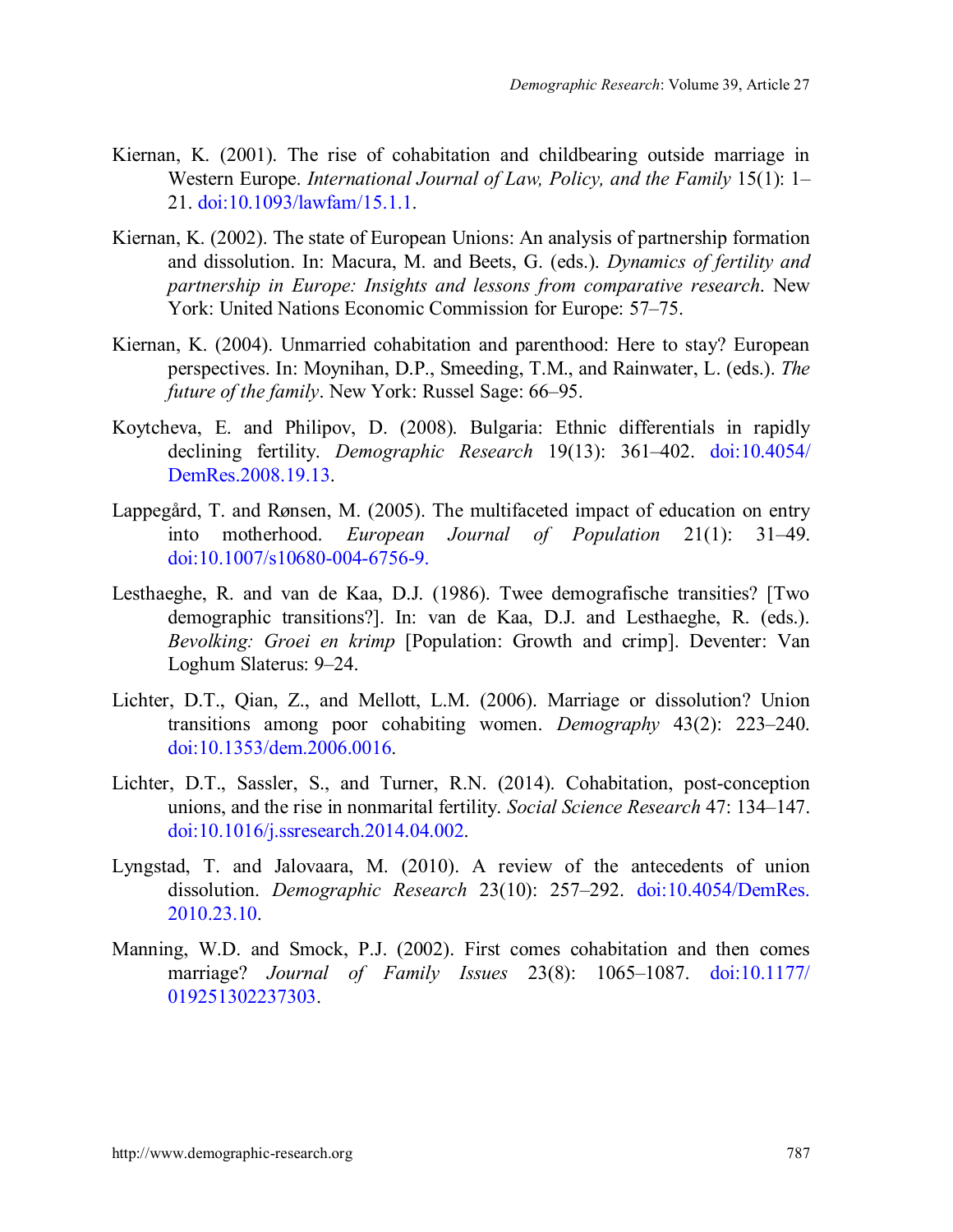- Manning, W.D. and Smock, P.J. (2005). Measuring and modeling cohabitation: New perspectives from qualitative data. *Journal of Marriage and Family* 67(4): 989– 1002. [doi:10.1111/j.1741-3737.2005.00189.x.](https://doi.org/10.1111/j.1741-3737.2005.00189.x)
- Matysiak, A., Styrc, M., and Vignoli, D. (2014). The educational gradient in marital disruption: A meta-analysis of European research findings. *Population Studies* 68(2): 197–215. [doi:10.1080/00324728.2013.856459.](https://doi.org/10.1080/00324728.2013.856459)
- Mayer, K.U. (2001). The paradox of global social change and national path dependencies. In: Woodward, A. and Kohli, M. (eds.). *Inclusions and exclusions in European societies.* London: Routledge: 89–110.
- McLanahan, S. (2004). Diverging destinies: How children are faring under the second demographic transition. *Demography* 41(4): 607–627. [doi:10.1353/dem.2004.](https://doi.org/10.1353/dem.2004.0033) [0033.](https://doi.org/10.1353/dem.2004.0033)
- McLanahan, S. and Percheski, C. (2008). Family structure and the reproduction of inequalities. *Annual Review of Sociology* 34: 257–276. [doi:10.1146/annurev.](https://doi.org/10.1146/annurev.soc.34.040507.134549) [soc.34.040507.134549.](https://doi.org/10.1146/annurev.soc.34.040507.134549)
- Mikolai, J. (2012). With or without you: Partnership context of first conceptions and births in Hungary. *Demográfia English Edition* 55(5): 37–60.
- Mikolai, J. and Lyons-Amos, M.J. (2017). Longitudinal methods for life course research: A comparison of sequence analysis, latent class growth models, and multistate event history models for studying partnership transitions. *Longitudinal and Life Course Studies* 8(2): 191–208. [doi:10.14301/llcs.v8i2.415.](https://doi.org/10.14301/llcs.v8i2.415)
- Muresan, C., Haragus, P.-T., Haragus, M., and Schröder, C. (2008). Romania: Childbearing metamorphosis within a changing context. *Demographic Research* 19(23): 855–906. [doi:10.4054/DemRes.2008.19.23.](https://doi.org/10.4054/DemRes.2008.19.23)
- Musick, K. (2002). Planned and unplanned childbearing among unmarried women. *Journal of Marriage and Family* 64(4): 915–929. [doi:10.1111/j.1741-3737.](https://doi.org/10.1111/j.1741-3737.2002.00915.x) [2002.00915.x.](https://doi.org/10.1111/j.1741-3737.2002.00915.x)
- Musick, K. (2007). Cohabitation, nonmarital childbearing, and the marriage process. *Demographic Research* 16(9): 249–286. [doi:10.4054/DemRes.2007.16.9.](https://doi.org/10.4054/DemRes.2007.16.9)
- Musick, K., England, P., Edington, S., and Kangas, N. (2009). Education differences in intended and unintended fertility. *Social Forces* 88(2): 543–572. [doi:10.1353/](https://doi.org/10.1353/sof.0.0278) [sof.0.0278.](https://doi.org/10.1353/sof.0.0278)
- Oppenheimer, V.K. (1988). A theory of marriage timing. *American Journal of Sociology* 94(3): 563–591. [doi:10.1086/229030.](https://doi.org/10.1086/229030)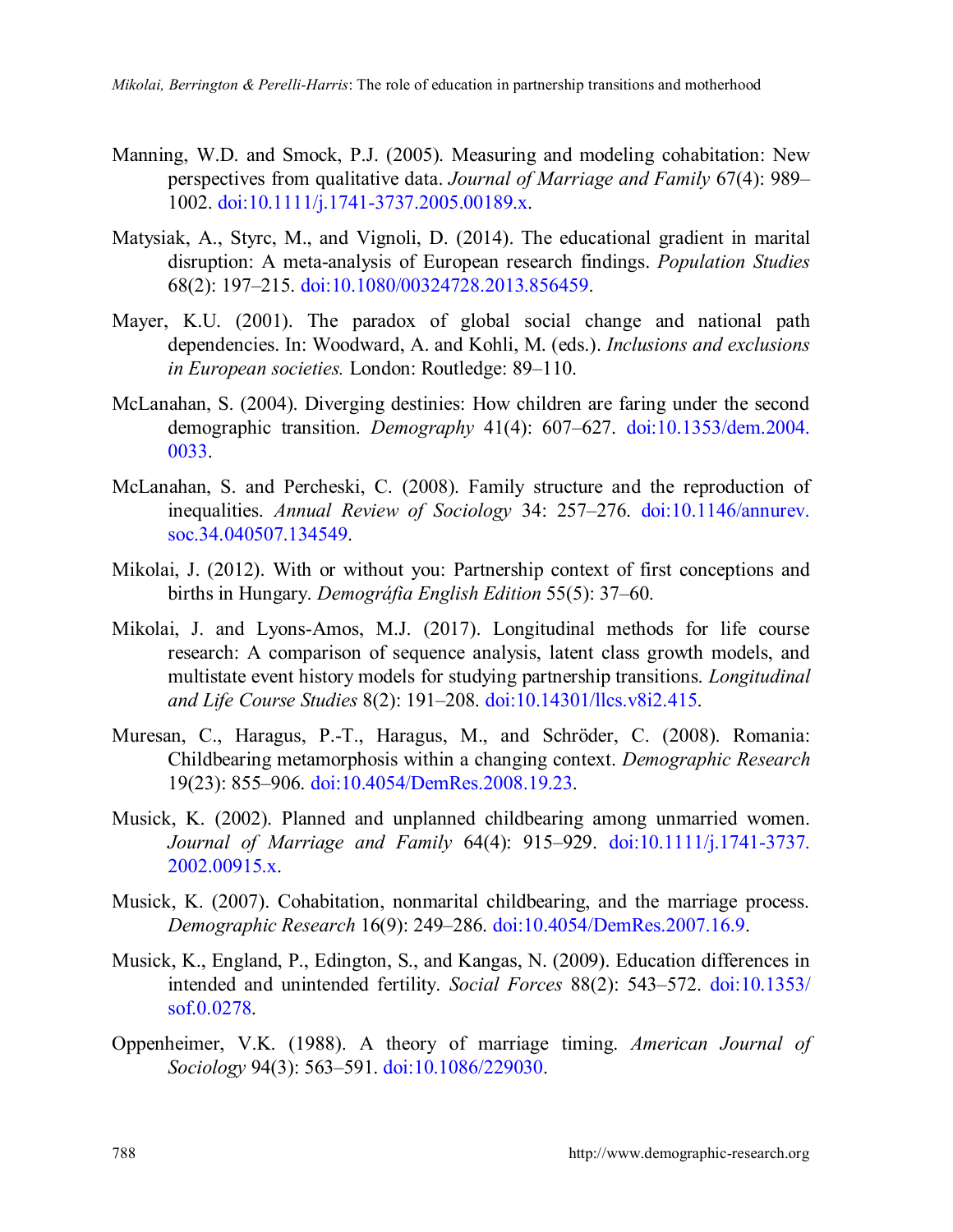- Oppenheimer, V.K. (1997). Women's employment and the gain to marriage: The specialization and trading model. *Annual Review of Sociology* 23: 431–453. [doi:10.1146/annurev.soc.23.1.431.](https://doi.org/10.1146/annurev.soc.23.1.431)
- Oppenheimer, V.K. (2000). The continuing importance of men's economic position in marriage formation. In: Waite, L.J. (ed.). *The ties that bind: Perspectives on marriage and cohabitation.* New York: Aldine de Gruyter: 283–301.
- Perelli-Harris, B. and Bernardi, L. (2015). Exploring social norms around cohabitation: The life course, individualization, and culture. *Demographic Research* 33(25): 701–732. [doi:10.4054/DemRes.2015.33.25.](https://doi.org/10.4054/DemRes.2015.33.25)
- Perelli-Harris, B. and Gerber, T.P. (2011). Nonmarital childbearing in Russia: Second demographic transition or pattern of disadvantage? *Demography* 48(1): 317– 342. [doi:10.1007/s13524-010-0001-4.](https://doi.org/10.1007/s13524-010-0001-4)
- Perelli-Harris, B. and Lyons-Amos, M. (2015). Changes in partnership patterns across the life course: An examination of 14 countries in Europe and the United States. *Demographic Research* 33(6): 145–178. [doi:10.4054/DemRes.2015.33.6.](https://doi.org/10.4054/DemRes.2015.33.6)
- Perelli-Harris, B. and Lyons-Amos, M.J. (2016). Partnership patterns in the United States and across Europe: The role of education and country context. *Social Forces* 95(1): 251–282. [doi:10.1093/sf/sow054.](https://doi.org/10.1093/sf/sow054)
- Perelli-Harris, B. and Sánchez-Gassen, N. (2012). How similar are cohabitation and marriage? Legal approaches to cohabitation across Western Europe. *Population and Development Review* 38(3): 435–467. [doi:10.1111/j.1728-4457.2012.](https://doi.org/10.1111/j.1728-4457.2012.00511.x)  $00511 \times$
- Perelli-Harris, B., Kreyenfeld, M., and Kubisch, K. (2010). Harmonized histories: Manual for the preparation of comparative fertility and union histories. Rostock: Max Planck Institute for Demographic Research (MPIDR Working Paper WP-2010-011).
- Perelli-Harris, B., Kreyenfeld, M., Sigle-Rushton, W., Keizer, R., Lappegård, T., Jasilioniene, A., Berghammer, C., and Di Giulio, P. (2012). Changes in union status during the transition to parenthood in eleven European countries, 1970s to early 2000s. *Population Studies* 66(2): 167–182. [doi:10.1080/00324728.2012.673004.](https://www.tandfonline.com/doi/abs/10.1080/00324728.2012.673004)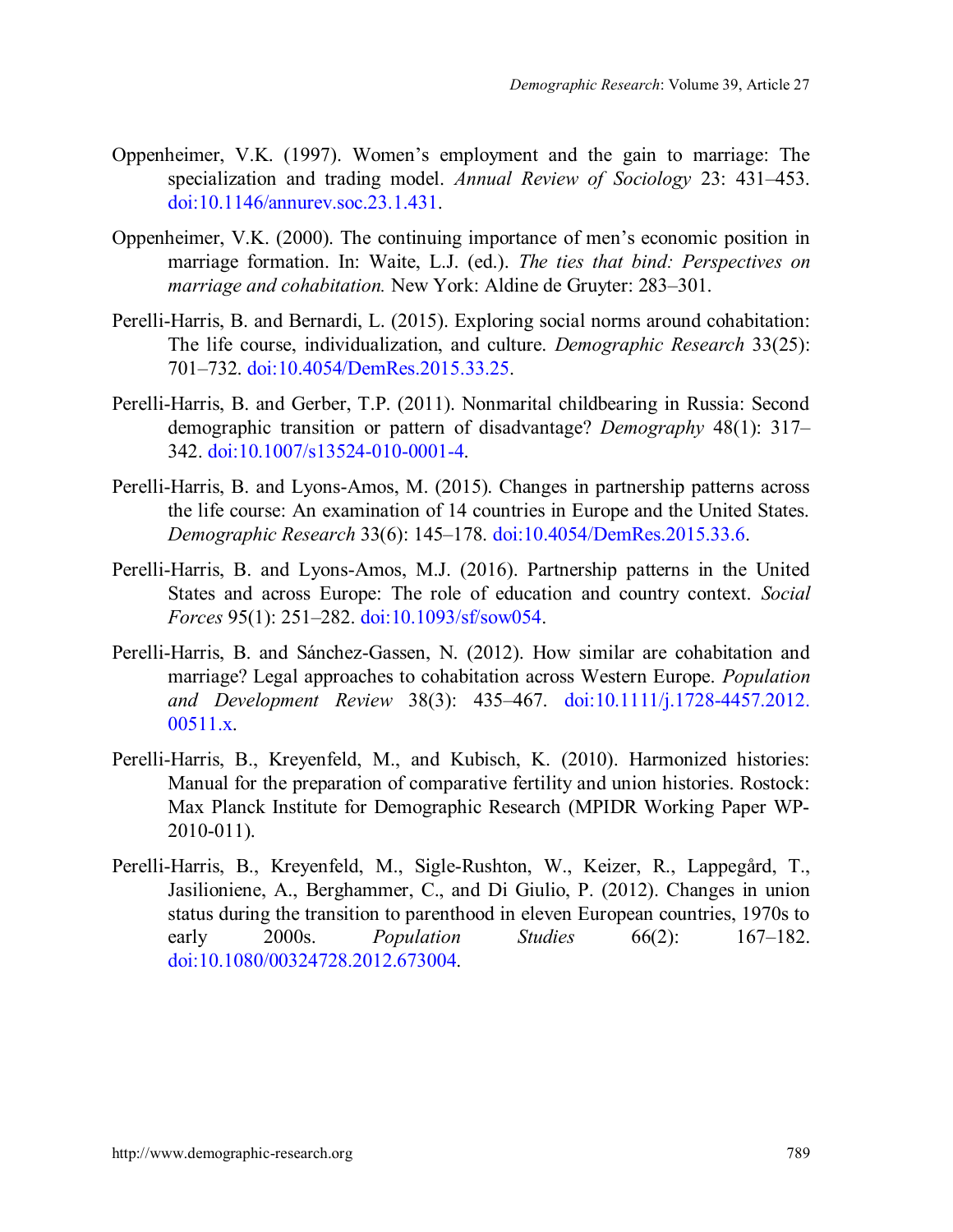- Perelli-Harris, B., Mynarska, M., Berrington, A., Berghammer, C., Evans, A., Isupova, O., Keizer, R., Klärner, A., Lappegård, T., and Vignoli, D. (2014). Towards a deeper understanding of cohabitation: Insights from focus group research across Europe and Australia. *Demographic Research* 31(34): 1043–1078. [doi:10.4054/](https://doi.org/10.4054/DemRes.2014.31.34) [DemRes.2014.31.34.](https://doi.org/10.4054/DemRes.2014.31.34)
- Perelli-Harris, B., Sigle-Rushton, W., Kreyenfeld, M., Lappegård, T., Keizer, R., and Berghammer, C. (2010). The educational gradient of childbearing within cohabitation in Europe. *Population and Development Review* 36(4): 775–801. [doi:10.1111/j.1728-4457.2010.00357.x.](https://doi.org/10.1111/j.1728-4457.2010.00357.x)
- Putter, H., van der Hage, J., de Bock, G.H., Elgalta, R., and van de Velde, C.J.H. (2006). Estimation and prediction in a multi-state model for breast cancer. *Biometrical Journal* 48(3): 366–380. [doi:10.1002/bimj.200510218.](https://doi.org/10.1002/bimj.200510218)
- Raley, K.R. (2001). Increasing fertility in cohabiting unions: Evidence for the second demographic transition in the United States? *Demography* 38(1): 59–66. [doi:10.1353/dem.2001.0008.](https://doi.org/10.1353/dem.2001.0008)
- Raymo, J., Carlson, M.J., VanOrman, A., Lim, S., Perelli-Harris, B., and Iwasawa, M. (2015). Educational differences in early childbearing: A cross-national comparative study. *Demographic Research* 33(3): 65–92. [doi:10.4054/](https://doi.org/10.4054/DemRes.2015.33.3) [DemRes.2015.33.3.](https://doi.org/10.4054/DemRes.2015.33.3)
- Reed, J. (2006). Not crossing the 'extra line': How cohabitors with children view their unions. *Journal of Marriage and Family* 68(5): 1117–1131. [doi:10.1111/j.1741-](https://doi.org/10.1111/j.1741-3737.2006.00318.x) [3737.2006.00318.x.](https://doi.org/10.1111/j.1741-3737.2006.00318.x)
- Rindfuss, R.R., Morgan, S.P., and Offutt, K. (1996). Education and the changing age pattern of American fertility: 1963–1989. *Demography* 33(3): 277–290. [doi:10.2307/2061761.](https://doi.org/10.2307/2061761)
- Sassler, S. and Miller, A.J. (2011). Class differences in cohabitation processes. *Family Relations* 60(2): 163–177. [doi:10.1111/j.1741-3729.2010.00640.x.](https://doi.org/10.1111/j.1741-3729.2010.00640.x)
- Seltzer, J.A. (2000). Families formed outside of marriage. *Journal of Marriage and Family* 64(2): 1247–1268. [doi:10.1111/j.1741-3737.2000.01247.x.](https://doi.org/10.1111/j.1741-3737.2000.01247.x)
- Seltzer, J.A. (2004). Cohabitation in the United States and Britain: Demography, kinship, and the future. *Journal of Marriage and Family* 66(4): 921–928. [doi:10.1111/j.0022-2445.2004.00062.x.](https://doi.org/10.1111/j.0022-2445.2004.00062.x)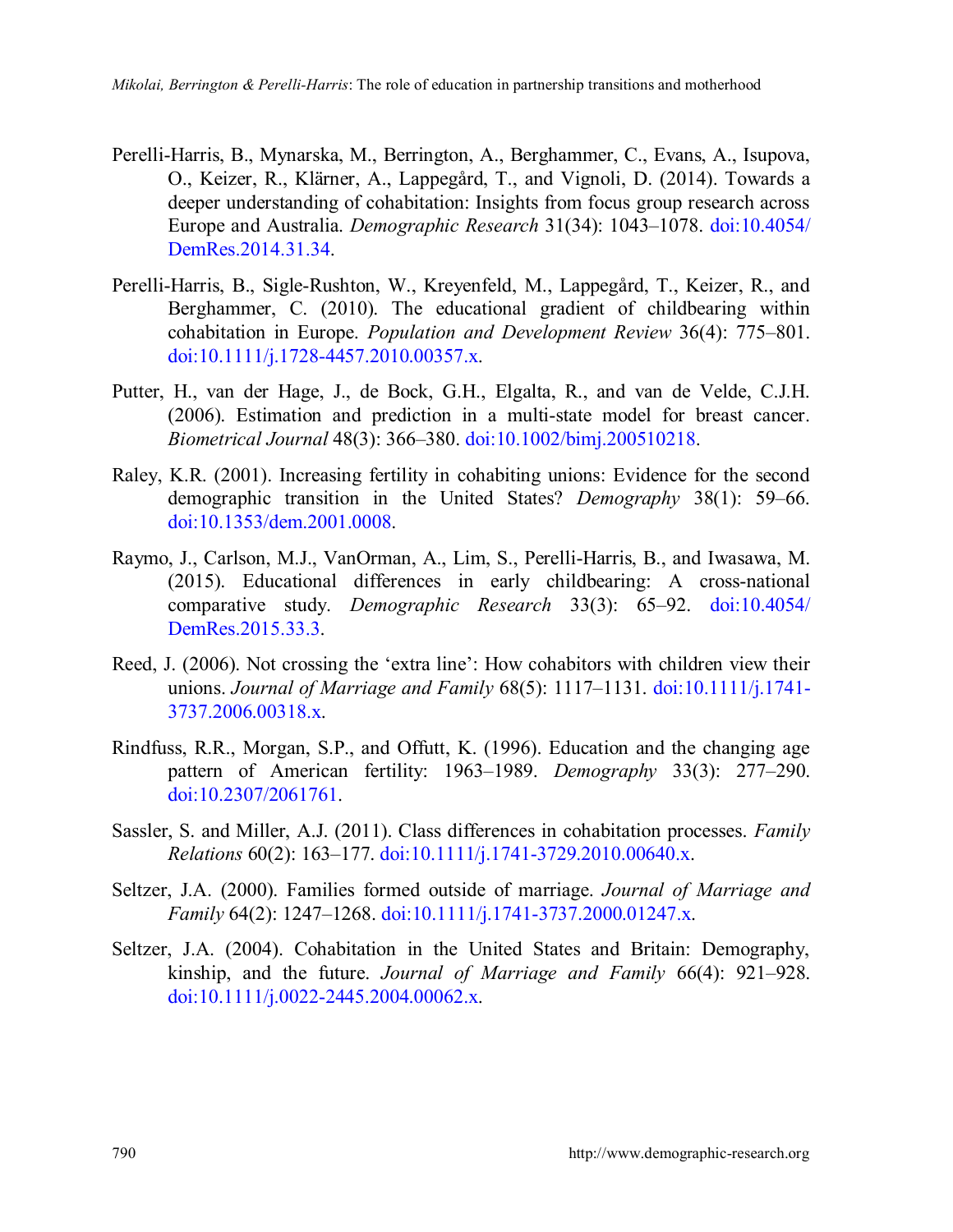- Smock, P.J., Manning, W.D., and Porter, M. (2005). Everything's there except money: How money shapes decisions to marry among cohabitors. *Journal of Marriage and Family* 67(3): 680–696. [doi:10.1111/j.1741-3737.2005.00162.x.](https://doi.org/10.1111/j.1741-3737.2005.00162.x)
- Steele, F., Kallis, C., Goldstein, H., and Joshi, H. (2005). The relationship between childbearing and transitions from marriage and cohabitation in Britain. *Demography* 42(4): 647–673. [doi:10.1353/dem.2005.0038.](https://doi.org/10.1353/dem.2005.0038)
- Stevenson, B. and Wolfers, J. (2007). Marriage and divorce: Changes and their driving forces. *Journal of Economic Perspectives* 21(2): 27–52. [doi:10.1257/jep.21.2.27.](https://doi.org/10.1257/jep.21.2.27)
- Surkyn, J. and Lesthaeghe, R. (2004). Value orientations and the second demographic transition (SDT) in Northern, Western and Southern Europe: An update. *Demographic Research Special Collection* 3(3): 45–86. [doi:10.4054/DemRes.](https://dx.doi.org/10.4054/DemRes.2004.S3.3) [2004.S3.3.](https://dx.doi.org/10.4054/DemRes.2004.S3.3)
- Thornton, A., Axinn, W.G., and Teachman, J.D. (1995). The influence of school enrolment and accumulation on cohabitation and marriage in early adulthood. *American Sociological Review* 60(5): 762–774. [doi:10.2307/2096321.](https://doi.org/10.2307/2096321)
- Upchurch, D.M., Lillard, L.A., and Panis, C.W.A. (2002). Nonmarital childbearing: Influences of education, marriage, and fertility. *Demography* 39(2): 311–329. [doi:10.1353/dem.2002.0020.](https://doi.org/10.1353/dem.2002.0020)
- Ventura, S.J. (2009). Changing patterns of nonmarital childbearing in the United States. Hyattsville: National Center for Health Statistics (NCHS Data Brief No. 18).
- Weakliem, D.L. (2002). The effects of education on political opinions: An international study. *International Journal of Public Opinion Research* 14(2): 141–157. [doi:10.](https://doi.org/10.1093/ijpor/14.2.141) [1093/ijpor/14.2.141.](https://doi.org/10.1093/ijpor/14.2.141)
- Wiik, K.A., Bernhardt, E., and Noack, T. (2010). Lover or money? Marriage intentions among young cohabitors in Norway and Sweden. *Acta Sociologica* 53(3): 269– 287. [doi:10.1177/0001699310374488.](https://doi.org/10.1177/0001699310374488)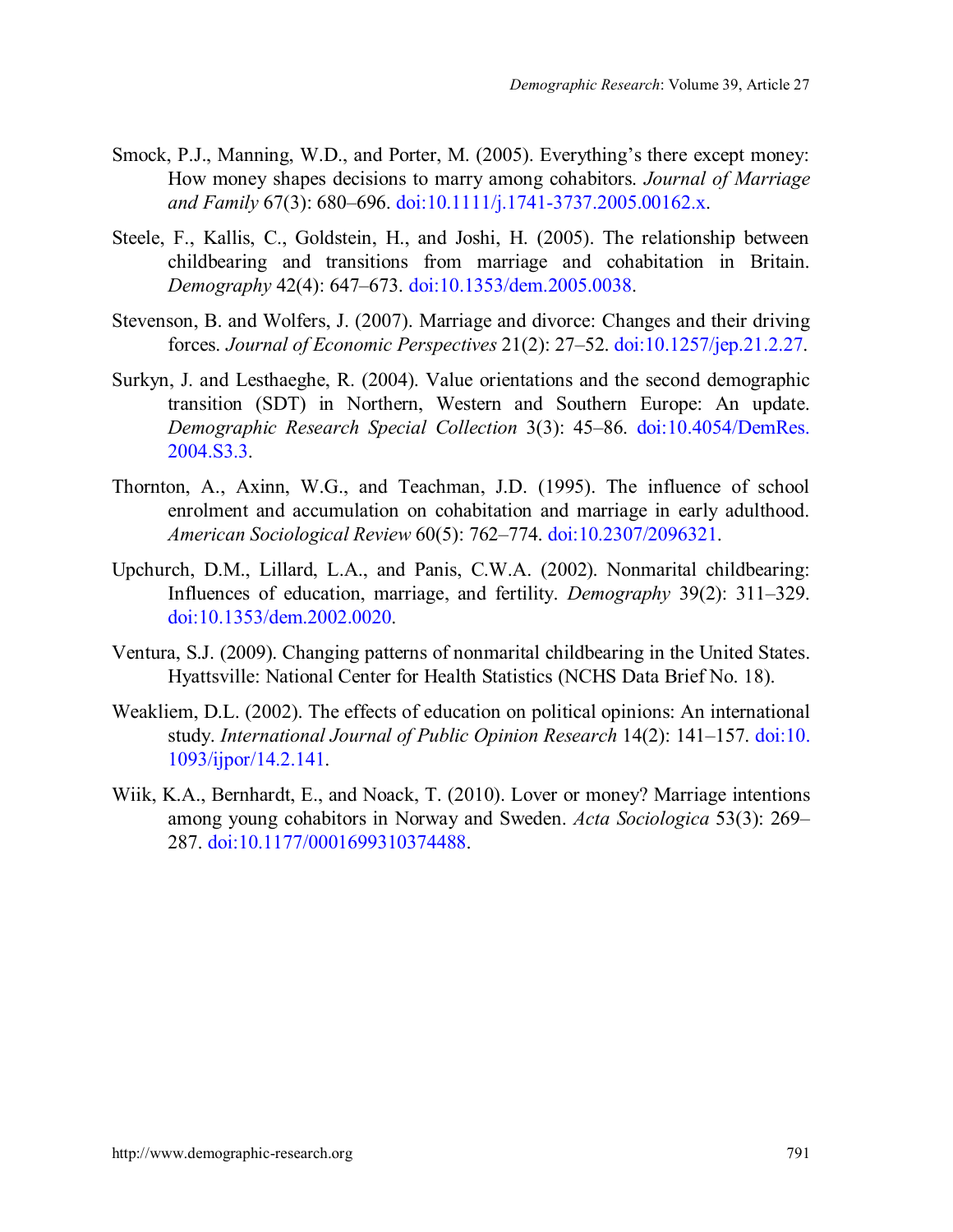*Mikolai, Berrington & Perelli-Harris*: The role of education in partnership transitions and motherhood

# **Appendix**

#### **Table A-1: Characteristics of national surveys included in the Harmonized Histories**

| Country                     | <b>Survey Name</b>                              | Year of<br>interview | <b>Cohorts</b> | Age at<br>interview | Original<br>N |
|-----------------------------|-------------------------------------------------|----------------------|----------------|---------------------|---------------|
| Austria                     | Austrian Generations and Gender Survey wave 1   | 2008/2009            | 1963-1990      | $18 - 46$           | 5.000         |
| Belgium                     | Belgian Generations and Gender Survey wave 1    | 2008/2010            | 1928-1990      | $18 - 82$           | 7,163         |
| Bulgaria                    | Bulgarian Generations and Gender Survey wave 1  | 2004                 | 1919-1987      | $17 - 85$           | 12.858        |
| Estonia                     | Estonian Generations and Gender Survey wave 1   | 2004/2005            | 1924-1983      | $21 - 18$           | 7.855         |
| Czech<br>Republic           | Czech Generations and Gender Survey wave 1      | 2004/2006            | 1926-1987      | $17 - 80$           | 10,006        |
| France                      | French Generations and Gender Survey wave 1     | 2005                 | 1926-1987      | $17 - 79$           | 10,079        |
| Hungary                     | Hungarian Generations and Gender Survey wave 1  | 2004/2005            | 1926-1983      | $20 - 79$           | 13.540        |
| Italy                       | Italian Generations and Gender Survey wave 1    | 2003                 | 1901-1985      | $18 - 64$           | 21,454        |
| Lithuania                   | Lithuanian Generations and Gender Survey wave 1 | 2006                 | 1926-1989      | $17 - 80$           | 10.036        |
| Netherlands                 | Dutch Fertility and Family Survey               | 2003                 | 1940-1984      | $18 - 63$           | 8.145         |
| Norway                      | Norwegian Generations and Gender Survey wave 1  | 2007/2008            | 1927-1988      | $19 - 81$           | 14,881        |
| Romania                     | Romanian Generations and Gender Survey wave 1   | 2005                 | 1925-1987      | $18 - 80$           | 11.986        |
| Russia                      | Russian Generations and Gender Survey wave 1    | 2004                 | 1923-1987      | $17 - 81$           | 11,261        |
| Spain                       | Spanish Fertility Survey                        | 2006                 | 1908-1991      | $15 - 98$           | 9.737         |
| Sweden                      | Swedish Generations and Gender Survey wave 1    | 2012/2013            | 1933-1994      | $19 - 80$           | 9.688         |
| United<br>Kingdom<br>United | British Household Panel Survey                  | 2005/2006            | 1925-1989      | $16 - 80$           | 14,539        |
| <b>States</b>               | National Survey of Family Growth                | 2007                 | 1961-1993      | $15 - 45$           | 13.495        |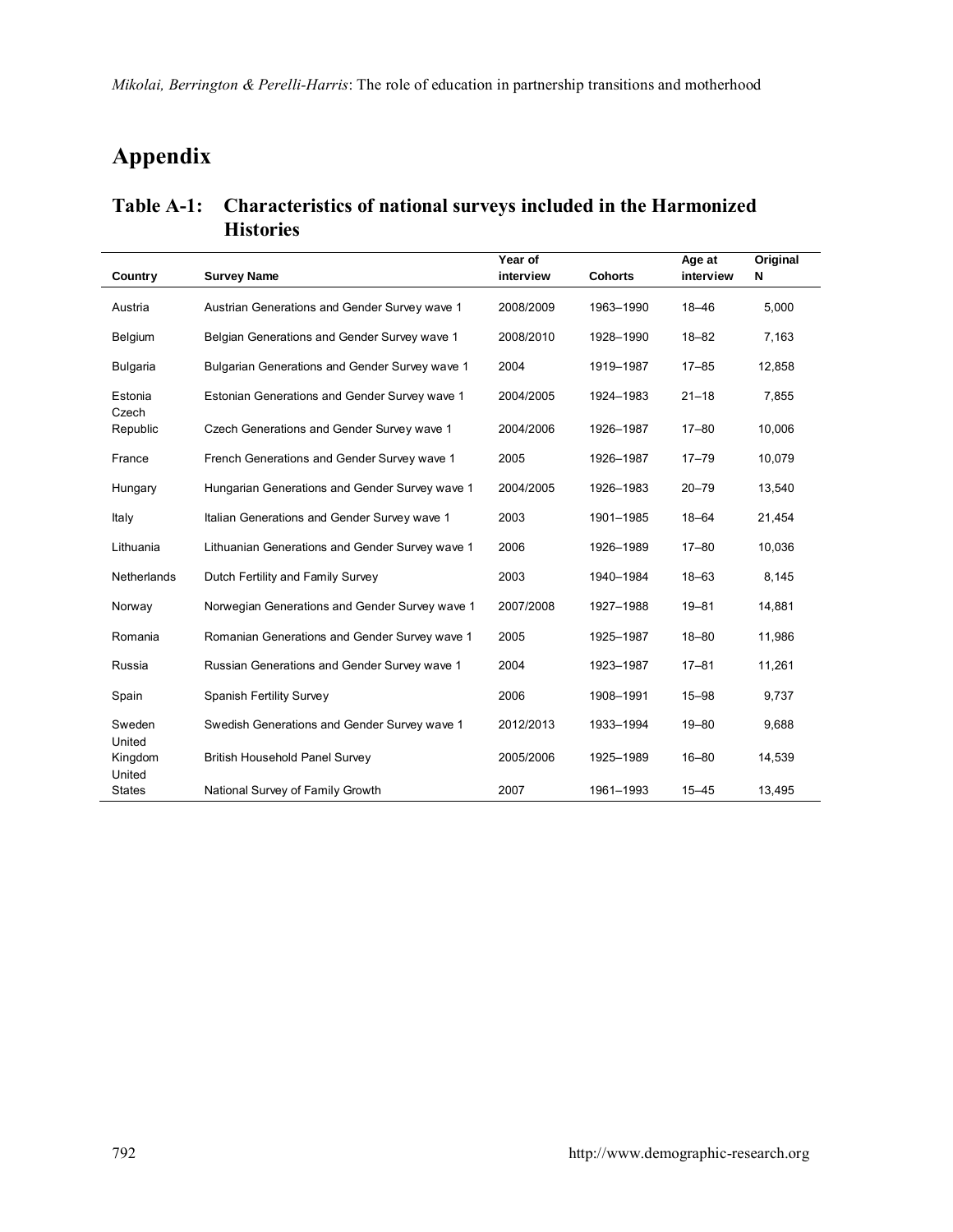| Table A-2: Weighted proportion of women who experience each of the examined |
|-----------------------------------------------------------------------------|
| partnership and parenthood transitions $\binom{0}{0}$ and total number of   |
| women in each state, women born between 1950 and 1969                       |

|                      |      | From S |      | <b>Total</b> |           | From C |      | <b>Total</b> | From M |      | Total   | From CM |      | Total     |
|----------------------|------|--------|------|--------------|-----------|--------|------|--------------|--------|------|---------|---------|------|-----------|
|                      |      | to     |      | entered      |           | to     |      | entered      | to     |      | entered | to      |      | entered   |
|                      | C    | M      | в    | s            | <b>CM</b> | D+     | в    | C            | D+     | в    | M       | D+      | в    | <b>CM</b> |
| Austria              | 66.4 | 17.7   | 8.8  | 855          | 55.5      | 19.7   | 23.6 | 594          | 6.0    | 90.7 | 144     | 10.5    | 82.5 | 326       |
| Belgium              | 44.5 | 46.2   | 7.0  | 1,137        | 77.7      | 9.3    | 11.5 | 515          | 0.8    | 89.9 | 509     | 11.2    | 82.7 | 398       |
| Bulgaria<br>Czech    | 53.0 | 36.3   | 5.5  | 2.396        | 88.5      | 0.9    | 9.6  | 1,271        | 1.6    | 96.3 | 870     | 1.2     | 96.6 | 1,125     |
| Republic             | 14.8 | 37.8   | 6.9  | 1.511        | 74.9      | 5.4    | 17.5 | 354          | 2.5    | 92.8 | 906     | 4.5     | 89.8 | 265       |
| Estonia              | 44.5 | 44.1   | 8.3  | 1,776        | 66.8      | 4.4    | 27.8 | 792          | 4.5    | 94.9 | 783     | 5.5     | 91.7 | 528       |
| France               | 58.5 | 35.8   | 6.1  | 2.061        | 54.5      | 13.9   | 29.4 | 1,142        | 3.7    | 93.1 | 666     | 4.6     | 91.2 | 599       |
| Hungary              | 10.9 | 79.3   | 5.2  | 2,257        | 54.5      | 16.7   | 25.6 | 232          | 4.7    | 93.2 | 1,841   | 5.2     | 88.8 | 138       |
| Italy                | 8.8  | 78.5   | 2.7  | 7.246        | 50.9      | 20.9   | 22.0 | 638          | 2.6    | 90.6 | 5.746   | 5.2     | 78.5 | 334       |
| Lithuania            | 15.1 | 69.2   | 8.5  | 1.641        | 71.8      | 6.0    | 20.6 | 249          | 2.4    | 94.4 | 1,138   | 3.4     | 89.9 | 179       |
| Netherlands          | 44.7 | 43.3   | 2.4  | 2.069        | 63.3      | 20.7   | 11.9 | 928          | 6.9    | 86.6 | 1,041   | 6.7     | 83.9 | 644       |
| Norway               | 64.8 | 25.5   | 9.8  | 2,767        | 47.7      | 17.8   | 32.9 | 1,748        | 4.3    | 92.9 | 688     | 7.2     | 88.2 | 824       |
| Romania              | 17.7 | 74.8   | 4.5  | 2.185        | 61.4      | 4.4    | 33.4 | 383          | 2.1    | 92.4 | 1.647   | 3.4     | 86.5 | 236       |
| Russia               | 24.4 | 64.3   | 8.4  | 2,573        | 60.7      | 9.4    | 29.1 | 629          | 5.0    | 93.5 | 1,655   | 7.1     | 90.3 | 382       |
| Spain                | 14.3 | 75.1   | 5.1  | 2,761        | 56.6      | 5.8    | 26.9 | 381          | 2.0    | 93.7 | 2,067   | 4.0     | 89.2 | 229       |
| Sweden<br>United     | 55.3 | 5.1    | 2.9  | 1,659        | 29.7      | 25.7   | 43.0 | 1,424        | 6.1    | 88.6 | 132     | 5.7     | 89.1 | 423       |
| Kingdom              | 33.5 | 37.8   | 5.9  | 1,766        | 55.8      | 27.2   | 15.4 | 633          | 8.5    | 87.6 | 816     | 6.4     | 83.6 | 352       |
| <b>United States</b> | 42.0 | 49.0   | 15.7 | 1.396        | 56.9      | 24.9   | 17.9 | 587          | 15.4   | 81.1 | 522     | 18.3    | 75.1 | 323       |

*Source*: Harmonized Histories, authors' own calculations. *Notes:* S – never partnered, C – cohabitation, M – marriage, D+ – union dissolution (also includes women who experienced repartnering following union dissolution), B – first birth. CM indicates that women married their cohabiting partner. Weights are not<br>available for Bulgaria, Czech Republic, Russia, and Sweden.